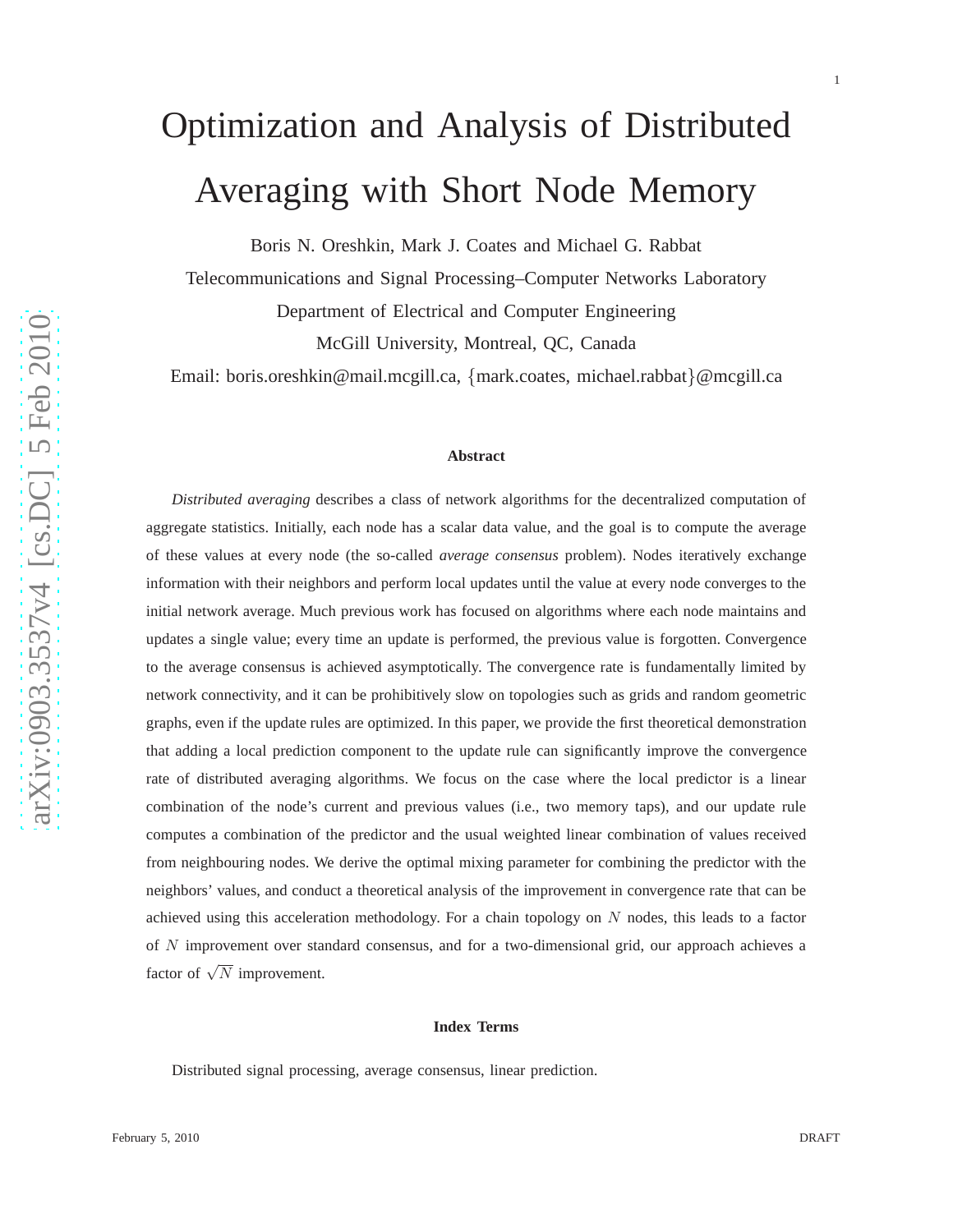#### I. INTRODUCTION

Distributed algorithms for solving the average consensus problem have received considerable attention in the distributed signal processing and control communities recently, due to their applications in wireless sensor networks and distributed control of multi-agent systems [\[1\]](#page-29-0)–[\[7\]](#page-29-1). See [\[8\]](#page-29-2) for a survey. In the average consensus problem, each node initially has a value, e.g., captured by a sensor, and the goal is to calculate the average of these initial values at every node in the network under the constraint that information can only be exchanged locally, between nodes that communicate directly.

This paper examines the class of synchronous distributed averaging algorithms that solve the average consensus problem. In this framework, which can be traced back to the seminal work of Tsitsiklis [\[9\]](#page-29-3), each node maintains a local estimate of the network average. In the simplest form of a distributed averaging algorithm, one iteration consists of having all nodes exchange values with their neighbors and then update their local average with a weighted linear sum of their previous estimate and the estimates received from their neighbors. This update can be expressed as a simple recursion of the form  $\mathbf{x}(t+1) = \mathbf{W}\mathbf{x}(t)$ , where  $x_i(t)$  is the estimate after t iterations at node i, and the matrix W contains the weights used to perform updates at each node. (Note,  $W_{i,j} \neq 0$  only if nodes i and j communicate directly, since information is only exchanged locally at each iteration.) Xiao and Boyd [\[10\]](#page-29-4) prove that, so long as the matrix W satisfies mild contraction conditions, the values  $x_i(t)$  converge asymptotically to the initial average, as  $t \to \infty$ . However, Boyd et al. [\[11\]](#page-29-5) have shown that for important network topologies — such as the two-dimensional grid or random geometric graph, which are commonly used to model connectivity in wireless networks — this type of distributed averaging can be prohibitively slow, even if the weight matrix is optimized, requiring a number of iterations that grows quickly with network size.

Numerical simulations have demonstrated that *predictive consensus* algorithms can converge much faster [\[4\]](#page-29-6), [\[12\]](#page-29-7)–[\[15\]](#page-29-8). These algorithms employ local node-memory, and change the algorithm so that the state-update becomes a mixture of a network-averaging and a prediction. But there has been no theoretical proof that they provide better performance, nor has there been any analytical characterization of the improvement they can provide. In addition, the algorithms have required intensive initialization to calculate their parameters. In this paper, we provide the first theoretical results quantifying the improvement obtained by predictive consensus over standard memoryless consensus algorithms. We focus on a linear predictor and derive a closed-form expression for the optimal mixing parameter one should use to combine the local prediction with the neighbourhood averaging. We analytically characterize the convergence rate improvement and describe a simple decentralized algorithm for initialization.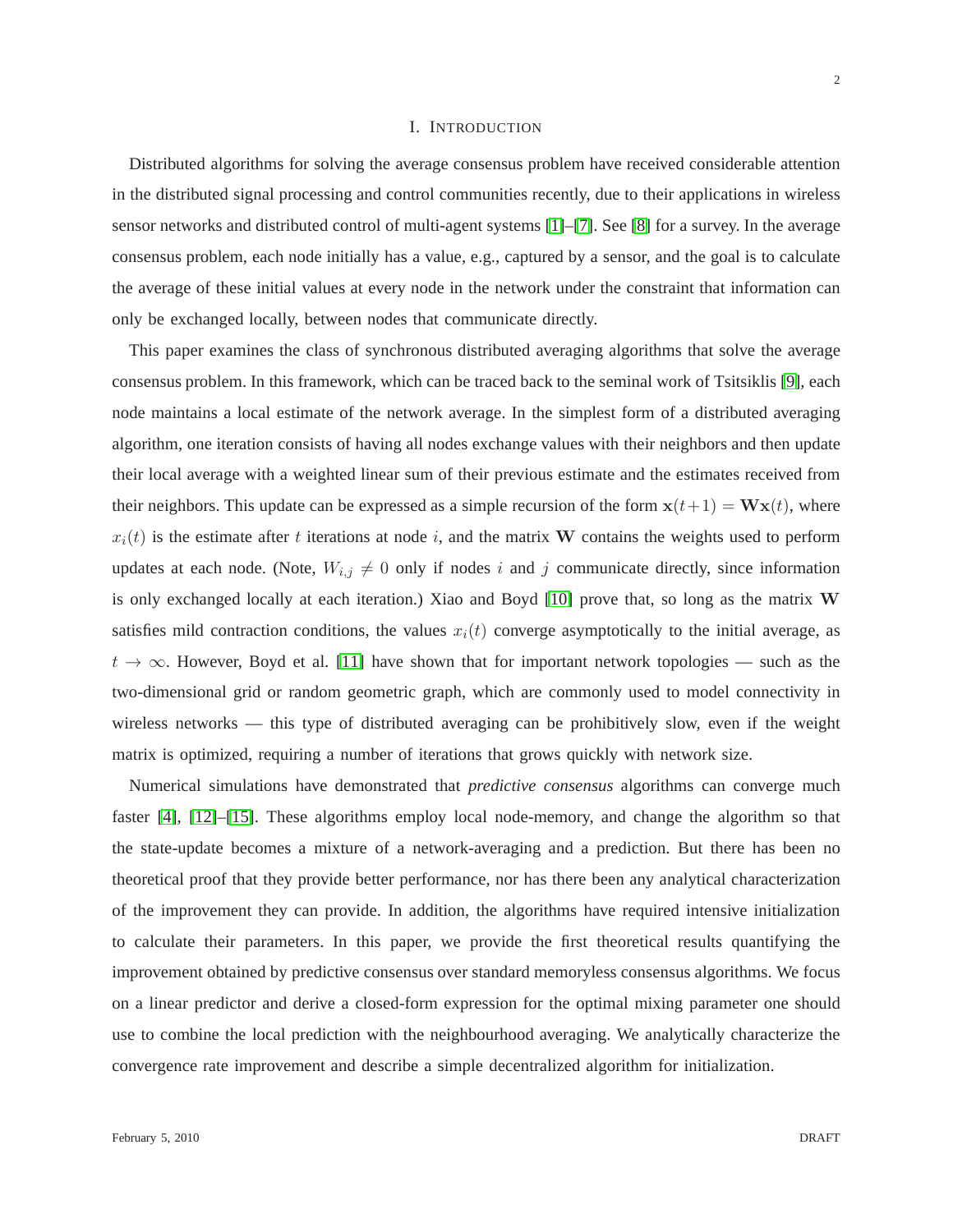## *A. Related Work*

Two major approaches to accelerating the convergence of consensus algorithms can be identified: optimizing the weight matrix [\[1\]](#page-29-0), [\[5\]](#page-29-9), [\[10\]](#page-29-4), [\[11\]](#page-29-5), and incorporating memory into the distributed averaging algorithm [\[4\]](#page-29-6), [\[12\]](#page-29-7)–[\[16\]](#page-29-10). The spectral radius of the weight matrix governs the asymptotic convergence rate, so optimizing the weight matrix corresponds to minimizing the spectral radius, subject to connectivity constraints [\[1\]](#page-29-0), [\[10\]](#page-29-4), [\[11\]](#page-29-5). Xiao et al. formulate the optimization as a semi-definite problem and describe a decentralized algorithm using distributed orthogonal iterations [\[1\]](#page-29-0), [\[10\]](#page-29-4), [\[11\]](#page-29-5). Although elegant and efficient, this approach involves substantial initialization costs, and the improvement does not scale in grid or random geometric graph topologies (the averaging time is improved by a constant factor).

A more promising research direction is based on using local node memory. The idea of using higherorder eigenvalue shaping filters was discussed in [\[4\]](#page-29-6), but the problem of identifying optimal filter parameters was not solved. In [\[12\]](#page-29-7) Cao *et al.* proposed a memory-based acceleration framework for gossip algorithms where updates are a weighted sum of previous state values and gossip exchanges, but they provide no solutions or directions for weight vector design or optimization. Johansson and Johansson [\[15\]](#page-29-8) advocate a similar scheme for distributed consensus averaging. They investigate convergence conditions and use standard solvers to find a numerical solution for the optimal weight vector. Recently, polynomial filtering was introduced for consensus acceleration, with the optimal weight vector again determined numerically [\[14\]](#page-29-11). Analytical solutions for the topology-dependent optimal weights have not been considered in previous work [\[12\]](#page-29-7)–[\[15\]](#page-29-8) and, consequently, there has been no theoretical convergence rate analysis for variants of distributed averaging that use memory to improve the convergence rate.

Aysal et al. proposed the mixing of neighbourhood averaging with a local linear predictor in [\[13\]](#page-29-12). The algorithm we analyze belongs to the general framework presented therein. Although the algorithmic framework in [\[13\]](#page-29-12) allows for multi-tap linear predictors, the analysis focuses entirely on one-tap prediction. Since one-tap prediction uses only the current state-value (and the output of neighbourhood averaging), the procedure is equivalent to modification of the memoryless consensus weight matrix. As such, the convergence rate improvement cannot be better than that achieved by optimizing the weight matrix as in [\[1\]](#page-29-0), [\[10\]](#page-29-4), [\[11\]](#page-29-5). Aysal et al. also present numerical simulations for acceleration involving multitap predictors, which showed much greater improvement in convergence rate. However, they provided no method to choose or initialize the algorithmic parameters, so it was impossible to implement the algorithm in practice. There was no theoretical analysis demonstrating that the predictive acceleration procedure could consistently outperform memoryless consensus and no characterization of the improvement.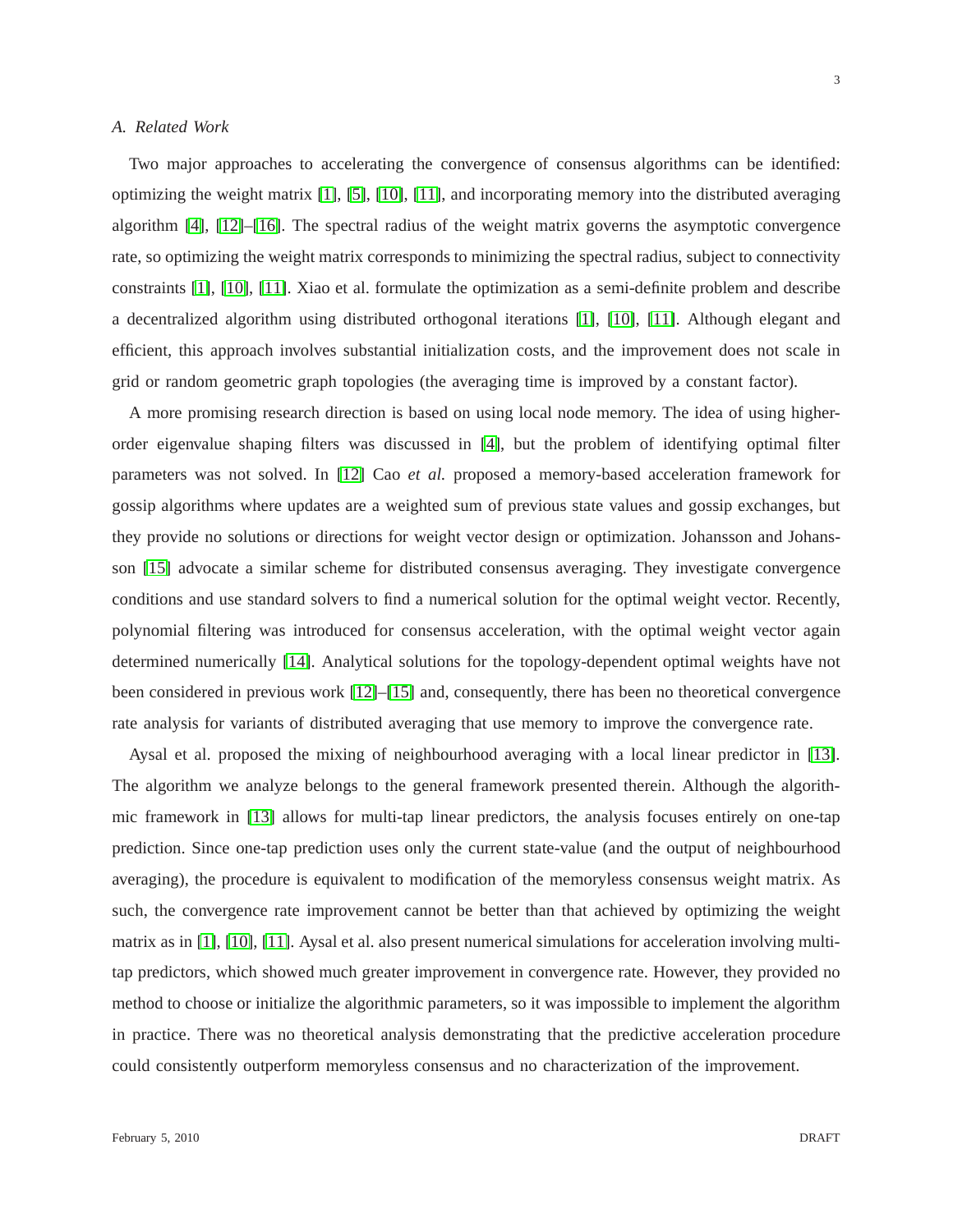An extreme approach to consensus acceleration is the methodology proposed in [\[16\]](#page-29-10). Based on the notion of observability in linear systems, the algorithm achieves consensus in a finite number of iterations. Each node records the entire history of values  $\{x_i(t)\}_{t=0}^T$ , and after enough iterations, inverts this history to recover the network average. In order to carry out the inversion, each node needs to know a topology-dependent set of weights. This leads to complicated initialization procedures for determining these weights. Another drawback is that the memory required at each node grows with the network size.

## *B. Summary of Contributions*

We analyze a simple, scalable and efficient framework for accelerating distributed average consensus. This involves the convex combination of a neighborhood averaging and a local linear prediction. We demonstrate theoretically that a simple two-tap linear predictor is sufficient to achieve dramatic improvements in the convergence rate. For this two-tap case, we provide an analytical solution for the optimal mixing parameter and characterize the achieved improvement in convergence rate. We show that the performance gain grows with increasing network size at a rate that depends on the (expected) spectral gap of the original weight matrix<sup>[1](#page-3-0)</sup>. As concrete examples, we show that for a chain topology on  $N$ nodes, the proposed method achieves a factor of N improvement over memoryless consensus, and for a two-dimensional grid, a factor of  $\sqrt{N}$  improvement, in terms of the number of iterations required to reach a prescribed level of accuracy. We report the results of numerical experiments comparing our proposed algorithm with standard memoryless consensus, the polynomial filter approach of [\[14\]](#page-29-11) and finitetime consensus [\[16\]](#page-29-10). The proposed algorithm converges much more rapidly than memoryless consensus, outperforms the polynomial filtering approach of [\[14\]](#page-29-11), and achieves performance comparable to finitetime consensus for random geometric graph topologies. We also present a novel, efficient approach for initialization of the accelerated algorithm. The initialization overhead is much less than that of other acceleration methods, rendering the scheme more practical for implementation.

# *C. Paper Organization*

The remainder of this paper is structured as follows. Section [II](#page-4-0) introduces the distributed average consensus framework and outlines the linear prediction-based acceleration methodology. Section [III](#page-5-0) provides the main results, including the optimal value of the mixing parameter for the two-tap predictor,

<span id="page-3-0"></span><sup>&</sup>lt;sup>1</sup>The expectation is appropriate for families of random graphs, and is taken over the set of random graphs for a specified number of nodes. For deterministic topologies (e.g., grid, chain) the same result applies without expectation.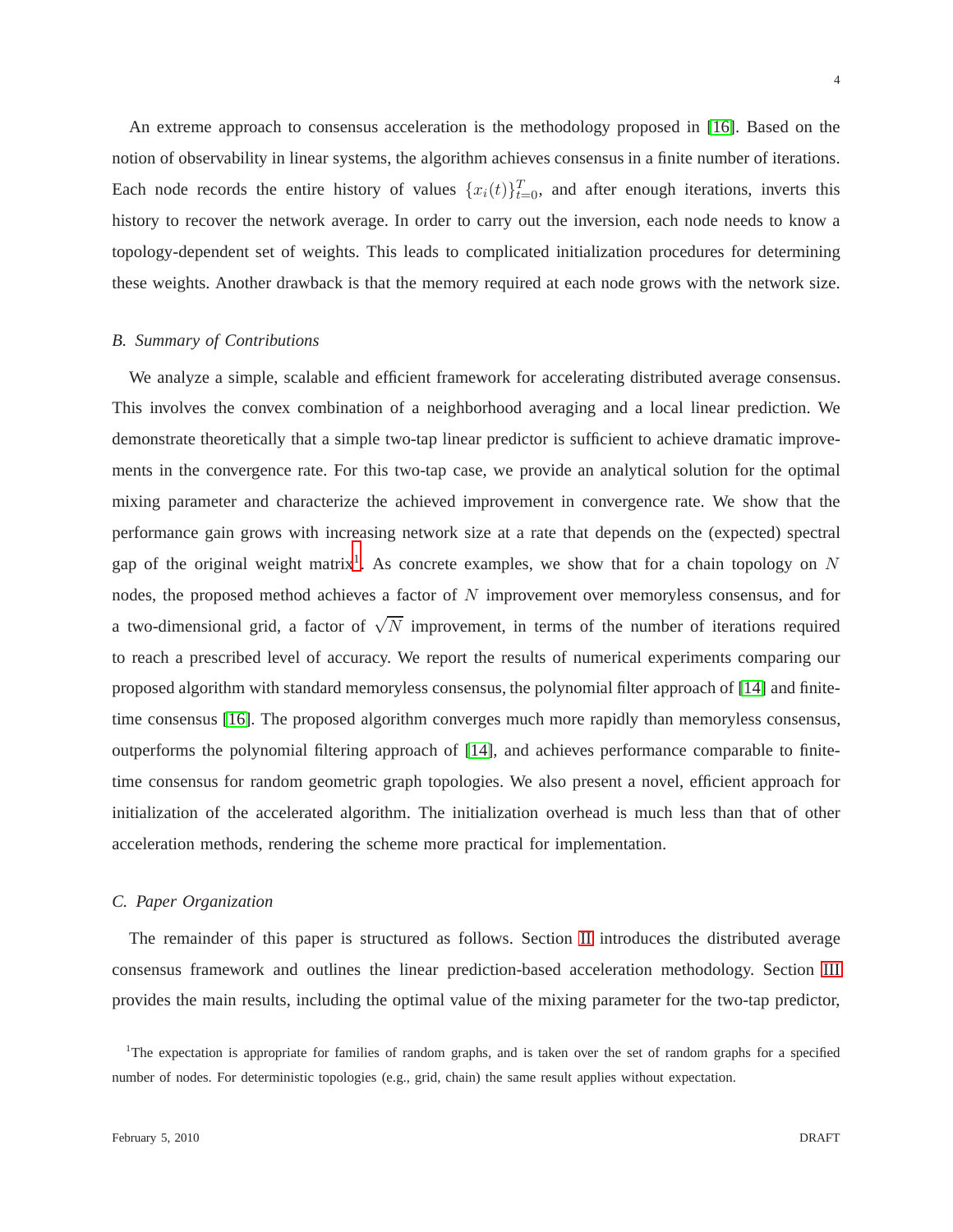<span id="page-4-0"></span>an analysis of convergence rate and processing gain, and a practical heuristic for efficient distributed initalization. We report the results of numerical experiments in Section [IV,](#page-11-0) and provide proofs of the main results together with accompanying discussion in Section [V.](#page-17-0) Section [VI](#page-28-0) concludes the paper.

## II. PROBLEM FORMULATION

We assume that a network of  $N$  nodes is given, and that the communication topology is specified in terms of a collection of neighborhoods of each node:  $\mathcal{N}_i \subseteq \{1, \ldots, N\}$  is the set of nodes with whom node *i* communicates directly. For  $j \in \mathcal{N}_i$ , we will also say that there is an edge between *i* and *j*, and assume that connectivity is symmetric; i.e.,  $j \in \mathcal{N}_i$  implies that  $i \in \mathcal{N}_j$ . The cardinality of  $\mathcal{N}_i$ ,  $d_i = |\mathcal{N}_i|$ , is called the degree of node  $i$ . We assume that the network is connected, meaning that there is a path (a sequence of adjacent edges) connecting every pair of nodes.

Initially, each node  $i = 1, \ldots, N$  has a scalar value  $x_i(0) \in \mathbb{R}$ , and the goal is to develop a distributed algorithm such that every node computes  $\bar{x}(0) = \frac{1}{N} \sum_{i=1}^{N} x_i(0)$ . Previous studies (see, e.g., [\[9\]](#page-29-3) or [\[10\]](#page-29-4)) have considered linear updates of the form

$$
x_i(t+1) = W_{ii}x_i(t) + \sum_{j \in \mathcal{N}_i} W_{ij}x_j(t),\tag{1}
$$

where  $\sum_j W_{ij} = 1$ , and  $W_{i,j} \neq 0$  only if  $j \in \mathcal{N}_i$ . Stacking the values  $x_1(t), \ldots, x_N(t)$  into a column vector, one network iteration of the algorithm is succinctly expressed as the linear recursion  $x(t + 1) =$  $\mathbf{W} \mathbf{x}(t)$ . Let 1 denote the vector of all ones. For this basic setup, Xiao and Boyd [\[10\]](#page-29-4) have shown that necessary and sufficient conditions on W which ensure convergence to the average consensus,  $\bar{\mathbf{x}}(0) = \bar{x}(0) \mathbf{1}$ , are

<span id="page-4-1"></span>
$$
W1 = 1, \quad 1^T W = 1^T, \quad \rho(W - J) < 1,\tag{2}
$$

where **J** is the averaging matrix,  $J = \frac{1}{N} I I^T$ , and  $\rho(A)$  denotes the spectral radius of a matrix A:

$$
\rho(\mathbf{A}) \triangleq \max_{i} \{ |\lambda_i| : i = 1, 2, \dots, N \},\tag{3}
$$

where  $\{\lambda_i\}_{i=1}^N$  denote the eigenvalues of **A**. Algorithms have been identified for locally generating weight matrices that satisfy the required convergence conditions if the underlying graph is connected, e.g., Maximum–degree and Metropolis–Hastings weights [\[1\]](#page-29-0), [\[17\]](#page-29-13).

Empirical evidence suggests that the convergence of the algorithm can be significantly improved by using local memory [\[13\]](#page-29-12)–[\[15\]](#page-29-8). The idea is to exploit smooth convergence of the algorithm, using current and past values to predict the future trajectory. In this fashion, the algorithm achieves faster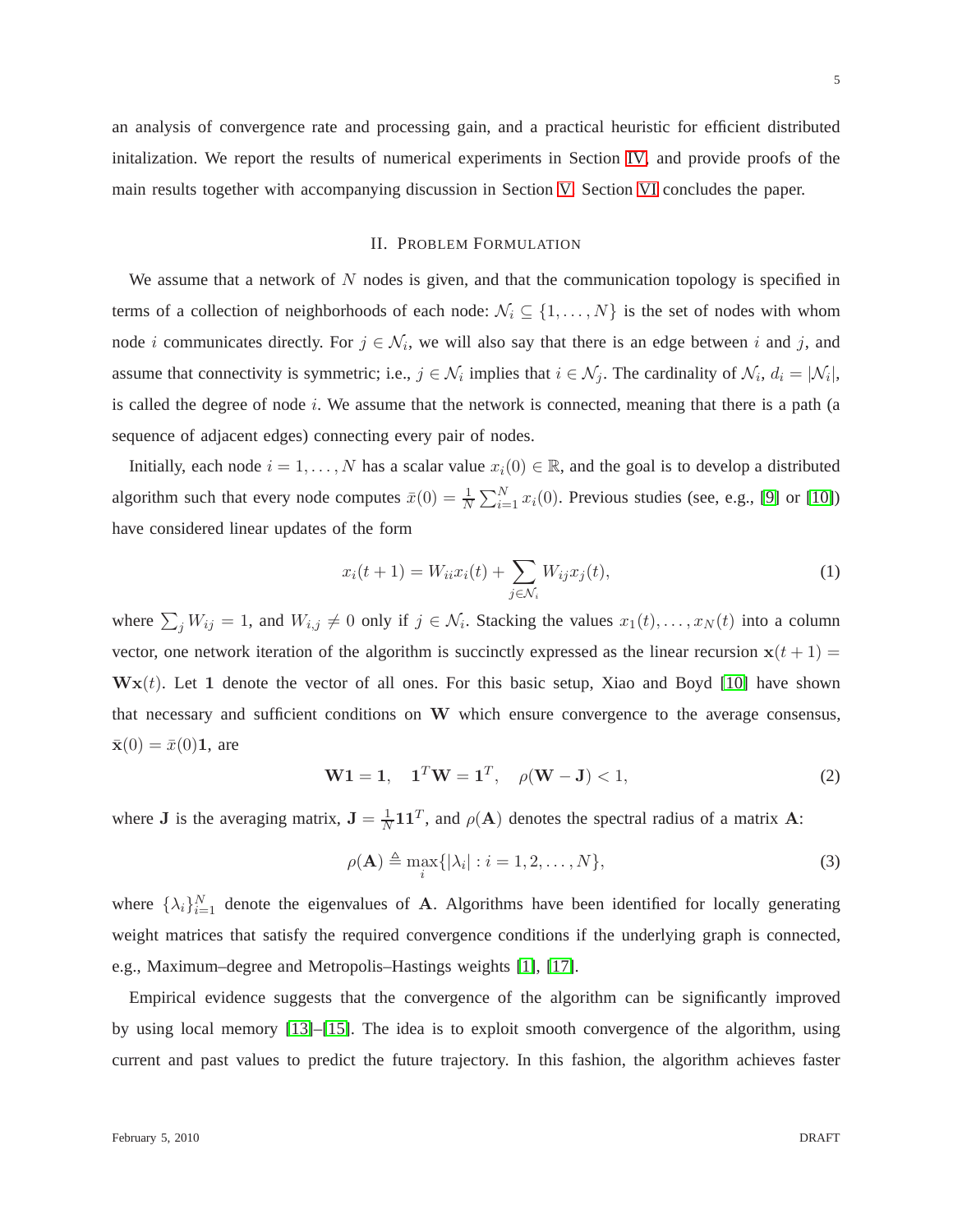convergence by bypassing intermediate states. Each update becomes a weighted mixture of a prediction and a neighborhood averaging, but the mixture weights must be chosen carefully to ensure convergence.

The simplest case of local memory is two taps (a single tap is equivalent to storing only the current value, as in standard distributed averaging), and this is the case we consider in this paper. The primary goal of this paper is to prove that local memory can always be used to improve the convergence rate and show that the improvement is dramatic; it is thus sufficient to examine the simplest case. For two taps of memory, prediction at node i is based on the previous state value  $x_i(t - 1)$ , the current value  $x_i(t)$ , and the value achieved by one application of the original averaging matrix, i.e.  $x_i^W(t+1) = W_{ii}x_i(t) + \sum_{j \in \mathcal{N}_i} W_{ij}x_j(t)$ . The state-update equations at a node become a combination of the predictor and the value derived by application of the consensus weight matrix (this is easily extended for predictors with longer memories; see [\[13\]](#page-29-12), [\[15\]](#page-29-8)). In the two-tap memory case, we have:

<span id="page-5-1"></span>
$$
x_i(t+1) = \alpha x_i^{\mathcal{P}}(t+1) + (1-\alpha)x_i^{\mathcal{W}}(t+1)
$$
\n(4a)

$$
x_i^{\mathbf{W}}(t+1) = W_{ii}x_i(t) + \sum_{j \in \mathcal{N}_i} W_{ij}x_j(t)
$$
\n(4b)

$$
x_i^{\mathcal{P}}(t+1) = \theta_3 x_i^{\mathcal{W}}(t+1) + \theta_2 x_i(t) + \theta_1 x_i(t-1).
$$
 (4c)

Here  $\theta = [\theta_1, \theta_2, \theta_3]$  is the vector of predictor coefficients.

The network-wide equations can then be expressed in matrix form by defining

$$
\mathbf{W}_3[\alpha] \triangleq (1 - \alpha + \alpha \theta_3) \mathbf{W} + \alpha \theta_2 \mathbf{I},\tag{5}
$$

$$
\mathbf{X}(t) \triangleq [\mathbf{x}(t)^T, \mathbf{x}(t-1)^T]^T,\tag{6}
$$

where I is the identity matrix of the appropriate size,  $X(t)$  is the memory vector, and

<span id="page-5-4"></span><span id="page-5-3"></span><span id="page-5-2"></span>
$$
\Phi_3[\alpha] \triangleq \begin{bmatrix} \mathbf{W}_3[\alpha] & \alpha \theta_1 \mathbf{I} \\ \mathbf{I} & \mathbf{0} \end{bmatrix} . \tag{7}
$$

<span id="page-5-0"></span>Each block of the above matrix has dimensions  $N \times N$ . We also define  $\mathbf{x}(-1) = \mathbf{x}(0)$  so that  $\mathbf{X}(0) =$  $[\mathbf{x}(0)^T \mathbf{x}(0)^T]$ . The update equation is then simply  $\mathbf{X}(t+1) = \mathbf{\Phi}_3[\alpha] \mathbf{X}(t)$ .

## III. MAIN RESULTS

This section presents the main results of the paper. Proofs and more detailed discussion are deferred to Section [V.](#page-17-0) We first present in Section [III-A](#page-6-0) a discussion of how to optimize the two-tap memory predictive consensus algorithm with respect to the network topology. The main contribution is an analytical expression for the mixing parameter  $\alpha$  that achieves the minimum limiting convergence time (a concept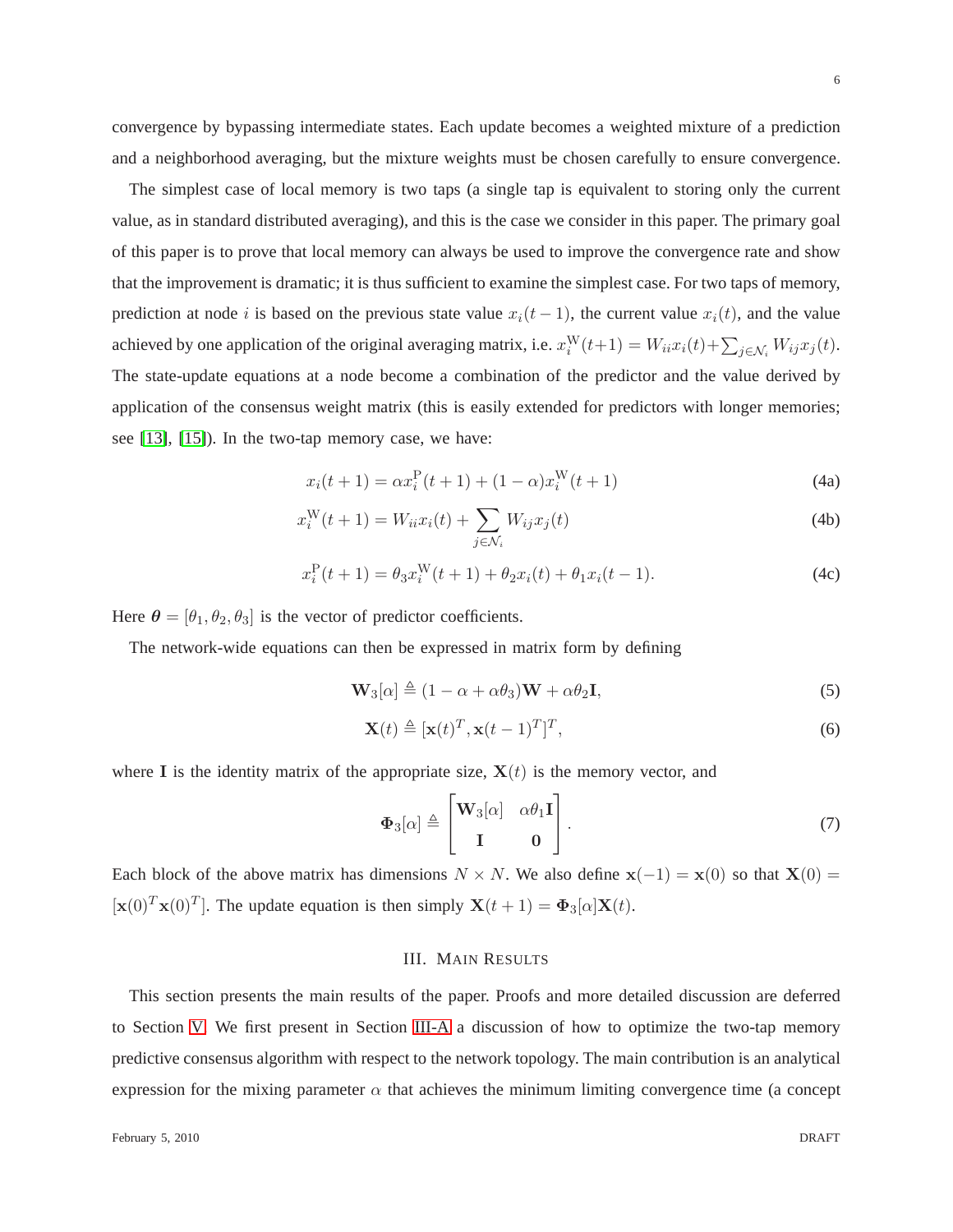defined below). This analytical expression involves only the second-largest eigenvalue of the original weight matrix W. In Section [III-D,](#page-10-0) we describe an efficient distributed algorithm for estimating the second-largest eigenvalue. This means that there is only a relatively small overhead in initializing the predictive consensus algorithm with a very accurate approximation to the optimal mixing parameter.

Section [III-B](#page-8-0) presents an analysis of the convergence rate of the two-tap memory predictor-based consensus algorithm when the optimal mixing parameter is used. We show how incorporating prediction affects the spectral radius, which governs asymptotic convergence behaviour. Our result provides a bound on how the spectral radius scales as the number of nodes in the network is increased. We discuss how this bound can be used to develop guidelines for selecting asymptotically optimal prediction parameters  $\theta$ . The second set of results on convergence time, presented in Section [III-C,](#page-9-0) characterizes a processing gain metric. This metric measures the improvement in asymptotic convergence rate achieved by an accelerated consensus algorithm (relative to the convergence rate achieved by standard distributed averaging using the original weight matrix).

#### <span id="page-6-0"></span>*A. Optimal Mixing Parameter*

The mixing parameter  $\alpha$  determines the influence of the standard one-step consensus iteration relative to the predictor in [\(4a\)](#page-5-1). We assume a foundational weight matrix, W, has been specified, and proceed to determine the optimal mixing parameter  $\alpha$  with respect to W. Before deriving an expression for the optimal  $\alpha$ , it is necessary to specify what "optimal" means. Our goal is to minimize convergence time, but it is important to identify how we measure convergence time.

Xiao and Boyd [\[10\]](#page-29-4) show that selecting weights W to minimize the spectral radius  $\rho(W - J)$  (while respecting the network topology constraints) leads to the optimal convergence rate for standard distributed averaging. In particular, the spectral radius is the worst-case asymptotic convergence rate,

$$
\rho(\mathbf{W} - \mathbf{J}) = \sup_{\mathbf{x}(0) \neq \bar{\mathbf{x}}(0)} \lim_{t \to \infty} \left( \frac{\|\mathbf{x}(t) - \bar{\mathbf{x}}(0)\|}{\|\mathbf{x}(0) - \bar{\mathbf{x}}(0)\|} \right)^{1/t}.
$$
 (8)

Maximizing asymptotic convergence rate is equivalent to minimizing asymptotic convergence time,

<span id="page-6-1"></span>
$$
\tau_{\text{asym}} \triangleq \frac{1}{\log(\rho(\mathbf{W} - \mathbf{J})^{-1})},\tag{9}
$$

which, asymptotically, corresponds to the number of iterations required to reduce the error  $\|\mathbf{x}(t)-\bar{\mathbf{x}}(0)\|$ by a factor of  $e^{-1}$  [\[10\]](#page-29-4). An alternative metric is the *convergence time*, the time required to achieve the prescribed level of accuracy  $\varepsilon$  for any non-trivial initialization [\[18\]](#page-29-14):

$$
T_{\mathbf{c}}(\mathbf{W}, \varepsilon) = \inf_{\tau \ge 0} \left\{ \tau : ||\mathbf{x}(t) - \bar{\mathbf{x}}(0)||_2 \le \varepsilon ||\mathbf{x}(0) - \bar{\mathbf{x}}(0)||_2 \quad \forall \ t \ge \tau, \quad \forall \ \mathbf{x}(0) - \bar{\mathbf{x}}(0) \ne \mathbf{0} \right\}, \tag{10}
$$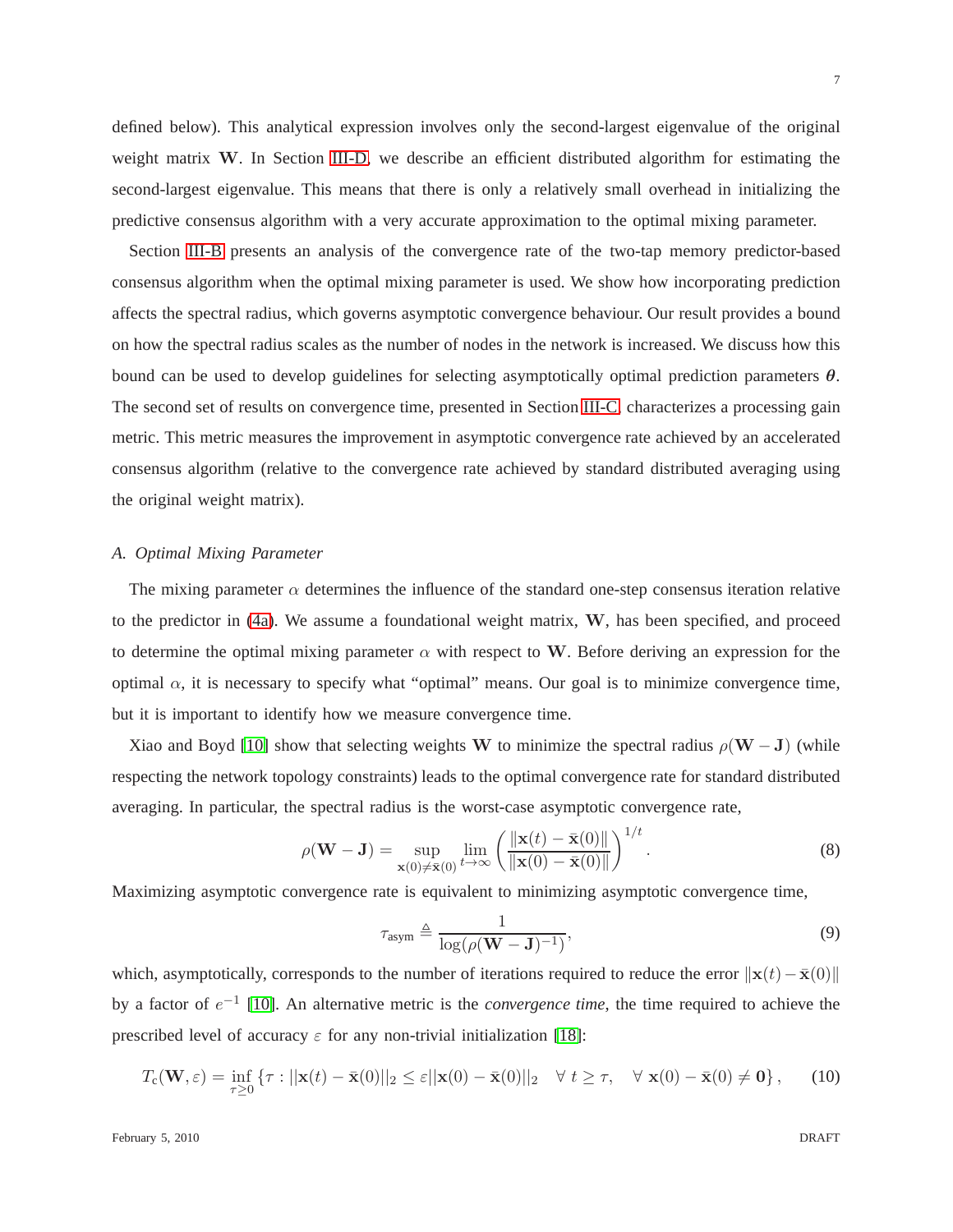In the case where W is symmetric,  $\rho(W - J)$  also defines the convergence time [\[19\]](#page-29-15). The update matrix we propose, [\(7\)](#page-5-2), is not symmetric and it may not even be contracting. For such matrices, and the spectral radius  $\rho(\mathbf{W} - \mathbf{J})$  cannot, in general, be used to specify an upper bound on convergence time. We can, however, establish a result for the *limiting* ε-convergence time, which is the convergence time for asymptotically small  $\varepsilon$ . Specifically, in Section [V-A](#page-17-1) we show that for matrices of the form [\(7\)](#page-5-2),

$$
\lim_{\varepsilon \to 0} \frac{T_{\rm c}(\Phi_3[\alpha], \varepsilon)}{\log \varepsilon^{-1}} = \frac{1}{\log \rho(\Phi_3[\alpha] - \mathbf{J})^{-1}}.
$$
\n(11)

According to this result, the convergence time required to approach the average within  $\varepsilon$ -accuracy grows at the rate  $1/\log \rho (\Phi_3[\alpha] - J)^{-1}$  as  $\varepsilon \to 0$ . Minimizing the spectral radius is thus a natural optimality criterion. The following theorem establishes the optimal setting of  $\alpha$  for a given weight matrix W, as a function of  $\lambda_2(\mathbf{W})$ , the second largest eigenvalue of W.

<span id="page-7-0"></span>**Theorem 1** (Optimal mixing parameter). *Suppose*  $\mathbf{W} \in \mathbb{R}^{N \times N}$  *is a symmetric weight matrix satisfying convergence conditions* [\(2\)](#page-4-1) *and*  $|\lambda_N(\mathbf{W})| \leq \lambda_2(\mathbf{W})$ *, where the eigenvalues*  $\lambda_1(\mathbf{W}) = 1, \lambda_2(\mathbf{W}), \dots, \lambda_N(\mathbf{W})$ *are labelled in decreasing order. Suppose further that*  $\theta_3 + \theta_2 + \theta_1 = 1$  *and*  $\theta_3 \ge 1$ *,*  $\theta_2 \ge 0$ *. Then the solution of the optimization problem*

<span id="page-7-1"></span>
$$
\alpha^* = \arg\min_{\alpha} \rho(\Phi_3[\alpha] - \mathbf{J}) \tag{12}
$$

*is given by the following:*

$$
\alpha^* = \frac{-((\theta_3 - 1)\lambda_2(\mathbf{W})^2 + \theta_2\lambda_2(\mathbf{W}) + 2\theta_1) - 2\sqrt{\theta_1^2 + \theta_1\lambda_2(\mathbf{W})\left(\theta_2 + (\theta_3 - 1)\lambda_2(\mathbf{W})\right)}}{(\theta_2 + (\theta_3 - 1)\lambda_2(\mathbf{W}))^2}
$$
(13)

A brief discussion of the conditions of this theorem is warranted. The conditions on the predictor weights are technical conditions that ensure convergence is achieved. Two factors motivate our belief that these are not overly-restricting. First, these conditions are satisfied if we employ the least-squares predictor weights design strategy. Aysal et al. [\[13\]](#page-29-12) describe a method for choosing the predictor coefficients  $\theta$  based on least-squares predictor design. For the two-tap memory case, the predictor coefficients are identified as  $\theta = A^{\dagger T}B$ , where

$$
\mathbf{A} \triangleq \begin{bmatrix} -2 & -1 & 0 \\ 1 & 1 & 1 \end{bmatrix}^T , \qquad (14)
$$

 $\mathbf{B} \triangleq [1, 1]^T$ , and  $\mathbf{A}^{\dagger}$  is the Moore-Penrose pseudoinverse of A. This choice of predictor coefficients satisfies the technical conditions on  $\theta$  in Theorem [1](#page-7-0) above  $(\theta_1 + \theta_2 + \theta_3 = 1$  and  $\theta_3 \ge 1, \theta_2 \ge 0)$ . Second, in Section [III-B](#page-8-0) we show that the choice of weights does not have a significant effect on the convergence properties, and asymptotically optimal weights also satisfy conditions on  $\theta$  in Theorem [1.](#page-7-0)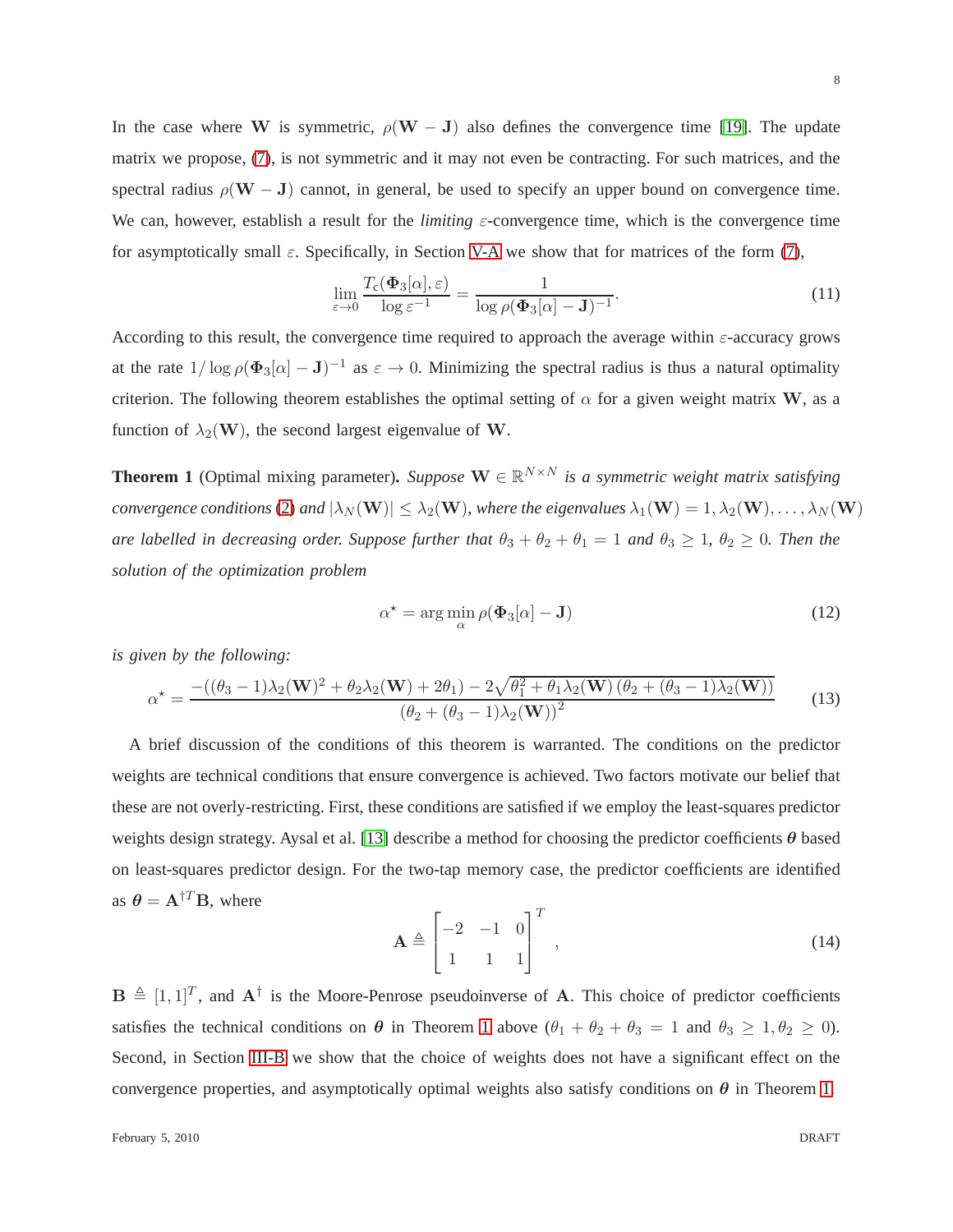The condition on the weight matrix,  $|\lambda_N(\mathbf{W})| \leq \lambda_2(\mathbf{W})$ , significantly reduces the complexity of the proof. Most distributed algorithms for constructing weight matrices (e.g., Metropolis-Hastings (MH) or max-degree) lead to  $W$  that satisfy the condition, but they are not guaranteed to do so. We can ensure that the condition is satisfied by applying a completely local adjustment to any weight matrix. The mapping  $W \mapsto 1/2(I + W)$  transforms any stochastic matrix W into a stochastic matrix with all positive eigenvalues [\[11\]](#page-29-5); this mapping can be carried out locally, without any knowledge of the global properties of W, and without affecting the order-wise asymptotic convergence rate as  $N \to \infty$ .

#### <span id="page-8-0"></span>*B. Convergence Rate Analysis*

We begin with our main result for the convergence rate of two-tap predictor-based accelerated con-sensus. Theorem [2](#page-8-1) indicates how the spectral radius of the accelerated operator  $\Phi_3[\alpha]$  is related to the spectral radius of the foundational weight matrix W. Since the limiting  $\varepsilon$ -convergence time is governed by the spectral radius, this relationship characterizes the improvement in convergence rate.

<span id="page-8-1"></span>**Theorem 2** (Convergence rate)**.** *Suppose the assumptions of Theorem [1](#page-7-0) hold. Suppose further that the original matrix* W *satisfies*  $\rho(W - J) \leq 1 - \Psi(N)$  *for some function*  $\Psi : \mathbb{N} \to (0, 1)$  *of the network size* N. Then the matrix  $\Phi_3[\alpha^{\star}]$  *satisfies*  $\rho(\Phi_3[\alpha^{\star}] - J) \leq 1 - \sqrt{\Psi(N)}$ .

In order to explore how fast the spectral radius,  $\rho(\Phi_3[\alpha^*]-J) = \sqrt{-\alpha^* \theta_1}$ , (see Section [V-C](#page-27-0) for details) goes to one as  $N \to \infty$ , we can take its asymptotic Taylor series expansion:

<span id="page-8-2"></span>
$$
\rho(\Phi_3[\alpha^*] - \mathbf{J}) = 1 - \sqrt{\frac{2(\theta_3 - 1) + \theta_2}{\theta_3 - 1 + \theta_2}} \sqrt{\Psi(N)} + \mathcal{O}(\Psi(N)).
$$
\n(15)

From this expression, we see that the bound presented in Theorem [2](#page-8-1) correctly captures the convergence rate of the accelerated consensus algorithm. Alternatively, leaving only two terms in the expansion above,  $\rho(\Phi_3[\alpha^*]-J) = 1 - \Omega(\sqrt{\Psi(N)})$ , we see that the bound presented is rate optimal in Landau notation.

We can also use [\(15\)](#page-8-2) to provide guidelines for choosing asymptotically optimal prediction parameters θ<sub>3</sub> and θ<sub>2</sub>. In particular, it is clear that the coefficient  $\gamma(\theta_2, \theta_3) = \sqrt{[2(\theta_3 - 1) + \theta_2]/[\theta_3 - 1 + \theta_2]}$ should be maximized to minimize the spectral radius  $\rho(\Phi_3[\alpha^*]-J)$ . It is straightforward to verify that setting  $\theta_2 = 0$  and  $\theta_3 = 1 + \epsilon$  $\theta_3 = 1 + \epsilon$  $\theta_3 = 1 + \epsilon$  for any  $\epsilon > 0$  satisfies the assumptions of Theorem 1 and also satisfies  $\gamma(0, 1 + \epsilon) > \gamma(\theta_2, 1 + \epsilon)$  for any positive  $\theta_2$ . Since  $\gamma(0, 1 + \epsilon) = \sqrt{2}$  is independent of  $\epsilon$  (or  $\theta_3$ ) we conclude that setting  $(\theta_1, \theta_2, \theta_3) = (-\epsilon, 0, 1 + \epsilon)$  $(\theta_1, \theta_2, \theta_3) = (-\epsilon, 0, 1 + \epsilon)$  $(\theta_1, \theta_2, \theta_3) = (-\epsilon, 0, 1 + \epsilon)$  satisfies the assumptions of Theorem 1 and asymptotically yields the optimal limiting  $\varepsilon$ -convergence time for the proposed approach, as  $N \to \infty$ .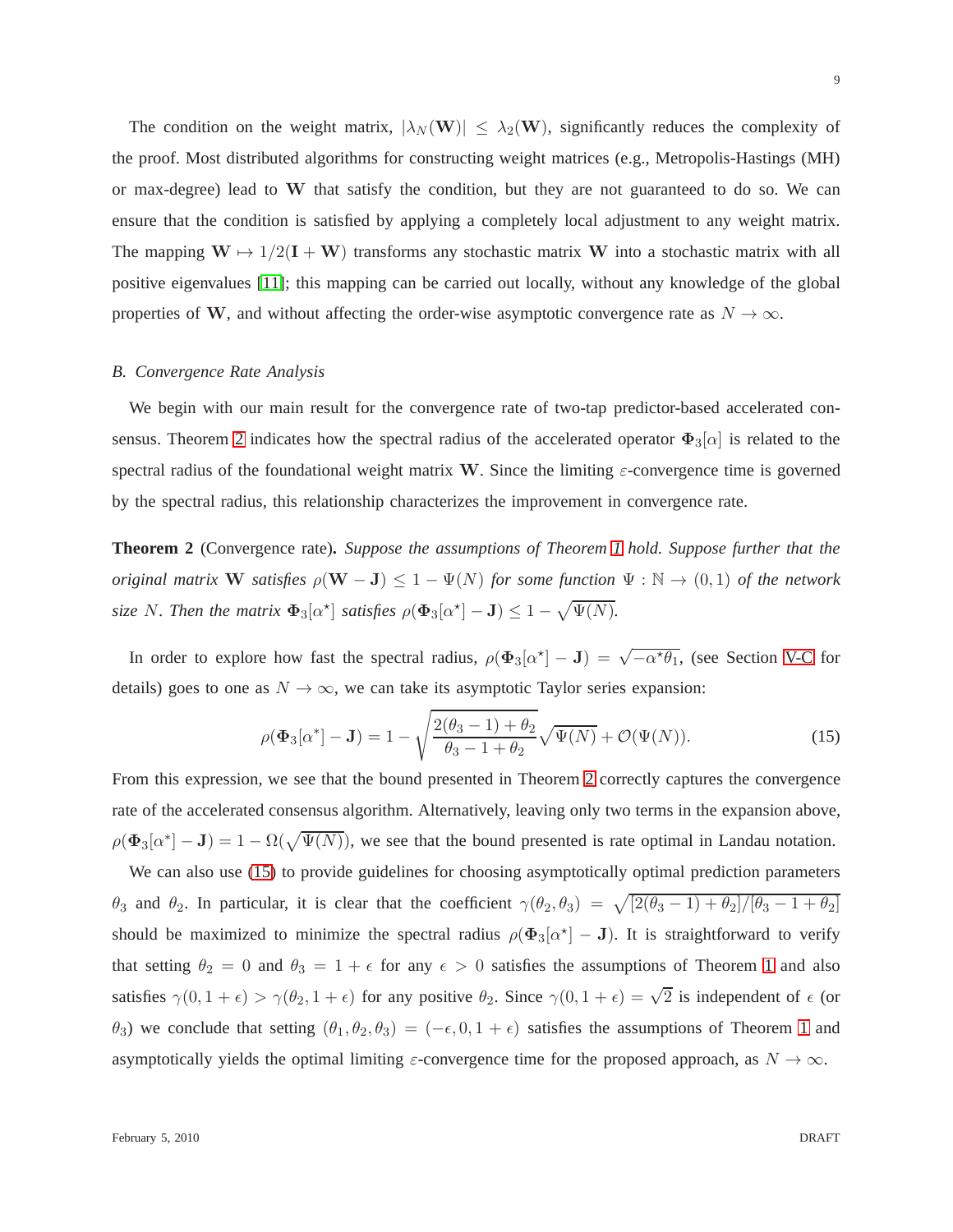## <span id="page-9-0"></span>*C. Processing Gain Analysis*

Next, we investigate the gain that can be obtained by using the accelerated algorithm presented in this paper. We consider the ratio  $\tau_{\text{asym}}(\mathbf{W})/\tau_{\text{asym}}(\mathbf{\Phi}_3[\alpha^*])$  of the asymptotic convergence time of the standard consensus algorithm using weight matrix W and the asymptotic convergence time of the proposed accelerated algorithm. This ratio shows how many times fewer iterations, asymptotically, the optimized predictor-based algorithm must perform to reduce error by a factor of  $e^{-1}$ .

If the network topology is modeled as random (e.g., a sample from the family of random geometric graphs), we adopt the expected gain  $G(\mathbf{W}) = \mathbb{E}\{\tau_{\text{asym}}(\mathbf{W})/\tau_{\text{asym}}(\Phi_3[\alpha^*])\}$  as a performance metric, where  $\Phi_3[\alpha^*]$  is implicitly constructed using the same matrix W. The expected gain characterizes the average improvement obtained by running the algorithm over many realizations of the network topology. In this case the spectral radius,  $\rho(W - J)$ , is considered to be a random variable dependent on the particular realization of the graph. Consequently, the expectations in the following theorem are taken with respect to the measure induced by the random nature of the graph.

<span id="page-9-1"></span>**Theorem 3** (Expected gain)**.** *Suppose the assumptions of Theorem [1](#page-7-0) hold. Suppose further that the original matrix* W *satisfies*  $\mathbb{E}\{\rho(\mathbf{W}-\mathbf{J})\}=1-\Psi(N)$  *for some function*  $\Psi : \mathbb{N} \to (0,1)$  *of the network size* N. Then  $\mathcal{G}(\mathbf{W}) = 1/\sqrt{\Psi(N)}$ .

We note that there is no loss of generality in considering the expected gain since, in the case of a deterministic network topology, these results will still hold (without expectations) since they are based on the deterministic derivations in Theorems 1 and 2.

For a chain graph (path of N vertices) the eigenvalues of the Metropolis-Hastings (MH) weight matrix, **W**<sub>MH</sub>, constructed according to [\[1\]](#page-29-0) (**W**<sub>*i*,*j*</sub> = 1/(1 + max( $d_i$ , $d_j$ )) if  $j \in \mathcal{N}_i$ ,  $i \neq j$ ; **W**<sub>*i*,*j* = 0 if  $j \notin \mathcal{N}_i$ ;</sub> and  $W_{i,i} = 1 - \sum_{j \in \mathcal{N}_i} W_{i,j}$  are given by  $\lambda_i(W_{MH}) = 1/3 + 2/3 \cos(\pi(i-1)/N), i = 1, 2, ..., N$ . This is straightforward to verify using Theorem 5 in [\[20\]](#page-29-16). For the path graph, the weight matrix  $W_{MH}$  is tridiagonal and we have  $\max(d_i, d_j) = 2, \forall i, j$ . Thus, in this case,  $\rho(\mathbf{W}_{MH} - \mathbf{J}) = 1/3 + 2/3 \cos(\pi/N)$ . For large enough N this results in  $\rho(\mathbf{W}_{MH} - \mathbf{J}) \approx 1 - \frac{\pi^2}{3}$ 3  $\frac{1}{N^2} + \mathcal{O}(1/N^4)$ . Using the same sequence of steps used to prove Theorem [3](#page-9-1) above without taking expectations, we see that for the chain topology, the improvement in asymptotic convergence rate is asymptotically lower bounded by N; i.e.,  $\mathcal{G}(\mathbf{W}) = \Omega(N)$ . Similarly, for a network with two-dimensional grid topology, taking W to be the transition matrix for a natural random walk on the grid (a minor perturbation of the MH weights) it is known [\[21\]](#page-30-0) that  $(1 - \lambda_2(\mathbf{W}))^{-1} = \Theta(N)$ . Thus, for a two-dimensional grid, the proposed algorithm leads to a gain of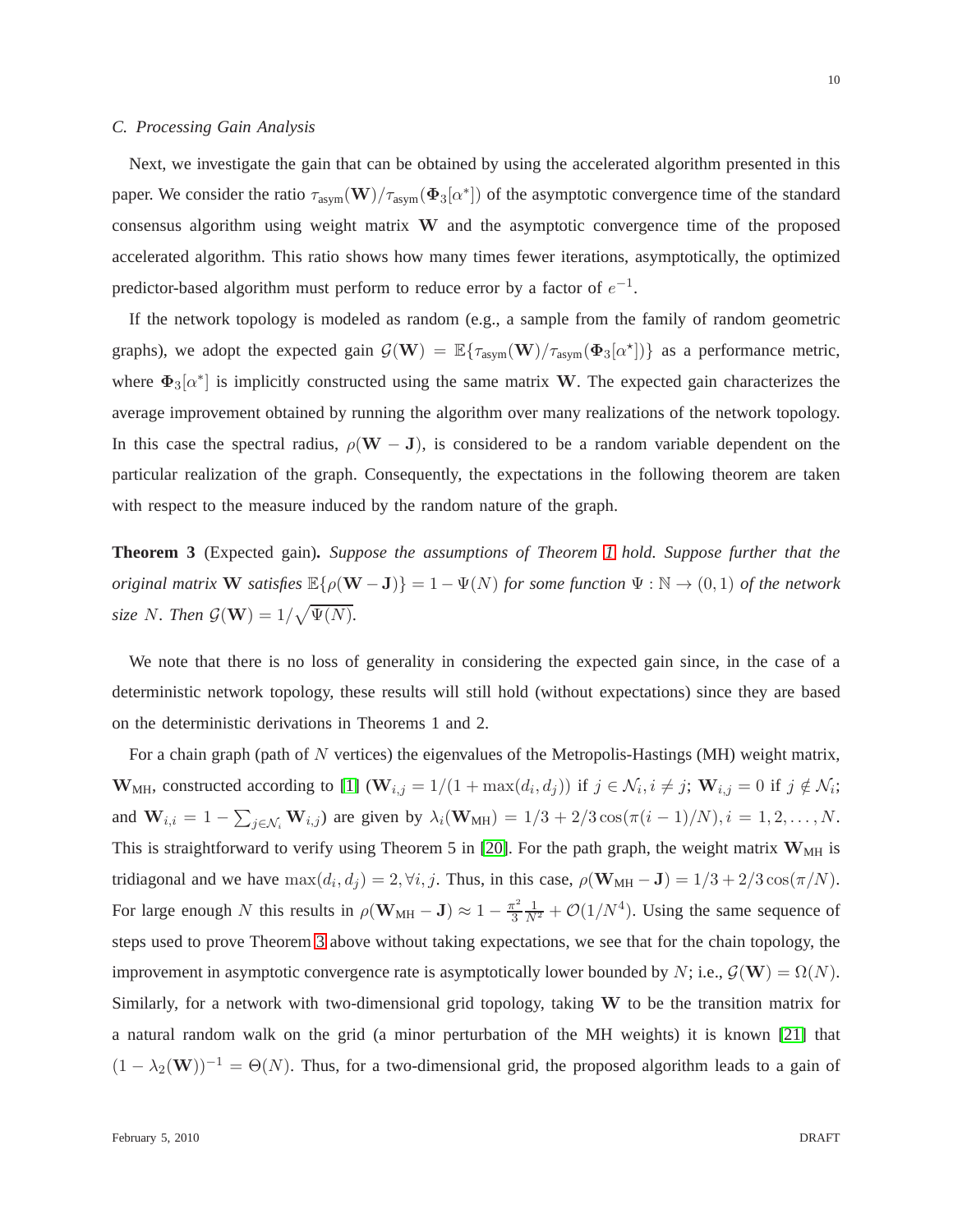$\mathcal{G}(\mathbf{W}) = \Omega(N^{1/2}).$ 

This discussion suggests that the following result may also be useful in characterizing the improvement in asymptotic convergence rate obtained by using the proposed algorithm.

**Corollary 1.** *Suppose that assumptions of Theorem [3](#page-9-1) hold and suppose in addition that*  $\rho(\mathbf{W} - \mathbf{J}) =$  $1 - \Theta(\frac{1}{N^{\beta}})$  then the improvement in asymptotic convergence rate attained by the accelerated algorithm *is*  $G(\mathbf{W}) = \Omega(N^{\beta/2})$ .

#### <span id="page-10-0"></span>*D. Initialization Heuristic: Decentralized Estimation of*  $\lambda_2(\mathbf{W})$

Under our assumptions, the optimal value of the mixing parameter depends only on the values of predictor coefficients and the second largest eigenvalue of initial matrix W. In this section we discuss a decentralized procedure for estimating  $\lambda_2(\mathbf{W})$ . Since we assume the predictor weights,  $\boldsymbol{\theta}$ , and weight matrix W are fixed and specified, this is the only parameter that remains to be identified for a fully decentralized implementation of the algorithm. Estimation of  $\lambda_2(\mathbf{W})$  is a straightforward exercise if we employ the method of decentralized orthogonal iterations (DOI) proposed for distributed spectral analysis in [\[22\]](#page-30-1) and refined for distributed optimization applications in [\[11\]](#page-29-5).

Algorithm [1](#page-10-1) presents the proposed specialized and streamlined version of DOI, which is only used to calculate the second largest eigenvalue of the consensus update matrix  $W$ . Our underlying assumptions in Algorithm [1](#page-10-1) are those of Theorem [1,](#page-7-0) in which case we have  $\lambda_2(\mathbf{W}) = \rho(\mathbf{W} - \mathbf{J})$ . The eigenvalue shifting technique discussed after Theorem [1](#page-7-0) can be employed whenever assumption  $|\lambda_N(\mathbf{W})| \leq \lambda_2(\mathbf{W})$ does not hold. The main idea of DOI, is to repeatedly apply W to a random vector  $v_0$ , with periodic normalization and subtraction of the estimate of the mean, until  $v_K = W^K v_0$  converges to the secondlargest eigenvector of W. Then, estimate the second-largest eigenvalue by calculating  $||Wv_K||/||v_K||$ for a valid matrix norm  $\|\cdot\|$ . Previous algorithms for DOI [\[11\]](#page-29-5), [\[22\]](#page-30-1) have normalized in step 6 by the  $\ell_2$  norm of  $v_k$ , estimated by K iterations of consensus, and step 9 previously required an additional K iterations to calculate  $\|\mathbf{Wv}_K\|_2$  and  $\|\mathbf{v}_K\|_2$ . In addition, because the initial random vectors in [\[11\]](#page-29-5), [\[22\]](#page-30-1) are not zero-mean, these algorithms must apply additional consensus operations to eliminate the bias (otherwise  $v_K$  converges to 1). Previous algorithms thus have  $\mathcal{O}(K^2)$  complexity, where K is the topology-dependent number of consensus iterations needed to achieve accurate convergence to the average value. For example, for a random geometric graph, one typically needs  $K \propto N$ .

<span id="page-10-1"></span>The main innovations of Algorithm [1](#page-10-1) are in line 2, which ensures that the initial random vector is zero mean, in line 6, where normalization is done (after every  $L$  applications of the consensus update) using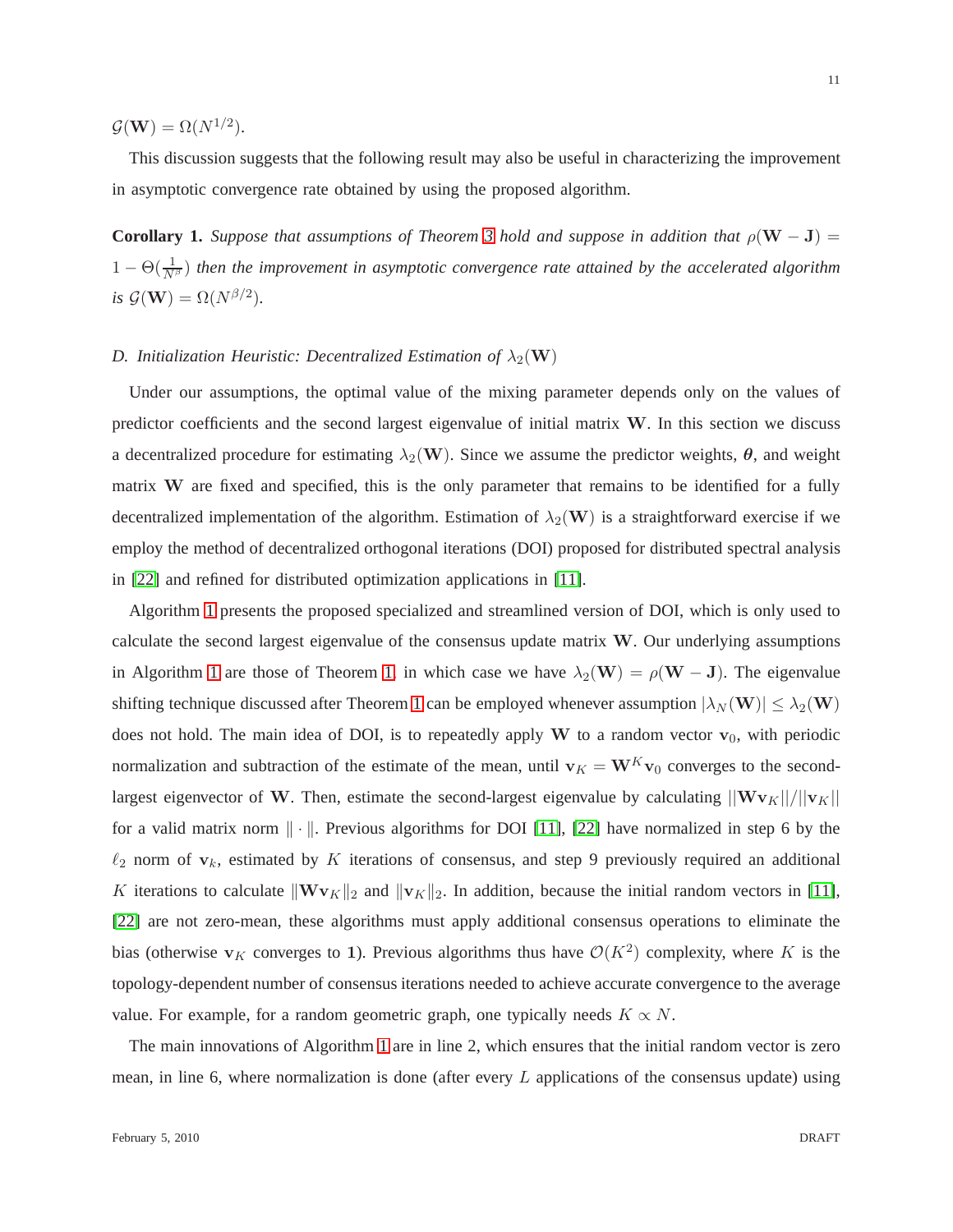**Algorithm 1**: Spectral radius estimation (Input: foundational weight matrix W)

**1** Choose random vector v ;

- 2 Set  $v_0 = Wv v$ ; Generate zero-mean random vector
- **3 for** k = 1 *to* K **do**

**4**  $v_k = Wv_{k-1}$ ; Apply W to converge to second-largest eigenvector

**5 if** k mod  $L = 0$  **then** 

**6**  $\mathbf{v}_k = \mathbf{v}_k / ||\mathbf{v}_k||_{\infty}$ ; Normalize by supremum norm every L iterations

- **7 endif**
- **8 endfor**
- **9** Let  $\widehat{\lambda}_2(\mathbf{W}) = ||\mathbf{W} \mathbf{v}_K||_{\infty} / ||\mathbf{v}_K||_{\infty}$ ;

the supremum norm, and line 9, where the supremum norm is also used in lieu of the  $\ell_2$  $\ell_2$  norm<sup>2</sup> (based on Gelfand's formula [\[23\]](#page-30-2) we have  $\lim_{K\to\infty} ||\mathbf{W} \mathbf{v}_K||_{\infty} / ||\mathbf{v}_K||_{\infty} = \rho(\mathbf{W} - \mathbf{J})$ ). The maximum entry of the vector  $v<sub>K</sub>$  can be calculated using a maximum consensus algorithm, wherein every node updates its value with the maximum of its immediate neighbours:  $x_i(t) = \max_{j \in \mathcal{N}_i} x_j(t-1)$ . Maximum consensus requires at most N iterations to converge for any topology; more precisely it requires a number of iterations equal to the diameter,  $D$ , of the underlying graph, which is often much less than  $N$  (and much less than  $K$ ). Equally importantly, maximum consensus achieves perfect agreement. In the algorithms of [\[11\]](#page-29-5), [\[22\]](#page-30-1) each node normalizes by a slightly different value (there are residual errors in the consensus procedure). In Algorithm 1, all nodes normalize by the same value, and this leads to much better estimation accuracy. Taken together, these innovations lead to an algorithm that is only  $\mathcal{O}(K)$  (with the appropriate choice of L). In particular, the complexity of Algorithm [1](#page-10-1) is clearly  $\mathcal{O}(K + DK/L + D)$ . Choosing  $L \propto D$ (assuming that  $\lambda_2(\mathbf{W})^D \gg \Delta$ , where  $\Delta$  is machine precision) we obtain an  $\mathcal{O}(K)$  algorithm. The proposed initialization algorithm has significantly smaller computation/communication complexity than the initialization algorithm proposed for the distributed computation of optimal matrix in [\[11\]](#page-29-5).

# IV. NUMERICAL EXPERIMENTS AND DISCUSSION

<span id="page-11-0"></span>This section presents simulation results for two scenarios. In the first simulation scenario, network topologies are drawn from the family of random geometric graphs of  $N$  nodes [\[24\]](#page-30-3). In this model,  $N$ 

<span id="page-11-1"></span><sup>&</sup>lt;sup>2</sup>We have not observed any penalty for using the  $\ell_{\infty}$  norm in our experiments. This observation is supported by the theoretical equivalence of  $\ell_p$  norms in the consensus framework [\[18\]](#page-29-14).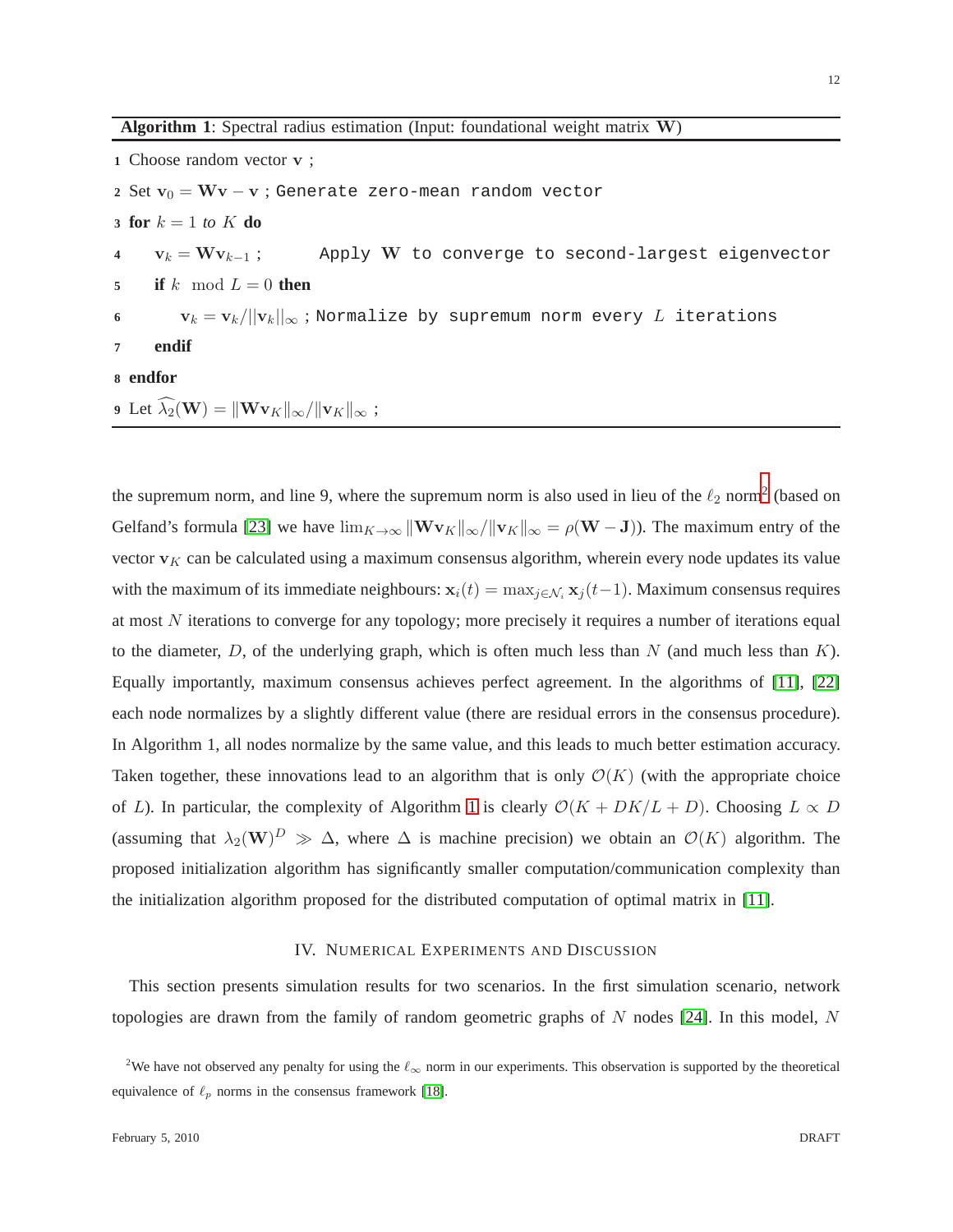13

nodes are randomly assigned coordinates in the unit square, and links exist between nodes that are at most a distance  $\sqrt{2 \log N/N}$ . (This scaling law for the connectivity radius guarantees the network is connected with high probability [\[24\]](#page-30-3).) Two models for the initial node measurements,  $\mathbf{x}(0)$ , are considered. In the "Slope" model, the initial value  $x_i(0)$  at node i is just the sum of its coordinates in the unit square. In the "Spike" model, all nodes are initialized to 0, except for one randomly chosen node whose initial value is set to one. All simulation results are generated based on 300 trials (a different random graph and node initialization is generated for each trial). The initial values are normalized so that the initial variance of node values is equal to 1. The second simulation scenario is for the  $N$ -node chain topology. Intuitively, this network configuration constitutes one of the most challenging topologies for distributed averaging algorithms since the chain has the longest diameter and weakest connectivity of all graphs on  $N$ . For this topology, we adopt analogous versions of the "Slope" and "Spike" initializations to those described above; for the "Slope",  $x_i(0) = i/N$ , and for the "Spike", we average over all locations of the one.

We run the algorithm  $N$  times with different initializations of the eigenvalue estimation algorithm to investigate the effects of initializing  $\alpha^*$  with an imperfect estimate of  $\lambda_2(\mathbf{W})$ . In simulations involving the calculation of convergence time we have fixed the required accuracy of computations,  $\varepsilon$ , at the level  $-100$  dB (i.e., a relative error of  $1 \times 10^{-5}$ ). For predictor parameters, we use  $(\theta_1, \theta_2, \theta_3) = (-\epsilon, 0, 1+\epsilon)$ ,  $\epsilon = 1/2$ , as these were shown to be asymptotically optimal in Section [III-B.](#page-8-0)

We compare our algorithm with two memoryless approaches, the Metropolis-Hastings (MH) weight matrix, and the optimal weight matrix of Xiao and Boyd  $[10]$ <sup>[3](#page-12-0)</sup>. MH weights are attractive because they can be calculated by each node simply using knowledge of its own degree and its neighbors' degrees. We also compare to two approaches from the literature that also make use of memory at each node to improve the rate of convergence: polynomial filtering [\[14\]](#page-29-11), and finite-time consensus [\[16\]](#page-29-10).

We first plot the MSE decay curves as a function of the number of consensus iterations  $t$  for network size  $N = 200$ , RGG topology and different initializations. Figure [1](#page-13-0) compares the performance of the proposed algorithm with the algorithms using the MH or the optimal weight matrix of Xiao and Boyd [\[10\]](#page-29-4). It can be seen that our decentralized initialization scheme does not have a major influence on the performance of our approach, as the method initialized using a decentralized estimate for  $\lambda_2(\mathbf{W})$  (the curve labelled MH-ProposedEst) and the method initialized using precise knowledge of  $\lambda_2(\mathbf{W})$  (labelled MH-Proposed) coincide nearly exactly since the procedure discussed in Section [III-D](#page-10-0) provides a good estimate of  $\lambda_2(\mathbf{W})$ 

<span id="page-12-0"></span><sup>&</sup>lt;sup>3</sup>To determine the optimal weight matrix and optimal polynomial filter weights we used CVX, a package for specifying and solving convex programs [\[25\]](#page-30-4).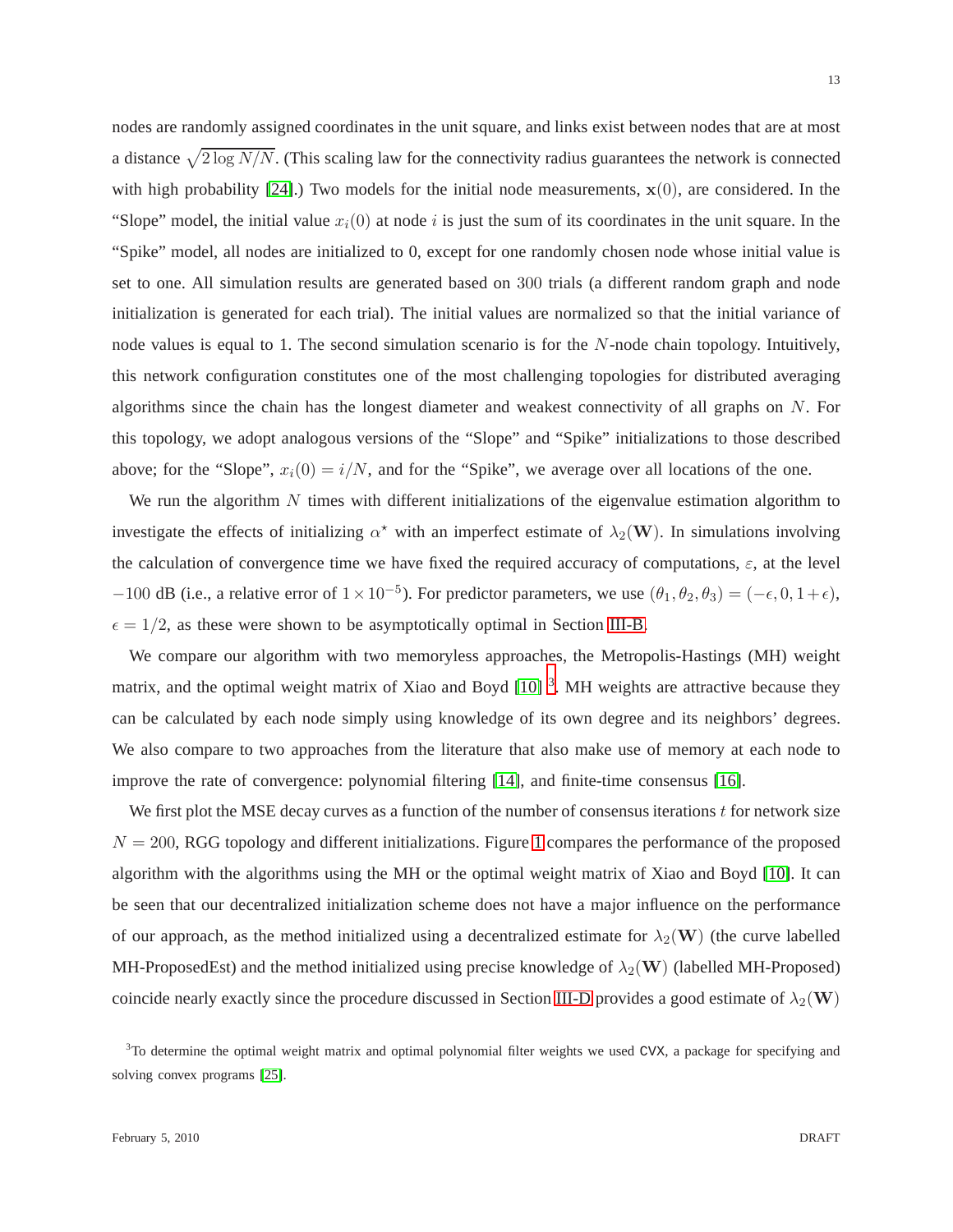

<span id="page-13-0"></span>Fig. 1. MSE vs. iterations for 200-node random geometric graphs. The algorithms compared are: optimal weight matrix of Xiao and Boyd [\[10\]](#page-29-4) (Opt): +; MH weights (MH):  $\triangle$ ; proposed method with oracle  $\lambda_2(\mathbf{W})$  and MH matrix (MH-Proposed):  $\diamond$ ; proposed with decentralized estimate of  $\lambda_2(\mathbf{W})$  (MH-ProposedEst):  $\times$ ; accelerated consensus, with oracle  $\lambda_2(\mathbf{W})$  and optimal matrix (Opt-Proposed):  $\Box$ . (a) Slope initialization. (b) Spike initialization.

(to within 10−<sup>3</sup> maximum relative error for a 200 node RGG). It is also clear that the proposed algorithm outperforms both the memoryless MH matrix and the optimal weight matrix of Xiao and Boyd [\[10\]](#page-29-4). In this experiment we fixed  $K = 2N$  and  $L = 10$ . Note that the results in Figure 1 and all subsequent figures do not account for initialization costs. The initialization cost is relatively small. For the 200-node RGG it is equal to about  $3N = 600$  consensus iterations (if we bound the diameter of the 200-node RGG by 20). If we desire a relative error of  $10^{-3}$ , our algorithm gains approximately 70 iterations over memoryless MH consensus, based on Fig. [2\(b\).](#page-14-0) For this desired accuracy, the initialization overhead is thus recovered after less than 10 consensus operations.

Figure [2](#page-14-1) compares the MSE curves for the proposed algorithm with two versions of polynomial filtering consensus [\[14\]](#page-29-11), one using 3 taps and the other using 7 taps. We see that in the RGG scenario, our algorithm outperforms polynomial filtering with 3 memory taps and converges at a rate similar to that of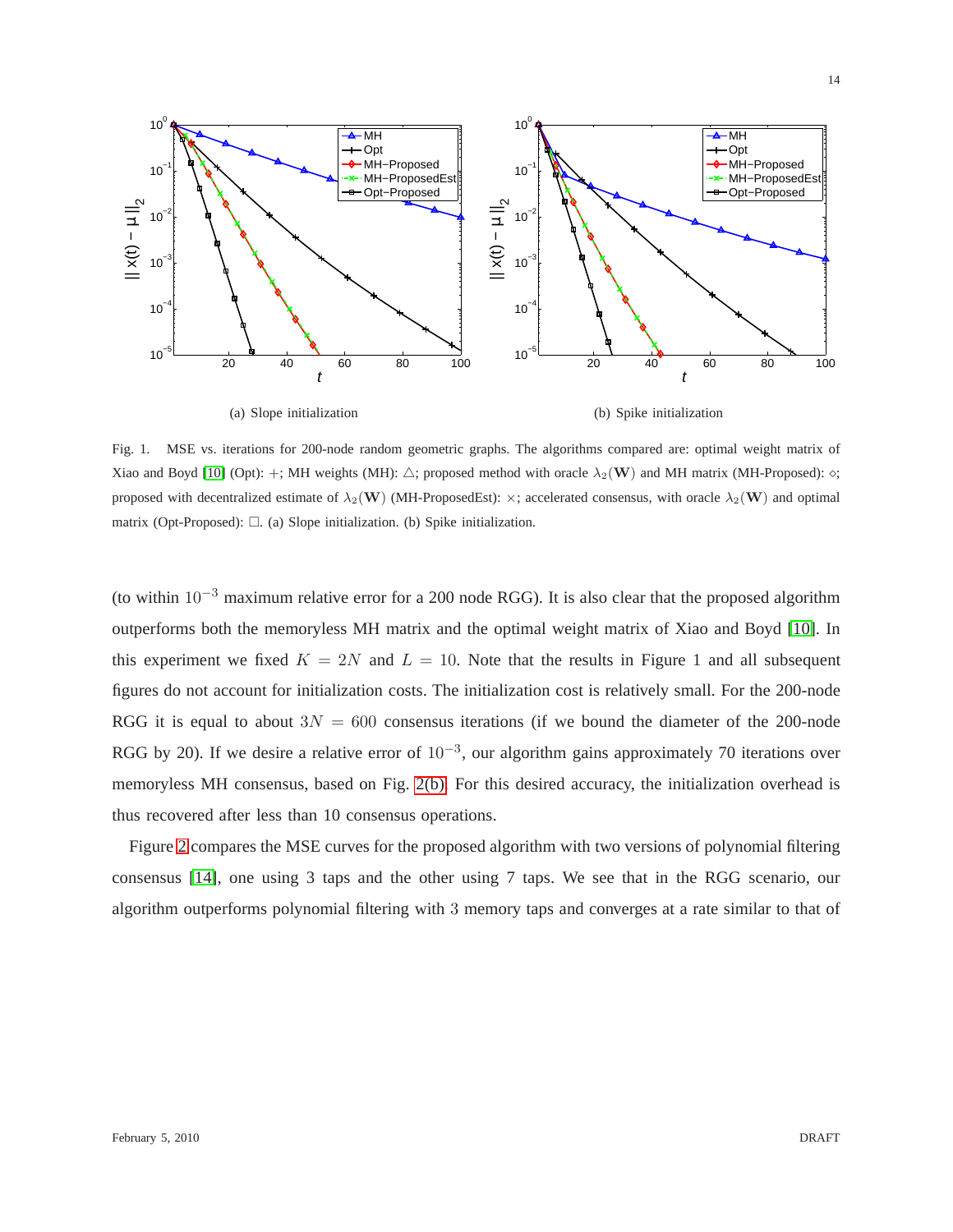

<span id="page-14-1"></span><span id="page-14-0"></span>Fig. 2. MSE vs. iteration for 200-node topologies, Slope initialization. The algorithms compared are: optimal weight matrix of Xiao and Boyd [\[10\]](#page-29-4) (Opt): +; polynomial filter with 3 taps (MH-PolyFilt3):  $\bigtriangledown$  and 7 taps (MH-PolyFilt7): ⊳; proposed method with oracle  $\lambda_2(\mathbf{W})$  and MH matrix (MH-Proposed):  $\diamond$ ; proposed method with decentralized estiamte of  $\lambda_2(\mathbf{W})$  (MH-ProposedEst): ×.

the 7-tap version of polynomial filtering<sup>[4](#page-14-2)</sup>. Decentralized calculation of topology-adapted polynomial filter weights also remains an open problem. We conclude that for random geometric graphs, our algorithm has superior properties with respect to polynomial filtering since it has better error performance for the same computational complexity, and our approach is suitable for completely distributed implementation. Moving our attention to the chain topology only emphasizes these points, as our accelerated algorithm significantly outperforms even 7-tap polynomial filtering. Note that decentralized initialization of our algorithm also works well in the chain graph scenario. However, to obtain this result we have to increase the number of consensus iterations in the eigenvalue estimation algorithm, K, from 2N to  $N^2$ . This increase in the complexity of the distributed optimization of accelerated consensus algorithm is due to the properties of the power methods [\[26\]](#page-30-5) and related eigenvalue estimation problems. The accuracy of

<span id="page-14-2"></span><sup>4</sup>Calculating optimal weights in the polynomial filtering framework quickly becomes ill-conditioned with increasing filter length, and we were not able to obtain stable results for more than 7 taps on random geometric graph topologies. Note that the original paper [\[14\]](#page-29-11) also focuses on filters of length no more than 7. We conjecture that this ill-conditioning stems from the fact that the optimal solution involves pseudo-inversion of a Vandermonde matrix containing powers of the original eigenvalues. Since, for random geometric graph topologies, eigenvalues are not described by a regular function (e.g., the cosine, as for the chain graph) there is a relatively high probability (increasing with  $N$ ) that the original weight matrix contains two similar-valued eigenvalues which may result in the Vandermonde matrix being ill-conditioned.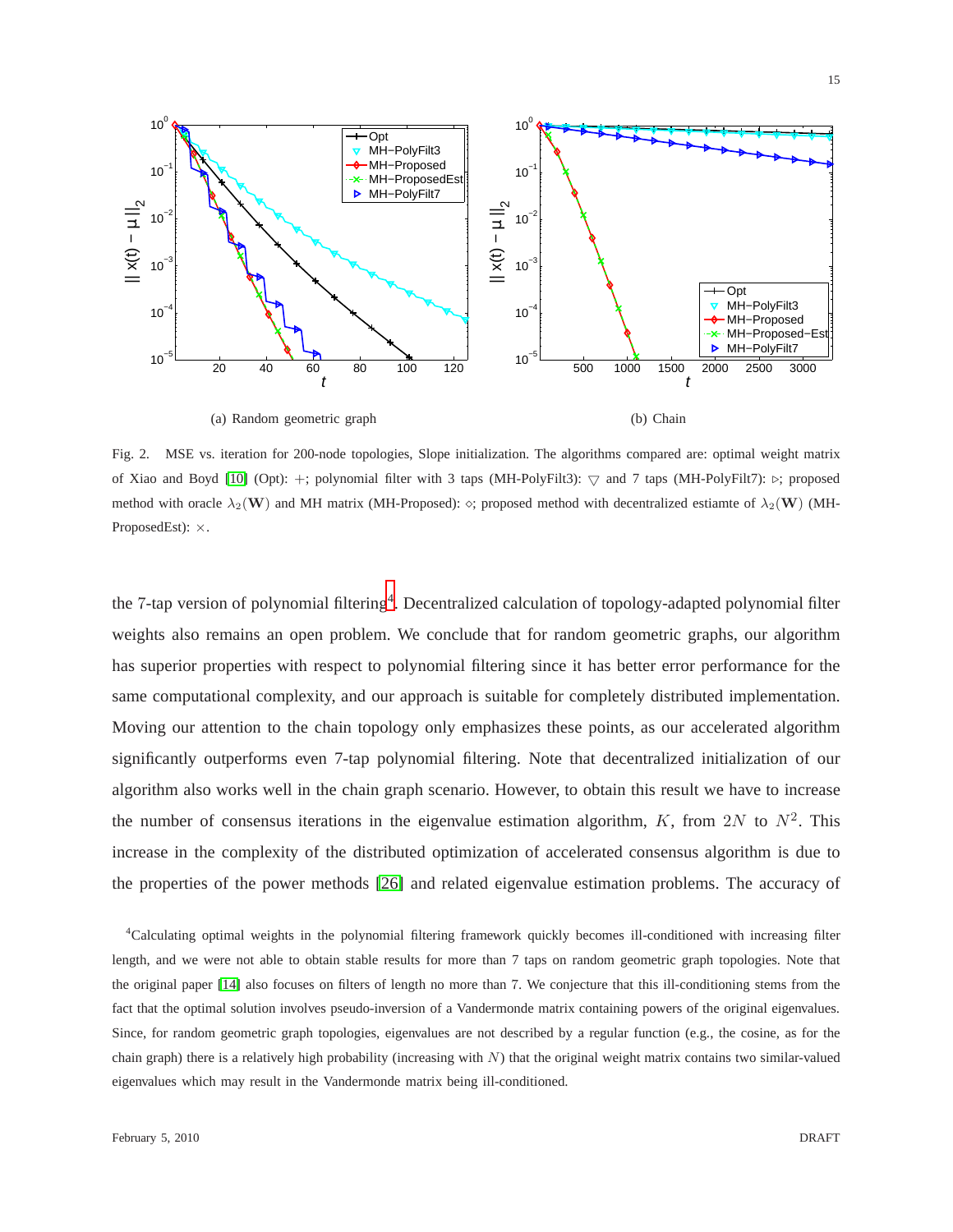

<span id="page-15-0"></span>Fig. 3. Averaging time characterization, random geometric graph topologies. The algorithms compared are: optimal weight matrix of Xiao and Boyd [\[10\]](#page-29-4) (Opt): +; polynomial filter with 3 taps (MH-PolyFilt3):  $\bigtriangledown$ , and 7 taps (MH-PolyFilt7):  $\succ$ ; proposed method with oracle  $\lambda_2(\mathbf{W})$  and MH matrix (MH-Proposed):  $\diamond$ ; proposed method with MH matrix and decentralized estimate of  $\lambda_2(\mathbf{W})$  (MH-ProposedEst):  $\times$ . (a) Averaging time as a function of the network size. (b) Ratio of the averaging time of the non-accelerated algorithm to that of the associated accelerated algorithm.

the second largest eigenvalue computation depends on the ratio  $\lambda_3(\mathbf{W})/\lambda_2(\mathbf{W})$ , and this ratio increases much more rapidly for the chain topology as  $N$  grows than it does for random geometric graphs.

To investigate the robustness and scalability properties of the proposed algorithm, we next examine the averaging time,  $T_{ave}(\Phi_3[\alpha^*])$ , as defined in [\(10\)](#page-6-1), and the ratio  $T_{ave}(\mathbf{W})/T_{ave}(\Phi_3[\alpha^*])$ , for random geometric graphs (Fig. [3\)](#page-15-0) and the chain topology (Fig. [4\)](#page-16-0). We establish through simulation that the scaling behaviour of the ratio that can be measured experimentally matches very well with the asymptotic result established theoretically for the processing gain,  $\tau_{\text{asym}}(\mathbf{W})/\tau_{\text{asym}}(\mathbf{\Phi}_3[\alpha^*])$ . We see from Fig. [3](#page-15-0) that in the random geometric graph setting, the proposed algorithm always outperforms consensus with the optimal weight matrix of Xiao and Boyd [\[10\]](#page-29-4) and polynomial filter with equal number of memory taps, and our approach scales comparably to 7-tap polynomial filtering. On the other hand, in the chain graph setting (Fig. [4\)](#page-16-0) the proposed algorithm outperforms all the competing algorithms. Another interesting observation from Fig. [4](#page-16-0) is that the gains of the polynomial filter and optimal weight matrix remain almost constant with varying network size while the gain obtained by the proposed algorithm increases significantly with  $N$ . This linear improvement with  $N$  matches well with the asymptotic behavior predicted by Theorem 3.

Finally, we compare the proposed algorithm with the linear observer approach of Sundaram and Hadjicostis [\[16\]](#page-29-10), which works by remembering all of the consensus values,  $x_i(t)$ , seen at a node i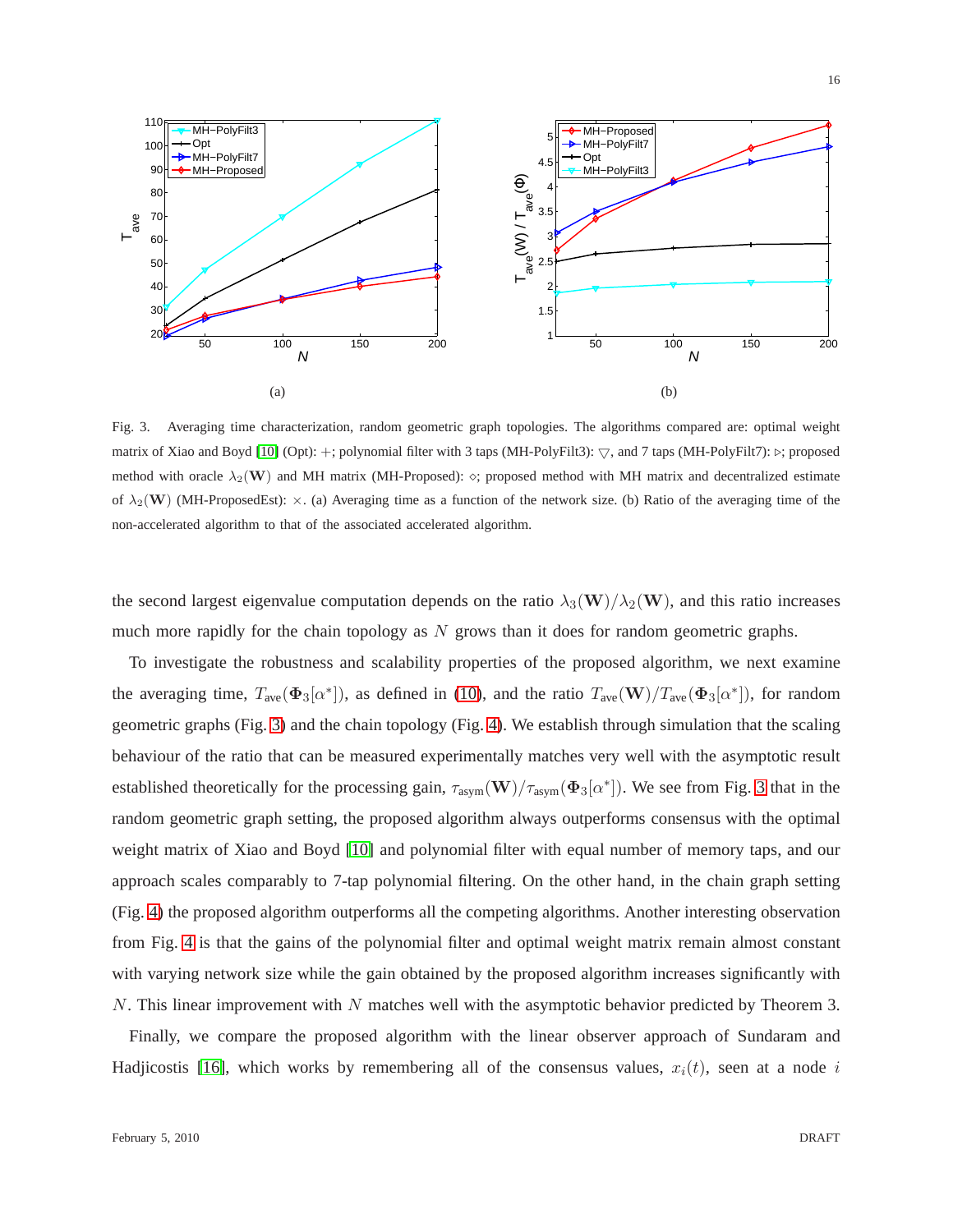

(b)

<span id="page-16-0"></span>Fig. 4. Averaging time characterization, chain topology. The algorithms compared are: optimal weight matrix of Xiao and Boyd [\[10\]](#page-29-4) (Opt): +; polynomial filter with 3 taps (MH-PolyFilt3):  $\bigtriangledown$ , and 7 taps (MH-PolyFilt7):  $\triangleright$ ; proposed method with oracle  $\lambda_2(\mathbf{W})$  and MH matrix (MH-Proposed):  $\diamond$ . (a) Averaging time as a function of the network size. (b) Improvement due to the accelerated consensus: ratio of the averaging time of the non-accelerated algorithm to that of the associated accelerated algorithm.

(a)

(unbounded memory). After enough updates, each node is able to perfectly recover the average by locally solving a set of linear equations. To compare the method of [\[16\]](#page-29-10) with our approach and the other asymptotic approaches described above, we determine the topology-dependent number of iterations that the linear-observer method must execute to have enough information to exactly recover the average. We then run each of the asymptotic approaches for the same number of iterations and evaluate performance based on the MSE they achieve. Figure [5](#page-17-2) depicts results for both random geometric graph and chain topologies. For random geometric graphs of  $N \geq 100$  nodes, we observe that the proposed algorithm achieves an error of at most  $10^{-12}$  (roughly machine precision), by the time the linear observer approach has sufficient information to compute the average. For the chain topology the results are much more favourable for the linear-observer approach. However, the linear observer approach requires significant overhead to determine the topology-dependent coefficients that define the linear system to be solved at each node and does not scale well to large networks.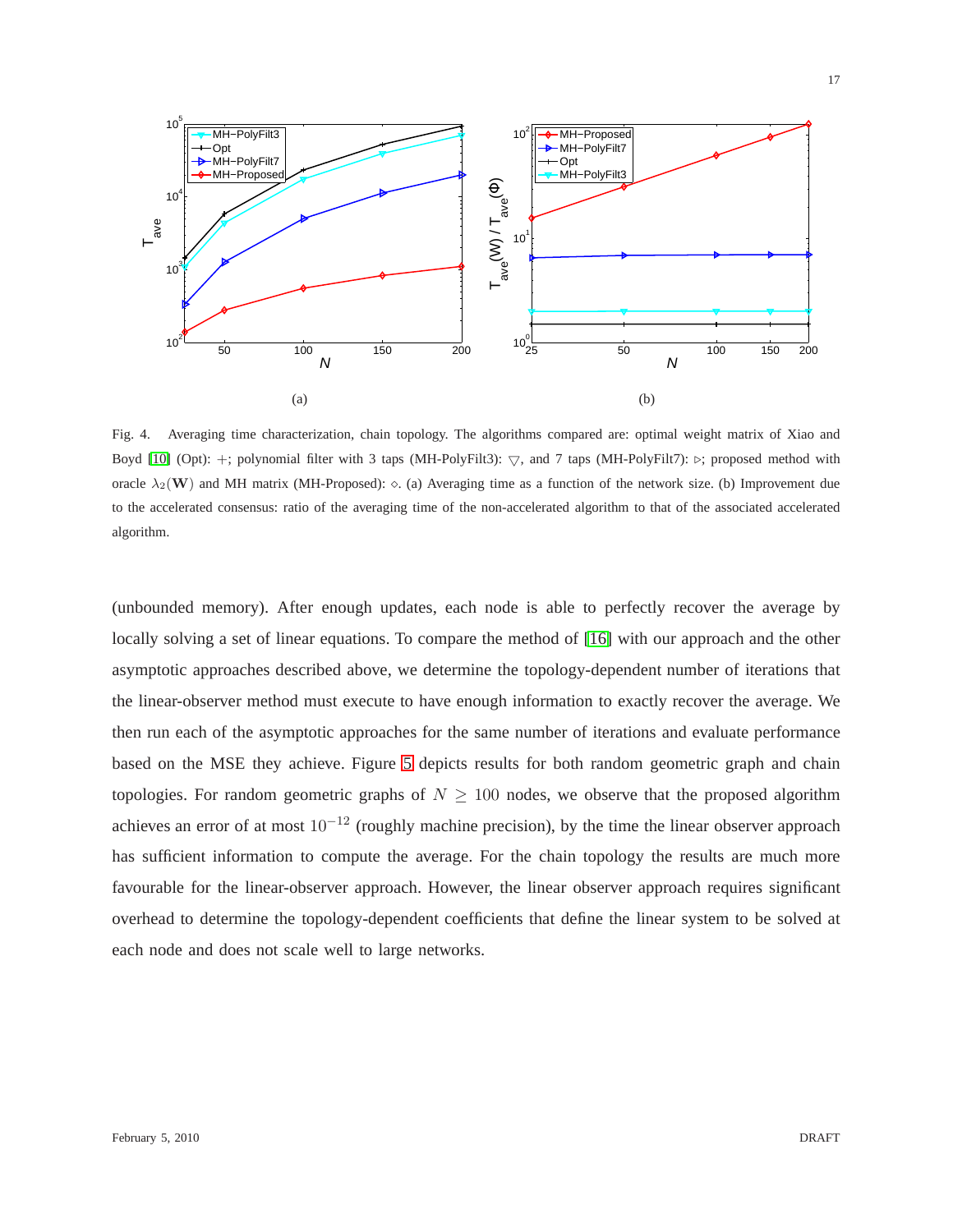

<span id="page-17-2"></span>Fig. 5. MSE at the point when finite time consensus of Sundaram and Hadjicostis [\[16\]](#page-29-10) has enough information to calculate the exact average at all nodes. The algorithms compared are: optimal weights (Opt): +; polynomial filter with 3 taps (MH-PolyFilt3):  $\nabla$ , and 7 taps (MH-PolyFilt7): ⊳; proposed method with oracle  $\lambda_2(\mathbf{W})$  and MH matrix (MH-Proposed): ◇. (a) Random geometric graph. (b) Chain topology.

## V. PROOFS OF MAIN RESULTS AND DISCUSSION

#### <span id="page-17-1"></span><span id="page-17-0"></span>*A. Limiting* ε*-convergence time*

To begin, we need to motivate choosing  $\alpha$  to minimize the spectral radius  $\rho(\Phi_3[\alpha] - J)$  since, unlike in the memoryless setting, it does not bound the step-wise rate of convergence. In fact, since  $\Phi_3[\alpha]$  is not symmetric,  $\Phi_3[\alpha]^t$  does not even converge to J as  $t \to \infty$ , as in the memoryless setting. However, we will show that: (i) for the proposed construction,  $\Phi_3[\alpha]^t$  does converge to a matrix  $\bar{\Phi}$ ; (ii) that the limiting convergence time is governed by  $\rho(\Phi_3[\alpha] - \bar{\Phi})$ ; and (iii) that  $\rho(\Phi_3[\alpha] - \bar{\Phi}) = \rho(\Phi_3[\alpha] - \mathbf{J})$ .

Before stating our first result we must introduce some notation. For now, assume we are given a matrix  $\Phi \in \mathbb{R}^{n \times n}$  with  $\bar{\Phi} = \lim_{t \to \infty} \Phi^t$ . We will address conditions for existence of the limit below. For a given initialization vector  $\mathbf{x}(0) \in \mathbb{R}^n$ , let  $\tilde{\mathbf{x}}(0) = \bar{\mathbf{\Phi}} \mathbf{x}(0)$ , and define the set of non-trivial initialization vectors  $\mathcal{X}_{0,\Phi} \triangleq {\mathbf{x}(0) \in \mathbb{R}^n : \mathbf{x}(0) \neq \tilde{\mathbf{x}}(0)}$ . Since we have not yet established that  $\tilde{\mathbf{x}}(0) = \bar{\mathbf{x}}(0) \triangleq \mathbf{J}\mathbf{x}(0)$ , we keep the discussion general and use the following definition of the convergence time:

$$
T_{\mathbf{c}}(\mathbf{\Phi}, \varepsilon) = \inf_{\tau \ge 0} \left\{ \tau : ||\mathbf{x}(t) - \tilde{\mathbf{x}}(0)||_2 \le \varepsilon ||\mathbf{x}(0) - \tilde{\mathbf{x}}(0)||_2 \quad \forall \ t \ge \tau, \quad \forall \ \mathbf{x}(0) \in \mathcal{X}_{0, \mathbf{\Phi}} \right\} \tag{16}
$$

We now prove a result relating the spectral radius and the  $\varepsilon$ -convergence time for general non-symmetric averaging matrices  $\Phi$ , which we will then apply to our particular construction,  $\Phi_3[\alpha]$ .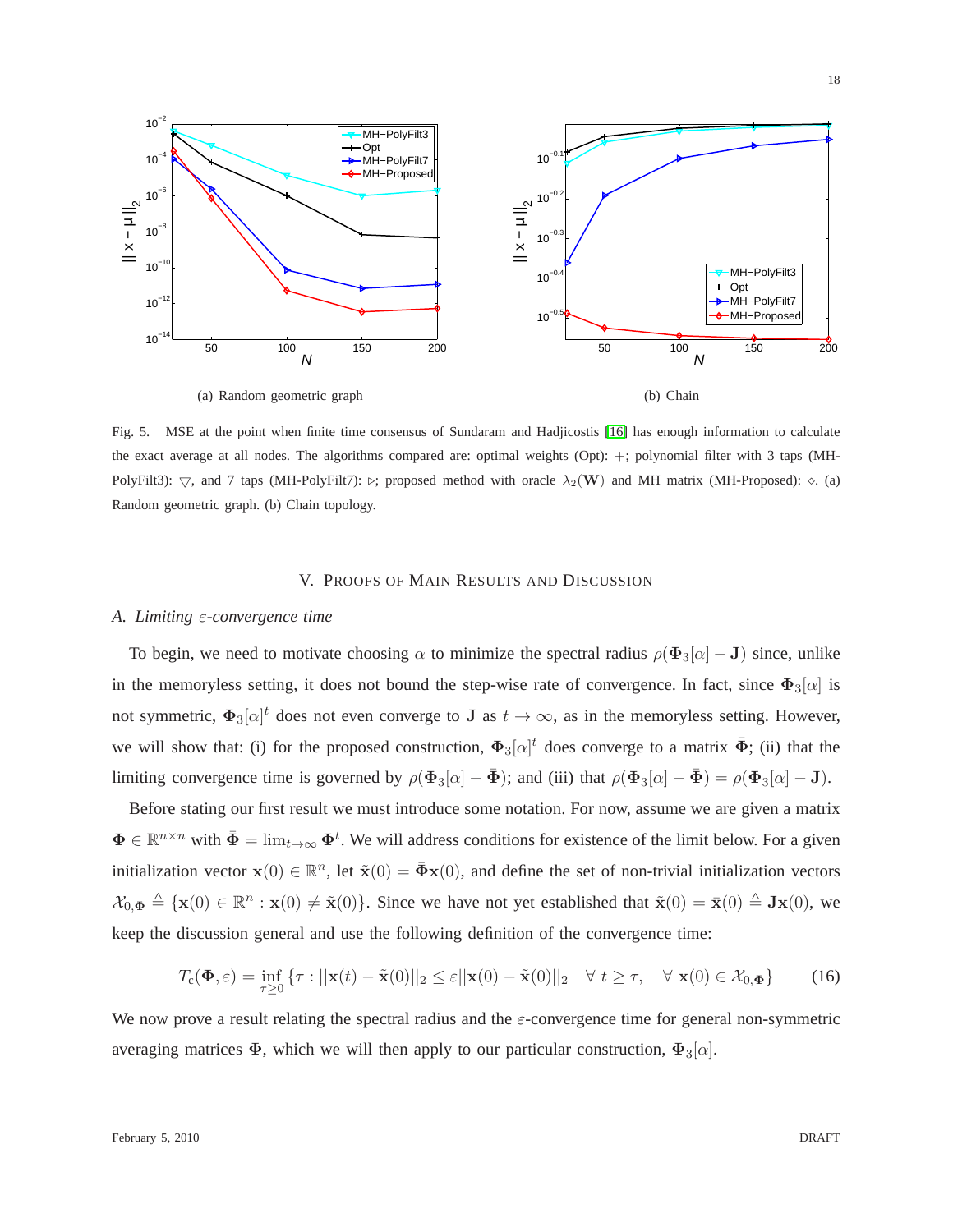19

<span id="page-18-4"></span>**Theorem 4.** Let  $\Phi \in \mathbb{R}^{n \times n}$  be given, with limit  $\lim_{t\to\infty} \Phi^t = \bar{\Phi}$ , and assume that  $\rho(\Phi - \bar{\Phi}) > 0$ . Then

$$
\lim_{\varepsilon \to 0} \frac{T_c(\mathbf{\Phi}, \varepsilon)}{\log \varepsilon^{-1}} = \frac{1}{\log \rho(\mathbf{\Phi} - \bar{\mathbf{\Phi}})^{-1}}.
$$
\n(17)

*Proof:* The limit  $\lim_{t\to\infty} \Phi^t = \bar{\Phi}$  exists if and only if (see [\[27\]](#page-30-6))  $\Phi$  can be expressed in the form

$$
\Phi = \mathbf{T} \begin{bmatrix} \mathbf{I}_{\kappa} & \mathbf{0} \\ \mathbf{0} & \mathbf{Z} \end{bmatrix} \mathbf{T}^{-1}
$$
 (18)

where  $I_{\kappa}$  is the identity matrix of dimension  $\kappa$ , Z is a matrix with  $\rho(Z) < 1$  and T is an invertible matrix. It follows that in the limit we have [\[15\]](#page-29-8),

$$
\bar{\Phi} = \lim_{t \to \infty} \Phi^t = \mathbf{T} \begin{bmatrix} \mathbf{I}_{\kappa} & \mathbf{0} \\ \mathbf{0} & \mathbf{0} \end{bmatrix} \mathbf{T}^{-1}.
$$
 (19)

By linear algebra,  $\Phi \bar{\Phi} = \bar{\Phi} \Phi = \bar{\Phi}$  and  $\Phi^t \bar{\Phi} = \bar{\Phi}$ . Using these facts it is trivial to show  $(\Phi - \bar{\Phi})^t =$  $\Phi^t - \bar{\Phi}$ , implying  $(\Phi - \bar{\Phi})^t (\mathbf{x}(0) - \tilde{\mathbf{x}}(0)) = \mathbf{x}(t) - \tilde{\mathbf{x}}(0)$ . Taking the norm of both sides we have

<span id="page-18-2"></span>
$$
||\mathbf{x}(t) - \tilde{\mathbf{x}}(0)||_2 = ||(\mathbf{\Phi} - \bar{\mathbf{\Phi}})^t(\mathbf{x}(0) - \tilde{\mathbf{x}}(0))||_2,
$$
\n(20)

and therefore

$$
T_{\mathbf{c}}(\mathbf{\Phi},\varepsilon) = \inf_{\tau \geq 0} \left\{ \tau : \frac{||(\mathbf{\Phi} - \bar{\mathbf{\Phi}})^t(\mathbf{x}(0) - \tilde{\mathbf{x}}(0))||_2}{||\mathbf{x}(0) - \tilde{\mathbf{x}}(0)||_2} \leq \varepsilon \quad \forall \ t \geq \tau, \quad \forall \ \mathbf{x}(0) \in \mathcal{X}_{0,\mathbf{\Phi}} \right\}.
$$
 (21)

By the definition of  $T_c(\Phi, \varepsilon)$  above we have:

$$
\frac{\left| \left| \left(\mathbf{\Phi} - \bar{\mathbf{\Phi}}\right)^{T_c(\mathbf{\Phi}, \varepsilon)} (\mathbf{x}(0) - \tilde{\mathbf{x}}(0)) \right| \right|_2}{\left| \left| \mathbf{x}(0) - \tilde{\mathbf{x}}(0) \right| \right|_2} \leq \varepsilon, \quad \forall \mathbf{x}(0) \in \mathcal{X}_{0, \mathbf{\Phi}}.
$$
\n(22)

This implies:

<span id="page-18-0"></span>
$$
\left[\left(\sup_{\mathbf{x}(0)\in\mathcal{X}_{0,\Phi}}\frac{\|(\boldsymbol{\Phi}-\bar{\boldsymbol{\Phi}})^{T_{c}(\boldsymbol{\Phi},\varepsilon)}(\mathbf{x}(0)-\tilde{\mathbf{x}}(0))\|_{2}}{\|\mathbf{x}(0)-\tilde{\mathbf{x}}(0)\|_{2}}\right)^{1/T_{c}(\boldsymbol{\Phi},\varepsilon)}\right]^{T_{c}(\boldsymbol{\Phi},\varepsilon)}\leq\varepsilon,
$$
\n(23)

and so, using the definition of the induced operator norm, which is simply  $||\mathbf{\Phi} - \bar{\mathbf{\Phi}}||_2 = \sup_{\mathbf{x}(0) \in \mathcal{X}_{0,\Phi}} ||(\mathbf{\Phi} - \bar{\mathbf{\Phi}}||_2)$  $\bar{\Phi}$ )(x(0) –  $\tilde{x}(0)$ )||<sub>2</sub>/||x(0) –  $\tilde{x}(0)$ ||<sub>2</sub>, after taking the logarithm on both sides of [\(23\)](#page-18-0), we have<sup>[5](#page-18-1)</sup>

<span id="page-18-3"></span>
$$
T_{\mathrm{c}}(\mathbf{\Phi},\varepsilon) \ge \frac{\log \varepsilon}{\log ||(\mathbf{\Phi} - \bar{\mathbf{\Phi}})^{T_{\mathrm{c}}(\mathbf{\Phi},\varepsilon)}||_2^{1/T_{\mathrm{c}}(\mathbf{\Phi},\varepsilon)}}.
$$
(24)

<span id="page-18-1"></span><sup>5</sup>Since we are interested in asymptotic behaviour of the type  $\varepsilon \to 0$ , there is no loss of generality in supposing that  $\varepsilon$  is sufficiently small so that the following holds:  $\log \varepsilon < 0$ ,  $\log ||(\Phi - \bar{\Phi})^{T_c(\Phi,\varepsilon)}||_2^{1/T_c(\Phi,\varepsilon)} < 0$ , and  $\log ||(\Phi - \bar{\Phi})^{T_c(\Phi,\varepsilon)}||_2^{1/T_c(\Phi,\varepsilon)}$  $\bar{\mathbf{\Phi}}$ )<sup>T<sub>c</sub>( $\mathbf{\Phi}$ , $\varepsilon$ )-1||<sup>1</sup>/(T<sub>c</sub>( $\mathbf{\Phi}$ , $\varepsilon$ )-1) < 0</sup>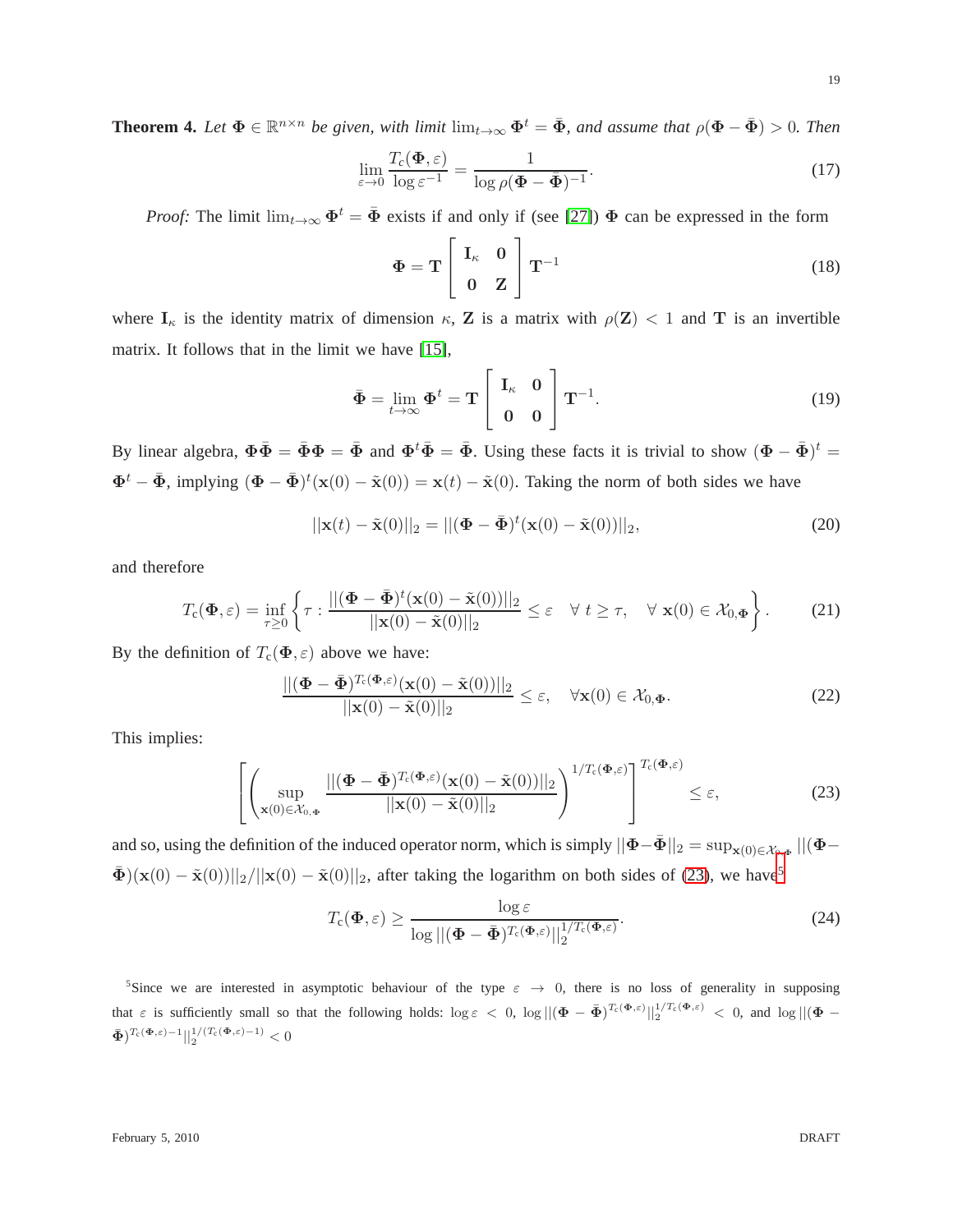Since [\[23\]](#page-30-2)  $\rho(\Phi - \bar{\Phi}) \le ||(\Phi - \bar{\Phi})^t||_2^{1/t}$  for any  $t \ge 0$ , it follows that

<span id="page-19-2"></span>
$$
T_{\rm c}(\Phi, \varepsilon) \ge \frac{\log \varepsilon}{\log \rho(\Phi - \bar{\Phi})}.
$$
 (25)

from which it is also clear that  $T_c(\Phi, \varepsilon) \to \infty$  as  $\varepsilon \to 0$ .

Now, by the definition of  $T_c(\Phi, \varepsilon)$  in [\(21\)](#page-18-2) we also have

$$
\exists \mathbf{x}(0) \in \mathcal{X}_{0,\Phi}, \quad \frac{\|(\mathbf{\Phi} - \bar{\mathbf{\Phi}})^{T_c(\mathbf{\Phi},\varepsilon)-1}(\mathbf{x}(0) - \tilde{\mathbf{x}}(0))\|_2}{\|\mathbf{x}(0) - \tilde{\mathbf{x}}(0)\|_2} > \varepsilon,
$$
\n(26)

implying, for the operator norm of  $(\mathbf{\Phi} - \bar{\mathbf{\Phi}})^{T_c(\mathbf{\Phi}, \varepsilon) - 1}$ :

<span id="page-19-1"></span><span id="page-19-0"></span>
$$
\left\| \left( \mathbf{\Phi} - \bar{\mathbf{\Phi}} \right)^{T_c(\Phi,\varepsilon)-1} \right\|_2 > \varepsilon. \tag{27}
$$

From [\(27\)](#page-19-0) and [\(23\)](#page-18-0) it follows  $||(\mathbf{\Phi} - \bar{\mathbf{\Phi}})^{T_c(\mathbf{\Phi}, \varepsilon)}||_2 \leq \varepsilon < ||(\mathbf{\Phi} - \bar{\mathbf{\Phi}})^{T_c(\mathbf{\Phi}, \varepsilon)-1}||_2$  and thus we can always pick  $\beta \in [0, 1)$  such that the following holds:

$$
\beta||(\mathbf{\Phi} - \bar{\mathbf{\Phi}})^{T_c(\mathbf{\Phi}, \varepsilon) - 1}||_2 + (1 - \beta)||(\mathbf{\Phi} - \bar{\mathbf{\Phi}})^{T_c(\mathbf{\Phi}, \varepsilon)}||_2 = \varepsilon.
$$
\n(28)

Using the notation  $C_{T_c} = ||(\mathbf{\Phi} - \bar{\mathbf{\Phi}})^{T_c(\mathbf{\Phi}, \varepsilon)}||_2/||(\mathbf{\Phi} - \bar{\mathbf{\Phi}})^{T_c(\mathbf{\Phi}, \varepsilon)-1}||_2$  for the bounded number  $C_{T_c}$  we conclude

$$
\|(\mathbf{\Phi} - \bar{\mathbf{\Phi}})^{T_c(\mathbf{\Phi}, \varepsilon) - 1}\|_2 (\beta + (1 - \beta)C_{T_c}) = \varepsilon.
$$
\n(29)

The boundedness of  $C_{T_c}$  follows from the sub-multiplicativity of the operator norm,  $||(\Phi - \bar{\Phi})^{T_c(\Phi,\varepsilon)}||_2 \leq$  $\|\mathbf{\Phi}-\bar{\mathbf{\Phi}}\|_2 ||(\mathbf{\Phi}-\bar{\mathbf{\Phi}})^{T_c(\mathbf{\Phi},\varepsilon)-1}||_2$  yielding  $0 \leq C_{T_c} \leq \|\mathbf{\Phi}-\bar{\mathbf{\Phi}}\|_2$ .

Using the technique used to switch from [\(23\)](#page-18-0) to [\(24\)](#page-18-3) we obtain from [\(29\)](#page-19-1):

$$
(T_{\mathrm{c}}(\boldsymbol{\Phi},\varepsilon)-1)\log||(\boldsymbol{\Phi}-\bar{\boldsymbol{\Phi}})^{T_{\mathrm{c}}(\boldsymbol{\Phi},\varepsilon)-1}||_2^{1/(T_{\mathrm{c}}(\boldsymbol{\Phi},\varepsilon)-1)}=\log\varepsilon-\log(\beta+(1-\beta)C_{T_{\mathrm{c}}}).\tag{30}
$$

Dividing through by  $\log \epsilon^{-1} \log ||(\mathbf{\Phi} - \bar{\mathbf{\Phi}})^{T_c(\mathbf{\Phi}, \epsilon) - 1}||_2^{1/(T_c(\mathbf{\Phi}, \epsilon) - 1)}$ , and taking the limit as  $\epsilon \to 0$  we have

$$
\lim_{\varepsilon \to 0} \frac{T_{\varepsilon}(\Phi, \varepsilon)}{\log \varepsilon^{-1}} = \lim_{\varepsilon \to 0} \frac{-1}{\log ||(\Phi - \bar{\Phi})^{T_{\varepsilon}(\Phi, \varepsilon) - 1}||_2^{1/(T_{\varepsilon}(\Phi, \varepsilon) - 1)}}
$$

$$
- \lim_{\varepsilon \to 0} \frac{\log (\beta + (1 - \beta)C_{T_{\varepsilon}})}{\log ||(\Phi - \bar{\Phi})^{T_{\varepsilon}(\Phi, \varepsilon) - 1}||_2^{1/(T_{\varepsilon}(\Phi, \varepsilon) - 1)} \log \varepsilon^{-1}} + \lim_{\varepsilon \to 0} \frac{1}{\log \varepsilon^{-1}}.
$$
(31)

Moving the limits on the right under the logs and using the fact that  $T_c(\Phi, \varepsilon) \to \infty$  as  $\varepsilon \to 0$ , we may employ Gelfand's formula [\[23\]](#page-30-2),  $\lim_{t\to\infty} ||(\Phi - \bar{\Phi})^t||^{1/t} = \rho(\Phi - \bar{\Phi})$ :

$$
\lim_{\varepsilon \to 0} \frac{T_c(\Phi, \varepsilon)}{\log \varepsilon^{-1}} = \frac{-1}{\log \lim_{\varepsilon \to 0} ||(\Phi - \bar{\Phi})^{T_c(\Phi, \varepsilon) - 1}||_2^{1/(T_c(\Phi, \varepsilon) - 1)}} - \lim_{\varepsilon \to 0} \frac{\log(\beta + (1 - \beta)C_{T_c})}{\log \lim_{\varepsilon \to 0} ||(\Phi - \bar{\Phi})^{T_c(\Phi, \varepsilon) - 1}||_2^{1/(T_c(\Phi, \varepsilon) - 1)} \log \varepsilon^{-1}}
$$
\n
$$
= \frac{1}{\log \rho(\Phi - \bar{\Phi})^{-1}} + \lim_{\varepsilon \to 0} \frac{\log(\beta + (1 - \beta)C_{T_c})}{\log \rho(\Phi - \bar{\Phi})^{-1} \log \varepsilon^{-1}}
$$
\n(32)

February 5, 2010 DRAFT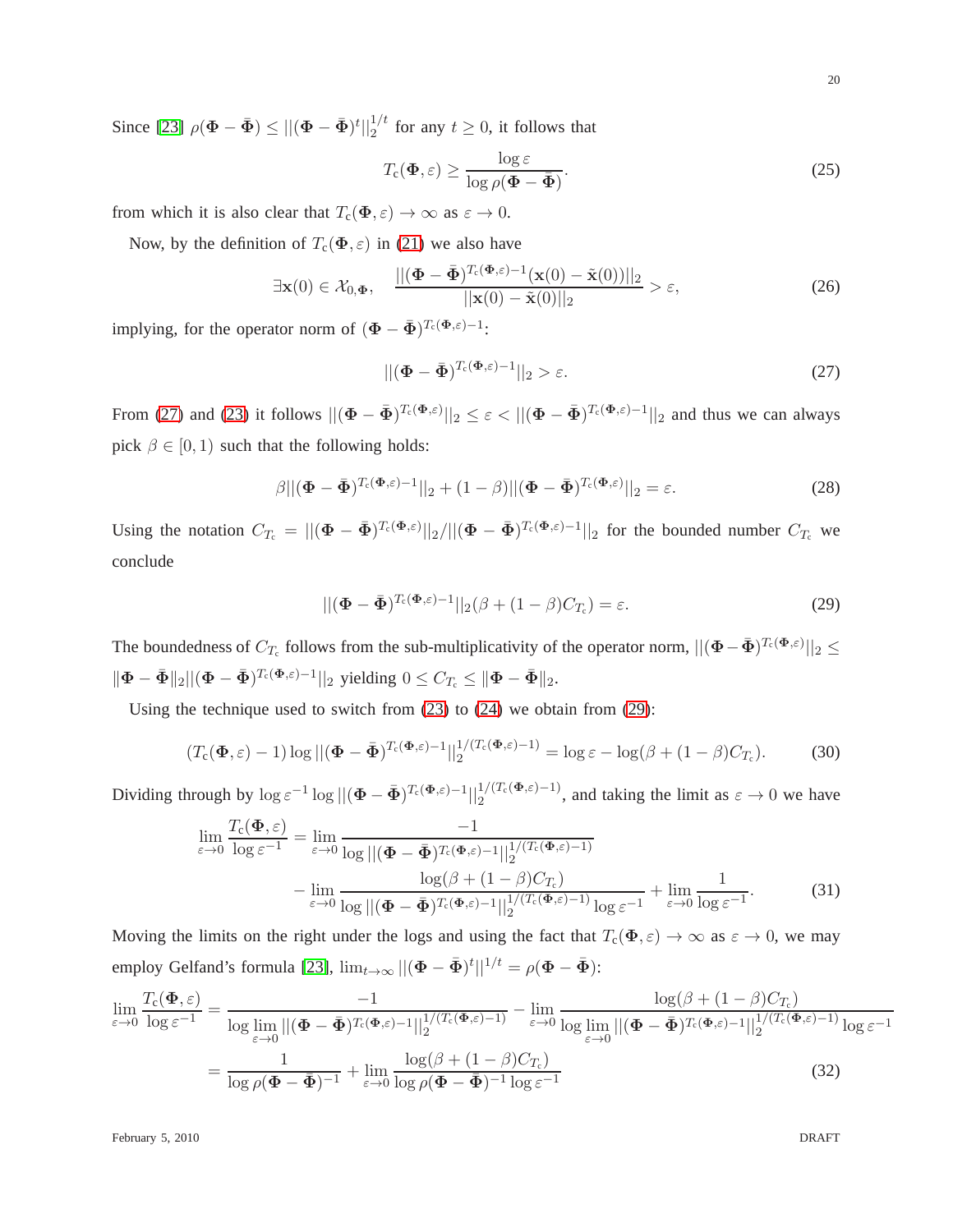Using  $C_{T_c} \le ||\mathbf{\Phi} - \bar{\mathbf{\Phi}}||$ ,  $\log(\beta + (1 - \beta)C_{T_c}) \le |\log(\beta + (1 - \beta)||\mathbf{\Phi} - \bar{\mathbf{\Phi}}||)|$ , and taking into account the fact that  $0 \leq |\log(\beta + (1 - \beta)||\Phi - \bar{\Phi}||)| \leq |\log|\Phi - \bar{\Phi}|||, \ \forall \beta \in [0, 1],$  we have

$$
\lim_{\varepsilon \to 0} \frac{T_{\mathbf{c}}(\mathbf{\Phi}, \varepsilon)}{\log \varepsilon^{-1}} \le \frac{1}{\log \rho(\mathbf{\Phi} - \bar{\mathbf{\Phi}})^{-1}} + \lim_{\varepsilon \to 0} \frac{|\log(\|\mathbf{\Phi} - \bar{\mathbf{\Phi}}\|)|}{\log \rho(\mathbf{\Phi} - \bar{\mathbf{\Phi}})^{-1} \log \varepsilon^{-1}}
$$
\n
$$
= \frac{1}{\log \rho(\mathbf{\Phi} - \bar{\mathbf{\Phi}})^{-1}} \tag{33}
$$

Combining the last inequality with [\(25\)](#page-19-2) completes the proof.

In order to apply the above result, we must establish that  $\Phi_3[\alpha]$  satisfies the conditions of Theorem [4.](#page-18-4) In doing so, we will also show that (i) for  $\Phi = \Phi_3[\alpha]$  and  $X(0)$  defined in [\(6\)](#page-5-3), the limit  $\Phi X(0) = JX(0)$ , so our approach indeed converges to the average consensus, and (ii) that the limiting convergence time is characterized by a function of  $\rho(\Phi_3|\alpha| - J)$ , which motivates choosing  $\alpha$  to optimize this expression. (Recall, in this setting J is the  $2N \times 2N$  matrix with all entries equal to  $1/2N$ .) Note that the condition on  $\alpha$  is necessary for  $\Phi_3[\alpha]^t$  to have a limit as  $t \to \infty$ , as will be established in Section [V-B.](#page-22-0)

**Proposition [1](#page-7-0).** *Let*  $\Phi_3[\alpha]$  *be defined as in [\(7\)](#page-5-2), assume that the assumptions of Theorem 1 hold, and*  $\alpha \in [0, -\theta_1^{-1})$ *. Then:* 

(a)  $\bar{\Phi}_3[\alpha] = \lim_{t \to \infty} \Phi_3[\alpha]^t$  exists, with  $\bar{\Phi}_3[\alpha] \mathbf{X}(0) = \mathbf{J} \mathbf{X}(0)$  for all  $\mathbf{X}(0)$  defined in [\(6\)](#page-5-3),

(b) 
$$
\rho(\Phi_3[\alpha]-\bar{\Phi}_3[\alpha])>0
$$
, and

(c) 
$$
\lim_{\varepsilon \to 0} \frac{T_c(\Phi_3[\alpha], \varepsilon)}{\log \varepsilon^{-1}} = \frac{1}{\log \rho(\Phi_3[\alpha]-\mathbf{J})^{-1}}.
$$

*Proof: Proof of part (a).* In Theorem 1 in [\[15\]](#page-29-8), Johansson and Johansson show that the necessary and sufficient conditions for the consensus algorithm of the form  $\Phi_3[\alpha]$  to converge to the average are (JJ1)  $\Phi_3[\alpha] \mathbf{1} = \mathbf{1}$ ; (JJ2)  $\mathbf{g}^T \Phi_3[\alpha] = \mathbf{g}^T$  for vector  $\mathbf{g}^T = [\beta_1 \mathbf{1}^T \beta_2 \mathbf{1}^T]$  with weights satisfying  $\beta_1 + \beta_2 = 1$ ; and (JJ3)  $\rho(\Phi_3[\alpha] - \frac{1}{N} \mathbf{1} \mathbf{g}^T) < 1$ . If these conditions hold then we also have  $\bar{\Phi}_3[\alpha] = \frac{1}{N} \mathbf{1} \mathbf{g}^T$  [\[15\]](#page-29-8) implying  $\mathbf{X}(0) = \mathbf{X}(0)$ . Condition (JJ1) is easily verified after straightforward algebraic manipulations using the definition of  $\Phi_3[\alpha]$  in [\(7\)](#page-5-2), the assumption that  $\theta_1 + \theta_2 + \theta_3 = 1$ , and recalling that W satisfies  $W1 = 1$ by design. To address condition (JJ2), we set  $\beta_1 = 1/(1 + \alpha \theta_1)$  and  $\beta_2 = \alpha \theta_1/(1 + \alpha \theta_1)$ . Clearly,  $\beta_1 + \beta_2 = 1$ , and it is also easy to verify condition (JJ2) by plugging these values into the definition of g, and using the same properties of  $\Phi_3[\alpha]$ , the  $\theta_i$ 's, and W as above.

In order to verify that condition (JJ3) holds, we will show here that  $\rho(\Phi_3[\alpha] - \frac{1}{N} \mathbf{1} \mathbf{g}^T) = \rho(\Phi_3[\alpha] - \mathbf{J})$ . In Section [V-B](#page-22-0) we show that  $\rho(\Phi_3[\alpha]-J) < 1$  if  $\alpha \in [0, -\theta_1^{-1})$ , and thus condition (JJ3) is also satisfied under the assumptions of the proposition. To show that  $\rho(\Phi_3[\alpha]) - \frac{1}{N}$  $\frac{1}{N}$ **1**g<sup>T</sup> $) = \rho$ ( $\Phi_3[\alpha] - J$ ), we prove a stronger result, namely that  $\Phi_3[\alpha] - \frac{1}{N}$  $\frac{1}{N}$ **1g**<sup>T</sup> and  $\Phi_3[\alpha]$  – **J** have the same eigenspectra. Consider

21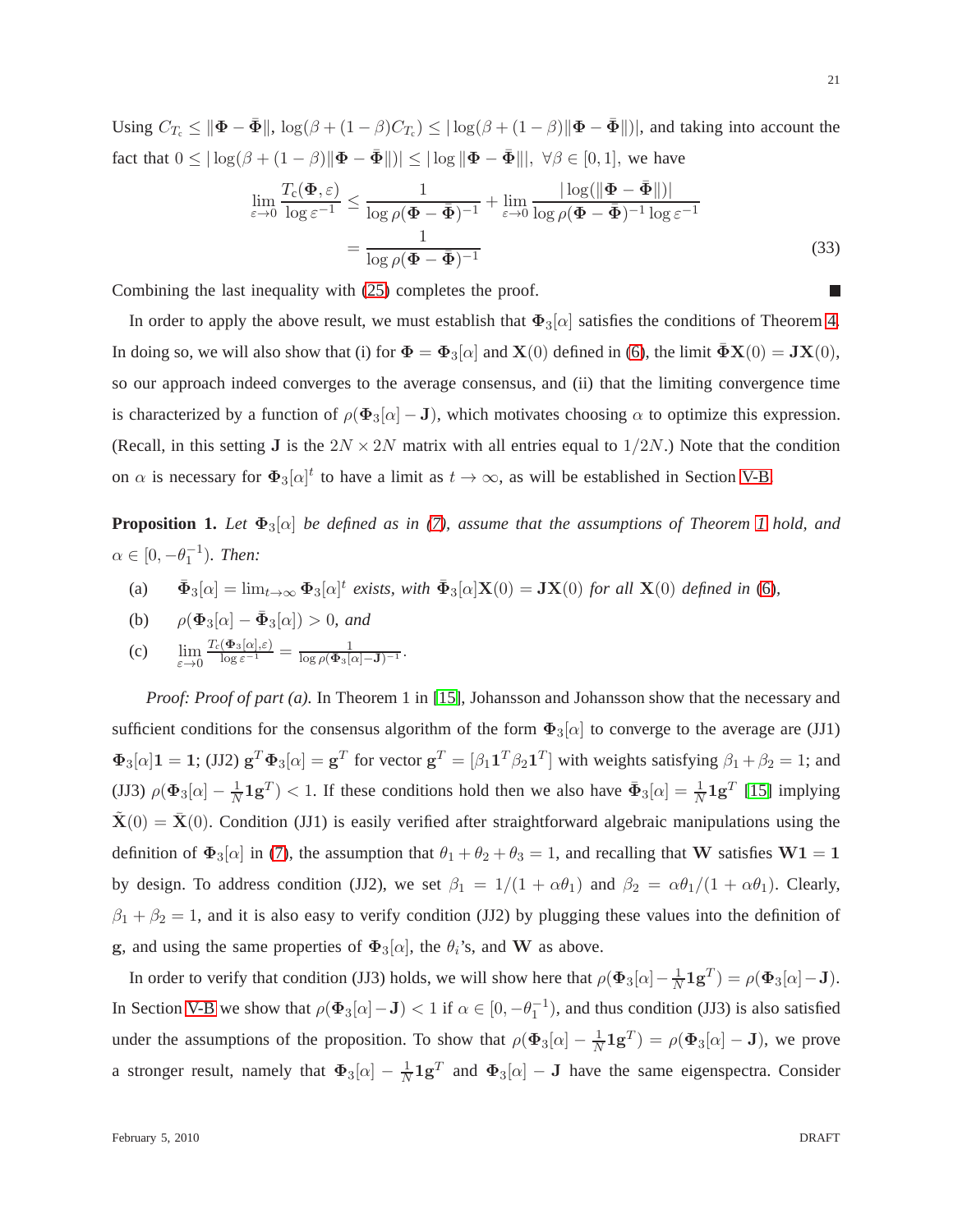the eigenvector  $v_i$  of  $\Phi_3[\alpha]$  with corresponding eigenvalue  $\lambda_i(\Phi_3[\alpha])$ . This pair solves the eigenvalue problem,  $\Phi_3[\alpha] \mathbf{v}_i = \lambda_i(\Phi_3[\alpha]) \mathbf{v}_i$ . Equivalently, expanding the definition of  $\Phi_3[\alpha]$ , we have

> $\sqrt{ }$  $\overline{1}$

<span id="page-21-0"></span>
$$
\mathbf{W}_3[\alpha] \quad \alpha \theta_1 \mathbf{I} \quad \mathbf{I} \quad \mathbf{v}_i = \lambda_i (\Phi_3[\alpha]) \begin{bmatrix} \mathbf{I} & \mathbf{0} \\ \mathbf{0} & \mathbf{I} \end{bmatrix} \mathbf{v}_i.
$$
 (34)

We observe that [\(34\)](#page-21-0) fits a modification of the first companion form of the linearization of a Quadratic Eigenvalue Problem (QEP) (see Section 3.4 in [\[28\]](#page-30-7)). The QEP has general form  $(\lambda^2 M + \lambda C + K)u = 0$ , where u is the eigenvector associated with this QEP. The linearization of interest to us has the form:

$$
\begin{bmatrix} -C & -K \\ I & 0 \end{bmatrix} \begin{bmatrix} \lambda u \\ u \end{bmatrix} - \lambda \begin{bmatrix} M & 0 \\ 0 & I \end{bmatrix} \begin{bmatrix} \lambda u \\ u \end{bmatrix} = 0.
$$
 (35)

The correspondence is clear if we make the associations:  $M = I$ ,  $C = -W_3[\alpha]$  and  $K = -\alpha\theta_1I$ ,  $\lambda = \lambda_i(\Phi_3[\alpha])$  and  $\mathbf{v}_i = [\lambda_i(\Phi_3[\alpha])\mathbf{u}^T\mathbf{u}^T]^T$ . Eigenvectors  $\mathbf{v}_i$  that solve [\(34\)](#page-21-0) thus have special structure and are related to  $\mathbf{u}_i$ , the solution to the QEP,

<span id="page-21-1"></span>
$$
(\lambda_i(\Phi_3[\alpha])^2 \mathbf{I} - \lambda_i(\Phi_3[\alpha]) \mathbf{W}_3[\alpha] - \alpha \theta_1 \mathbf{I}) \mathbf{u}_i = \mathbf{0}.
$$
 (36)

Because the first and third terms above are scaled identity matrices and the definition of  $\mathbf{W}_3[\alpha]$  (see [\(5\)](#page-5-4)) also involves scaled identity matrices, we can simplify this last equation to find that any solution  $\mathbf{u}_i$  must also be an eigenvector of W.

We have seen above, when verifying condition (JJ1), that 1 is an eigenvector of  $\Phi_3[\alpha]$  with corresponding eigenvalue  $\lambda_i(\Phi_3[\alpha]) = 1$ . Observe that, from the definition of g and because  $\beta_1 + \beta_2 = 1$ , we have  $(\frac{1}{\lambda})$  $\frac{1}{N}$ **1g**<sup>T</sup>)**1** = **1**. Thus,  $(\Phi_3[\alpha] - \frac{1}{N})$  $\frac{1}{N}$ **1g**<sup>T</sup>)**1** = **0**. Similarly, recalling that **J** =  $\frac{1}{2N}$  $\frac{1}{2N}$ 11<sup>T</sup>, we have  $J1 = 1$ , and thus  $(\Phi_3[\alpha] - J)1 = 0$ . By design, W is a doubly stochastic matrix, and all eigenvectors **u** of **W** with  $\mathbf{u} \neq 1$  are orthogonal to 1. It follows that  $(\frac{1}{N})$  $\frac{1}{N}$ **1** $g<sup>T</sup>$ )**v**<sub>i</sub> = **0** for corresponding eigenvectors  $\mathbf{v}_i = [\lambda_i(\mathbf{\Phi}_3[\alpha])\mathbf{u}^T\mathbf{u}^T]^T$  of  $\mathbf{\Phi}_3[\alpha]$ , and thus  $(\mathbf{\Phi}_3[\alpha] - \frac{1}{N}\mathbf{1}\mathbf{g}^T)\mathbf{v}_i = \mathbf{\Phi}_3[\alpha]\mathbf{v}_i = \lambda_i(\mathbf{\Phi}_3[\alpha])\mathbf{v}_i$ . Similarly,  $Jv_i = 0$  if  $v_i \neq 1$ , and  $(\Phi_3[\alpha] - J)v_i = \lambda_i(\Phi_3[\alpha])v_i$ . Therefore, we conclude that the matrices  $(\Phi_3[\alpha]-\bar{\Phi}_3[\alpha])$  and  $(\Phi_3[\alpha]-J)$  have identical eigenspectra, and thus  $\rho(\Phi_3[\alpha]-\frac{1}{N})$  $\frac{1}{N}$ **1** $g^T$ ) =  $\rho$ ( $\Phi$ <sub>3</sub>[ $\alpha$ ] -**J**).

In Section [V-B](#page-22-0) we show that  $\rho(\Phi_3[\alpha] - J) < 1$  if  $\alpha \in [0, -\theta_1^{-1})$ , and thus the assumptions of the proposition, taken together with the analysis just conducted, verify that condition (JJ3) is also satisfied. Therefore, the limit  $\lim_{t\to\infty} \Phi_3[\alpha]^t = \bar{\Phi}_3[\alpha] = \frac{1}{N} \mathbf{1g}^T$  exists, and  $\bar{\Phi}_3[\alpha] \mathbf{X}(0) = \mathbf{JX}(0)$  for all  $\mathbf{X}(0)$ defined in [\(6\)](#page-5-3).

*Proofs of parts (b) and (c).* In the proof of Lemma [1](#page-23-0) (see Section [V-B\)](#page-22-0), it is shown that  $\rho(\Phi_3[\alpha]-J]) \geq$  $-\alpha\theta_1$ . Thus, if  $\alpha > 0$  and  $\theta_1 < 0$ , then part (b) holds. The assumptions  $\theta_1 + \theta_2 + \theta_3 = 1$ ,  $\theta_3 \ge 1$ , and  $\theta_2 \ge 0$  imply that  $\theta_1 \le 0$ , and by assumption,  $\alpha \ge 0$ . If  $\alpha = 0$  or  $\theta_1 = 0$ , then the proposed predictive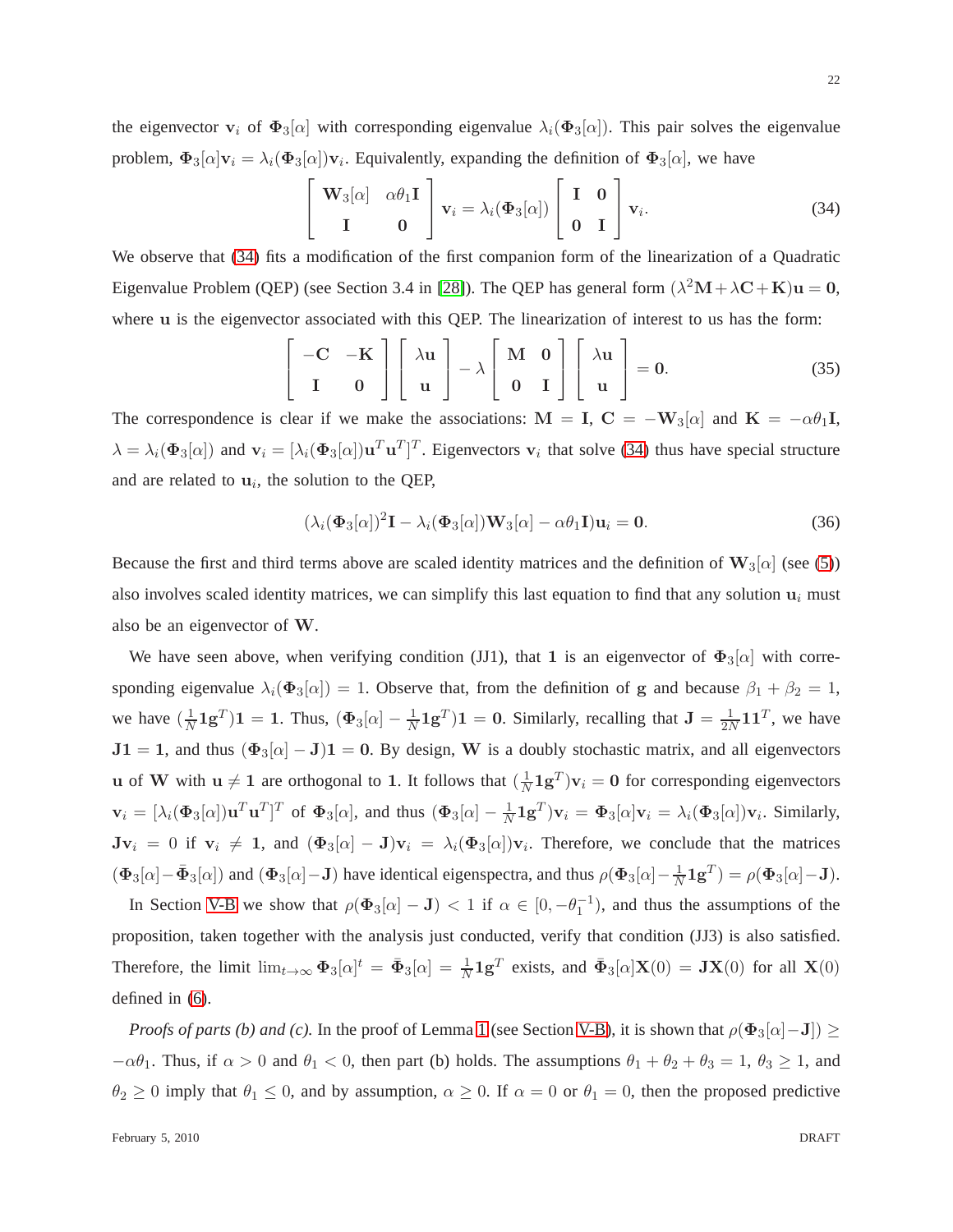consensus scheme reduces to memoryless consensus with weight matrix W (and the statement follows directly from the results of [\[10\]](#page-29-4), [\[11\]](#page-29-5)). Thus, part (b) of the proposition follows from the assumptions and the analysis in Lemma [1](#page-23-0) below. By proving parts (a) and (b), we have verified the assumptions of Theorem [4](#page-18-4) above. Applying the result of this Theorem, together with the equivalence of  $\rho(\Phi_3[\alpha]-\frac{1}{N})$  $\frac{1}{N}{\bm 1} {\bm g}^T)$ and  $\rho(\Phi_3[\alpha] - J)$ , gives the claim in part (c), thereby completing the proof. П

# <span id="page-22-0"></span>*B. Proof of Theorem [1:](#page-7-0) Optimal Mixing Parameter*

In order to minimize the spectral radius of  $\Phi_3[\alpha]$  we need to know its eigenvalues. These can be calculated by solving the eigenvalue problem [\(34\)](#page-21-0). We can multiply [\(36\)](#page-21-1) by  $\mathbf{u}_i^T$  on the left to obtain a quadratic equation that links the individual eigenvalues  $\lambda_i(\Phi_3[\alpha])$  and  $\lambda_i(\mathbf{W}_3[\alpha])$ :

<span id="page-22-1"></span>
$$
\mathbf{u}_i^T (\lambda_i (\mathbf{\Phi}_3[\alpha])^2 \mathbf{I} - \lambda_i (\mathbf{\Phi}_3[\alpha]) \mathbf{W}_3[\alpha] - \alpha \theta_1 \mathbf{I}) \mathbf{u}_i = 0
$$
  

$$
\lambda_i (\mathbf{\Phi}_3[\alpha])^2 - \lambda_i (\mathbf{W}_3[\alpha]) \lambda_i (\mathbf{\Phi}_3[\alpha]) - \alpha \theta_1 = 0.
$$
 (37)

Recall  $\Phi_3[\alpha]$  is a  $2N \times 2N$  matrix, and so  $\Phi_3[\alpha]$  has, in general,  $2N$  eigenvalues – twice as many as  $W_3[\alpha]$ . These eigenvalues are the solutions of the quadratic [\(37\)](#page-22-1), and are given by

$$
\lambda_i^*(\Phi_3[\alpha]) = \frac{1}{2} \left( \lambda_i(\mathbf{W}_3[\alpha]) + \sqrt{\lambda_i(\mathbf{W}_3[\alpha])^2 + 4\alpha\theta_1} \right)
$$
  

$$
\lambda_i^{**}(\Phi_3[\alpha]) = \frac{1}{2} \left( \lambda_i(\mathbf{W}_3[\alpha]) - \sqrt{\lambda_i(\mathbf{W}_3[\alpha])^2 + 4\alpha\theta_1} \right).
$$
 (38)

With these expressions for the eigenvalues of  $\Phi_3[\alpha]$ , we are in a position to formulate the problem of minimizing the spectral radius of the matrix  $(\Phi_3[\alpha] - J)$ ,  $\alpha^* = \arg \min_{\alpha} \rho(\Phi_3[\alpha] - J)$ . It can be shown that this problem is equivalent to

<span id="page-22-3"></span><span id="page-22-2"></span>
$$
\alpha^* = \arg\min_{\alpha \ge 0} \rho(\Phi_3[\alpha] - \mathbf{J})
$$
\n(39)

The simplest way to demonstrate this is to show that  $\rho(\Phi_3[\alpha]-J) \ge \rho(\Phi_3[0]-J)$  for any  $\alpha < 0$ . Indeed, by the definition of the spectral radius we have that  $\rho(\Phi_3[\alpha] - J) \geq \lambda_2^*(\Phi_3[\alpha])$  and  $\rho(\Phi_3[0] - J) = \lambda_2(W)$ . The latter is clear if we plug  $\alpha = 0$  into [\(38\)](#page-22-2). Hence it is enough to demonstrate  $\lambda_2^*(\Phi_3[\alpha]) \geq \lambda_2(\mathbf{W})$ . Consider the inequality  $\lambda_2^*(\Phi_3[\alpha]) - \lambda_2(\mathbf{W}) \geq 0$ . Replacing  $\lambda_2^*(\Phi_3[\alpha])$  with its definition according to [\(38\)](#page-22-2), rearranging terms and squaring both sides gives  $\alpha\theta_1 \geq \lambda_2(\mathbf{W})^2 - \lambda_2(\mathbf{W})\lambda_2(\mathbf{W}_3[\alpha])$ . From the definition of  $\mathbf{W}_3[\alpha]$  in [\(5\)](#page-5-4), it follows that  $\lambda_2(\mathbf{W}_3[\alpha]) = (1 - \alpha + \alpha\theta_3)\lambda_2(\mathbf{W}) + \alpha\theta_2$ . Using this relation leads to the expression  $\alpha(\theta_1 + (\theta_3 - 1)\lambda_2(\mathbf{W})^2 + \theta_2\lambda_2(\mathbf{W})) \ge 0$ . Under our assumptions, we have  $\theta_3 - 1 \ge 0$ ,  $\theta_2 \ge 0$  and  $\theta_1 \le 0$ . Thus  $\theta_1 + (\theta_3 - 1)\lambda_2(\mathbf{W})^2 + \theta_2\lambda_2(\mathbf{W}) \le \theta_1 + \theta_3 - 1 + \theta_2 = 0$  since  $\lambda_2(\mathbf{W}) < 1$ . This implies that if  $\alpha < 0$ , the last inequality holds leading to  $\lambda_2^*(\Phi_3[\alpha]) \geq \lambda_2(\mathbf{W})$ . Thus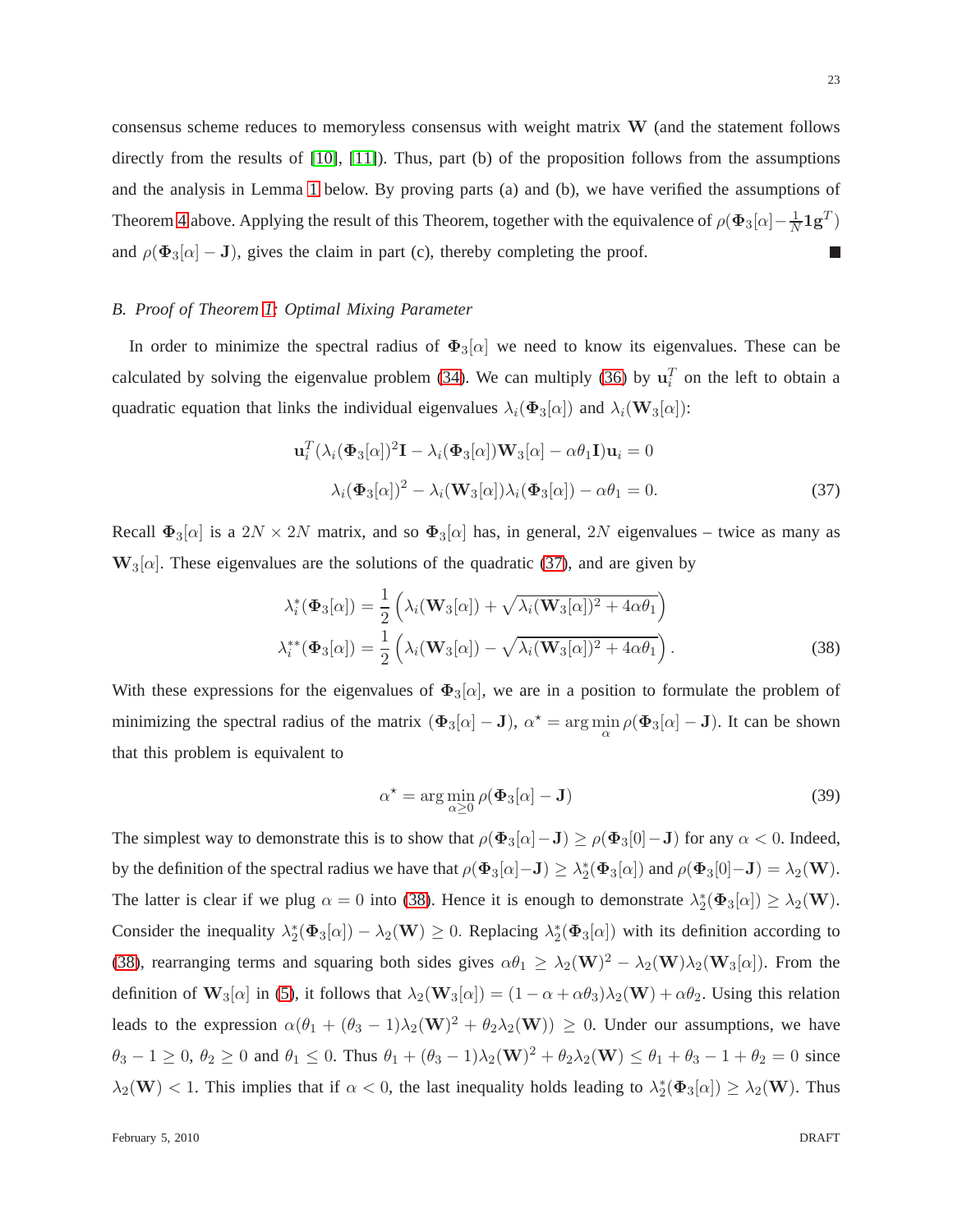for any  $\alpha < 0$  the spectral radius  $\rho(\Phi_3[\alpha] - J)$  cannot decrease, and so we may focus on optimizing over  $\alpha \geq 0$ .

Now, the proof of Theorem [1](#page-7-0) boils down to examining how varying  $\alpha$  affects the eigenvalues of  $\Phi_3[\alpha]$  on a case-by-case basis. We first show that the first eigenvalues,  $\lambda_1^*(\Phi_3[\alpha])$  and  $\lambda_1^{**}(\Phi_3[\alpha])$ , are smaller than all the others. Then, we demonstrate that the second eigenvalues,  $\lambda_2^*(\Phi_3[\alpha])$  and  $\lambda_2^{**}(\Phi_3[\alpha]),$ dominate all other pairs,  $\lambda_j^*(\Phi_3[\alpha])$  and  $\lambda_j^{**}(\Phi_3[\alpha])$ , for  $j > 2$ , allowing us to focus on the second eigenvalues, from which the proof follows. Along the way, we establish conditions on  $\alpha$  which guarantee stability of the proposed two-tap predictive consensus methodology.

To begin, we reformulate the optimization problem in terms of the eigenvalues of  $\Phi_3[\alpha]$ . We first consider  $\lambda_1^*(\Phi_3[\alpha])$  and  $\lambda_1^{**}(\Phi_3[\alpha])$ . Substituting  $\lambda_1(\mathbf{W}_3[\alpha]) = (1 - \alpha + \alpha\theta_3) + \alpha\theta_2$  we obtain the relationship  $\sqrt{\lambda_1^2(\mathbf{W}_3[\alpha]) + 4\alpha\theta_1} = |1 + \alpha\theta_1|$  and using the condition  $\theta_1 \le 0$ , we conclude that

$$
\lambda_1^*(\Phi_3[\alpha]), \lambda_1^{**}(\Phi_3[\alpha]) = \begin{cases} 1, -\alpha\theta_1 & \text{if } 1 + \alpha\theta_1 \ge 0 \Rightarrow \alpha \le -\theta_1^{-1} \\ -\alpha\theta_1, 1 & \text{if } 1 + \alpha\theta_1 < 0 \Rightarrow \alpha > -\theta_1^{-1} . \end{cases}
$$
(40)

We note that  $\alpha > -\theta_1^{-1}$  implies  $|\lambda_1^{**}(\Phi_3[\alpha])| > 1$ , leading to divergence of the linear recursion involving  $\Phi_3[\alpha]$ , and thus conclude that the potential solution is restricted to the range  $\alpha \le -\theta_1^{-1}$ . Focusing on this setting, we write  $\lambda_1^*(\Phi_3[\alpha]) = 1$  and  $\lambda_1^{**}(\Phi_3[\alpha]) = -\alpha \theta_1$ . We can now reformulate the problem [\(39\)](#page-22-3) in terms of the eigenvalues of  $\Phi_3[\alpha]$ :

<span id="page-23-3"></span><span id="page-23-2"></span>
$$
\alpha^* = \arg\min_{\alpha \ge 0} \max_{i=1,2,...N} \mathcal{J}_i[\alpha, \lambda_i(\mathbf{W})]
$$
(41)

where

$$
\mathcal{J}_i[\alpha, \lambda_i(\mathbf{W})] = \begin{cases} |\lambda_1^{**}(\mathbf{\Phi}_3[\alpha])|, & i = 1\\ \max(|\lambda_i^*(\mathbf{\Phi}_3[\alpha])|, |\lambda_i^{**}(\mathbf{\Phi}_3[\alpha])|) & i > 1. \end{cases}
$$
(42)

We now state a lemma that characterizes the functions  $\mathcal{J}_i[\alpha, \lambda_i(\mathbf{W})]$ .

<span id="page-23-0"></span>**Lemma 1.** *Under the assumptions of Theorem [1,](#page-7-0)*

$$
\mathcal{J}_i[\alpha, \lambda_i(\mathbf{W})] = \begin{cases} \alpha^{1/2}(-\theta_1)^{1/2} & \text{if } \alpha \in [\alpha_i^*, \theta_1^{-1}] \\ \frac{1}{2} \left( |\lambda_i(\mathbf{W}_3[\alpha])| + \sqrt{\lambda_i(\mathbf{W}_3[\alpha])^2 + 4\alpha \theta_1} \right) & \text{if } \alpha \in [0, \alpha_i^*) \end{cases}
$$
(43)

*where*

<span id="page-23-1"></span>
$$
\alpha_i^* = \frac{-((\theta_3 - 1)\lambda_i(\mathbf{W})^2 + \theta_2\lambda_i(\mathbf{W}) + 2\theta_1) - 2\sqrt{\theta_1^2 + \theta_1\lambda_i(\mathbf{W})\left(\theta_2 + (\theta_3 - 1)\lambda_i(\mathbf{W})\right)}}{(\theta_2 + (\theta_3 - 1)\lambda_i(\mathbf{W}))^2}
$$
(44)

*Over the range*  $\alpha \in [0, -\theta_1^{-1}], \mathcal{J}_i[\alpha, \lambda_i(\mathbf{W})] \geq \mathcal{J}_1[\alpha, \lambda_1(\mathbf{W})]$  *for*  $i = 2, 3, ..., N$ .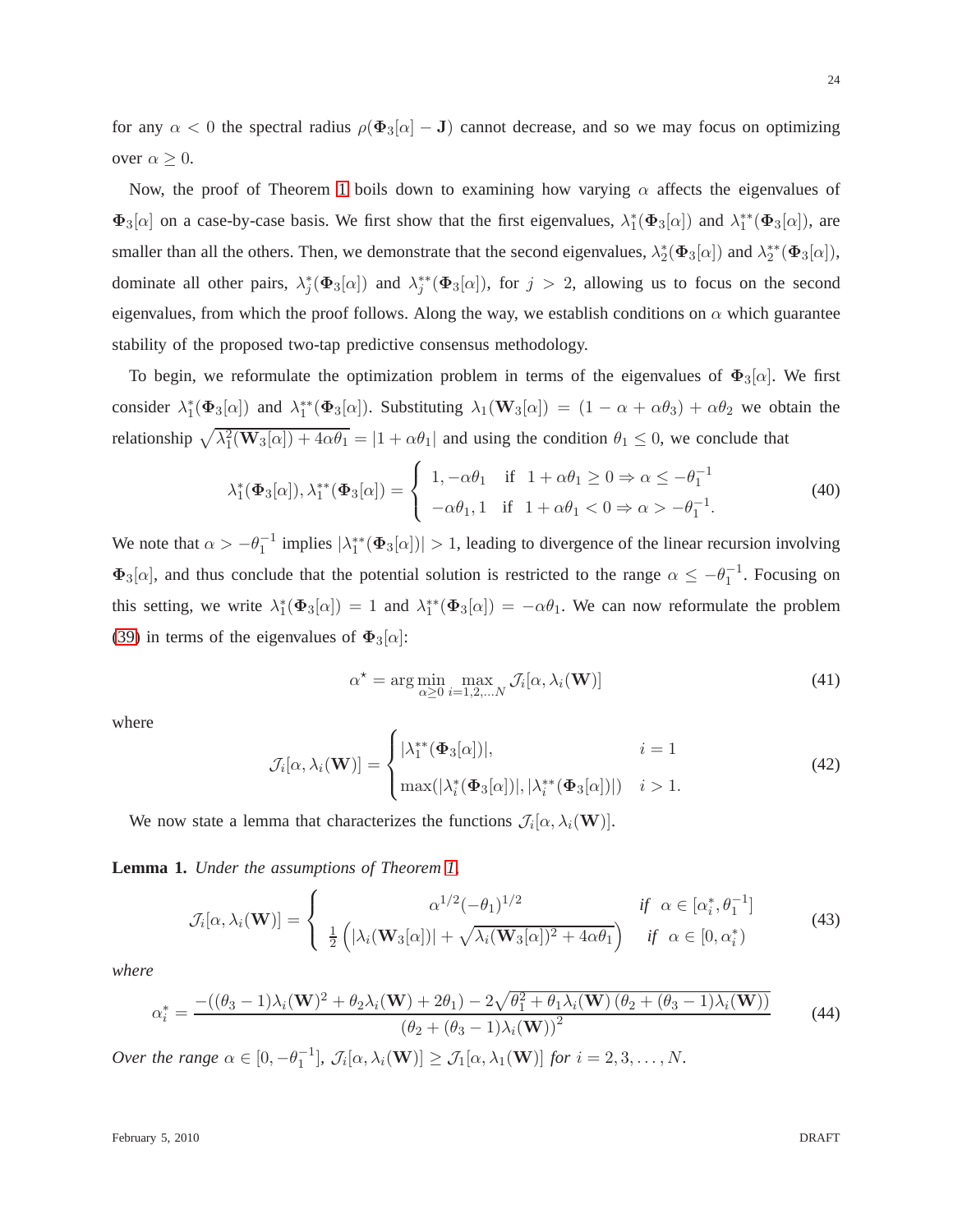*Proof:* For  $i = 2, 3, \dots N$ , the eigenvalues  $\lambda_i^*(\Phi_3[\alpha])$  and  $\lambda_i^{**}(\Phi_3[\alpha])$  can admit two distinct forms; when the expression under the square root in  $(38)$  is less then zero, the respective eigenvalues are complex, and when this expression is positive, the eigenvalues are real. In the region where the eigenvalues are complex,

$$
\max(|\lambda_i^*(\Phi_3[\alpha])|, |\lambda_i^{**}(\Phi_3[\alpha])|) = \frac{1}{2} \left[ \lambda_i (\mathbf{W}_3[\alpha])^2 + i^2 \left( \sqrt{\lambda_i (\mathbf{W}_3[\alpha])^2 + 4\alpha \theta_1} \right)^2 \right]^{1/2}
$$
  
=  $\alpha^{1/2} (-\theta_1)^{1/2}.$  (45)

We note that [\(45\)](#page-24-0) is a strictly increasing function of  $\alpha$ . Recalling that  $\lambda_i(\mathbf{W}_3[\alpha]) = (1 + \alpha(\theta_3 - \alpha_4))^T$ 1)) $\lambda_i(\mathbf{W}) + \alpha \theta_2$  and solving the quadratic  $\lambda_i(\mathbf{W}_3[\alpha])^2 + 4\alpha \theta_1 = 0$ , we can identify region,  $[\alpha_i^*, \alpha_i^{**}]$ , where the eigenvalues are complex. The upper boundary of this region is

<span id="page-24-1"></span>
$$
\alpha_i^{**} = \frac{-((\theta_3 - 1)\lambda_i(\mathbf{W})^2 + \theta_2\lambda_i(\mathbf{W}) + 2\theta_1) + 2\sqrt{\theta_1^2 + \theta_1\lambda_i(\mathbf{W})\left(\theta_2 + (\theta_3 - 1)\lambda_i(\mathbf{W})\right)}}{(\theta_2 + (\theta_3 - 1)\lambda_i(\mathbf{W}))^2}
$$
(46)

Relatively straightforward algebraic manipulation of [\(44\)](#page-23-1) and [\(46\)](#page-24-1) leads to the following conclusion: if  $\lambda_i(\mathbf{W}) \in [-1, 1], \ \theta_2 \ge 0$  and  $\theta_3 \ge 1$ , then  $0 \le \alpha_i^* \le -\theta_1^{-1} \le \alpha_i^{**}$ . This implies that [\(45\)](#page-24-0) holds in the region  $[\alpha_i^*, -\theta_1^{-1}].$ 

On the interval  $\alpha \in [0, \alpha_i^*),$  the expression under the square root in [\(38\)](#page-22-2) is positive, and the corresponding eigenvalues are real. Thus,

$$
\max(|\lambda_i^*(\Phi_3[\alpha])|, |\lambda_i^{**}(\Phi_3[\alpha])|) = \frac{1}{2} \left\{ \begin{array}{ll} \left| \lambda_i(\mathbf{W}_3[\alpha]) + \sqrt{\lambda_i(\mathbf{W}_3[\alpha])^2 + 4\alpha \theta_1} \right| & \text{if } \lambda_i(\mathbf{W}_3[\alpha]) \ge 0\\ \left| -\lambda_i(\mathbf{W}_3[\alpha]) + \sqrt{\lambda_i(\mathbf{W}_3[\alpha])^2 + 4\alpha \theta_1} \right| & \text{if } \lambda_i(\mathbf{W}_3[\alpha]) < 0, \end{array} \right. \tag{47}
$$

or equivalently,  $\max(|\lambda_i^*(\Phi_3[\alpha])|, |\lambda_i^{**}(\Phi_3[\alpha])|) = \frac{1}{2}$  $(\vert\lambda_i(\mathbf W_3[\alpha])\vert+\sqrt{\lambda_i(\mathbf W_3[\alpha])^2+4\alpha\theta_1})$ . These results establish the expression for  $\mathcal{J}_i[\alpha, \lambda_i(\mathbf{W})]$  in the lemma.

It remains to establish that  $\mathcal{J}_1[\alpha,\lambda_1(\mathbf{W})]$  is less than all other  $\mathcal{J}_i[\alpha,\lambda_i(\mathbf{W})]$  in the region  $\alpha \in$  $[0, -\theta_1^{-1}]$ . In the region  $\alpha \in [\alpha_i^*, -\theta_1^{-1}]$ , we have  $-\alpha \theta_1^{-1} \le 1$ , implying that  $\alpha^{1/2}(-\theta_1)^{1/2} \ge -\alpha \theta_1 =$  $\mathcal{J}_1[\alpha,\lambda_1(\mathbf{W})]$ . In the region  $\alpha \in [0,\alpha_i^*)$ , note that  $\lambda_i(\mathbf{W}_3[\alpha])^2 + 4\alpha\theta_1 > 0 \Rightarrow |\lambda_i(\mathbf{W}_3[\alpha])| \ge 2(-\alpha\theta_1)^{1/2}$ , which implies that

<span id="page-24-2"></span>
$$
\frac{1}{2}\left(|\lambda_i(\mathbf{W}_3[\alpha])| + \sqrt{\lambda_i(\mathbf{W}_3[\alpha])^2 + 4\alpha\theta_1}\right) \ge \frac{1}{2}\left(2(-\alpha\theta_1)^{1/2} + 0\right)
$$
  

$$
\ge (-\alpha\theta_1)^{1/2} \ge -\alpha\theta_1 = \mathcal{J}_1[\alpha, \lambda_1(\mathbf{W})], \tag{48}
$$

thereby establishing the final claim of the lemma.

<span id="page-24-0"></span>25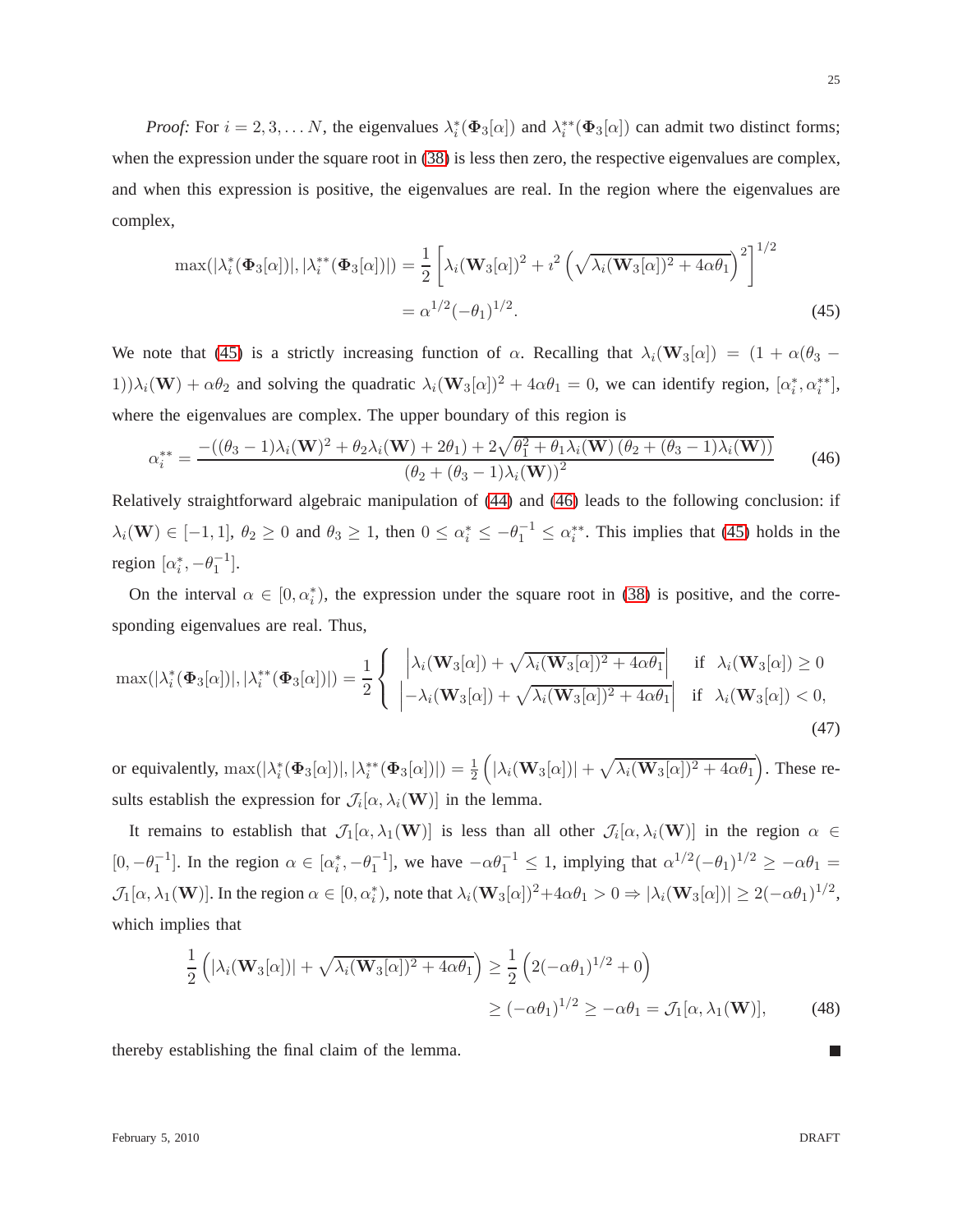The previous lemma indicates that we can remove  $\mathcal{J}_1[\alpha, \lambda_1(\mathbf{W})]$  from [\(41\)](#page-23-2), leading to a simpler optimization problem,  $\alpha^* = \arg \min_{\alpha}$  $\alpha \geq 0$  $\max_{i=2,3,...N} \mathcal{J}_i[\alpha, \lambda_i(\mathbf{W})].$  The following lemma establishes that we can simplify the optimization even further and focus solely on  $\mathcal{J}_2(\alpha, \lambda_2(\mathbf{W}))$ .

<span id="page-25-0"></span>**Lemma 2.** *Under the assumptions of Theorem [1,](#page-7-0)*  $\mathcal{J}_i[\alpha, \lambda_i(\mathbf{W})] \leq \mathcal{J}_2[\alpha, \lambda_2(\mathbf{W})]$  and  $\alpha_i^*[\lambda_i(\mathbf{W})] \leq$  $\alpha_2^*[\lambda_2(\mathbf{W})]$  *for*  $i = 3, 4, \dots, N$  *over the range*  $\alpha \in [0, -\theta_1^{-1}]$ *.* 

*Proof:* Consider the derivative of  $\alpha_i^*[\lambda_i(\mathbf{W})]$  in the range  $\lambda_i(\mathbf{W}) \in [0,1]$ :

$$
\frac{\partial}{\partial \lambda_i(\mathbf{W})} \alpha_i^* [\lambda_i(\mathbf{W})] = \frac{1}{(\theta_2 + (\theta_3 - 1) \lambda_i(\mathbf{W}))^3} \times \left[ \left[ 4\theta_1 (\theta_3 - 1) - \theta_2 (\theta_2 + (\theta_3 - 1) \lambda_i(\mathbf{W})) \right] + \frac{\theta_1 \left( -\theta_2^2 + 4\theta_1 (\theta_3 - 1) + \theta_2 (\theta_3 - 1) \lambda_i(\mathbf{W}) + 2 (\theta_3 - 1)^2 \lambda_i(\mathbf{W})^2 \right)}{\sqrt{\theta_1 (\theta_1 + \lambda_i(\mathbf{W}) (\theta_2 + (\theta_3 - 1) \lambda_i(\mathbf{W})))}} \right]
$$

It is clear that the multiplier outside the square brackets in the first line above is positive in the range  $\lambda_i(\mathbf{W}) \in [0, 1]$ . Furthermore, the first summand is negative. Under the conditions  $\theta_2 \geq 0$ ,  $\theta_3 \geq 1$ , it can be established that the second summand is positive and exceeds the first summand in magnitude (see [\[19\]](#page-29-15) for a complete derivation). We conclude that the derivative is positive, and thus  $\alpha_i^*[\lambda_i(\mathbf{W})]$  is an increasing function over  $\lambda_i(\mathbf{W}) \in [0,1]$ . This implies that  $\alpha_i^*[\lambda_i(\mathbf{W})] \leq \alpha_2^*[\lambda_2(\mathbf{W})]$  for any  $\lambda_i \geq 0$ .

Algebraic manipulation of [\(44\)](#page-23-1) leads to the conclusion that  $\alpha_i^*[-\lambda_i(\mathbf{W})] \leq \alpha_i^*[\lambda_i(\mathbf{W})]$  for  $\lambda_i(\mathbf{W}) \in$ [0, 1]. This implies that for positive  $\lambda_i$ , we have  $\alpha_i^*[-\lambda_i(\mathbf{W})] \leq \alpha_i^*[\lambda_i(\mathbf{W})] \leq \alpha_2^*[\lambda_2(\mathbf{W})]$ . We have thus shown that  $\alpha_i^*[\lambda_i(\mathbf{W})] \leq \alpha_2^*[\lambda_2(\mathbf{W})]$  for any  $3 \leq i \leq N$  under the assumption  $|\lambda_N(\mathbf{W})| \leq \lambda_2(\mathbf{W})$ .

Next we turn to proving that  $\mathcal{J}_i[\alpha, \lambda_i(\mathbf{W})] \leq \mathcal{J}_2[\alpha, \lambda_2(\mathbf{W})]$  for any  $3 \leq i \leq N$ . We consider this problem on three distinct intervals:  $\alpha \in [0, \alpha_i^*[\lambda_i(\mathbf{W})])$ ,  $\alpha \in [\alpha_i^*[\lambda_i(\mathbf{W})], \alpha_2^*[\lambda_2(\mathbf{W})])$  and  $\alpha \in [\alpha_2^*[\lambda_2(\mathbf{W})], -\theta_1^{-1}]$ . From the condition  $\alpha_i^*[\lambda_i(\mathbf{W})] \leq \alpha_2^*[\lambda_2(\mathbf{W})]$  and [\(43\)](#page-23-3) it is clear that on the interval  $\alpha \in [\alpha_2^*[\lambda_2(\mathbf{W})], -\theta_1^{-1}]$  we have  $\mathcal{J}_i[\alpha, \lambda_i(\mathbf{W})] = \mathcal{J}_2[\alpha, \lambda_2(\mathbf{W})] = \alpha^{1/2}(-\theta_1)^{1/2}$ . On the interval  $\alpha \in [\alpha_i^*[\lambda_i(\mathbf{W})], \alpha_2^*[\lambda_2(\mathbf{W})])$  we have  $\mathcal{J}_i[\alpha, \lambda_i(\mathbf{W})] = \alpha^{1/2}(-\theta_1)^{1/2}$  and  $\mathcal{J}_2[\alpha, \lambda_2(\mathbf{W})] =$ 1 2  $\left(|\lambda_i(\mathbf{W}_3[\alpha])| + \sqrt{\lambda_i(\mathbf{W}_3[\alpha])^2 + 4\alpha\theta_1}\right)$ . From [\(48\)](#page-24-2), we see that  $\mathcal{J}_i[\alpha, \lambda_i(\mathbf{W})] \leq \mathcal{J}_2[\alpha, \lambda_2(\mathbf{W})]$ .

On the first interval  $\alpha \in [0, \alpha_i^*[\lambda_i(\mathbf{W})])$ , we examine the derivative of  $\mathcal{J}_i[\alpha, \lambda_i(\mathbf{W})]$  w.r.t.  $\lambda_i(\mathbf{W})$ :

$$
\frac{\partial}{\partial \lambda_i(\mathbf{W})} \mathcal{J}_i[\alpha, \lambda_i(\mathbf{W})] = \frac{1 + \alpha(\theta_3 - 1)}{2} \left( \frac{\lambda_i(\mathbf{W}) + \alpha(\theta_2 + (\theta_3 - 1) \lambda_i(\mathbf{W}))}{\sqrt{-4\alpha(\theta_2 + \theta_3 - 1) + (\lambda_i(\mathbf{W}) + \alpha(\theta_2 + (\theta_3 - 1) \lambda_i(\mathbf{W})))^2}} + \text{sgn} \left[ \lambda_i(\mathbf{W}) + \alpha(\theta_2 + (\theta_3 - 1) \lambda_i(\mathbf{W})) \right] \right)
$$
(49)

We observe that the multiplier  $\frac{1+\alpha(\theta_3-1)}{2}$  is positive, and the expression under the square root is positive because  $\alpha \in [0, \alpha_i^*[\lambda_i(\mathbf{W})])$ . Additionally,  $\lambda_i(\mathbf{W}) + \alpha (\theta_2 + (\theta_3 - 1) \lambda_i(\mathbf{W})) \ge 0$  under the assumption

February 5, 2010 DRAFT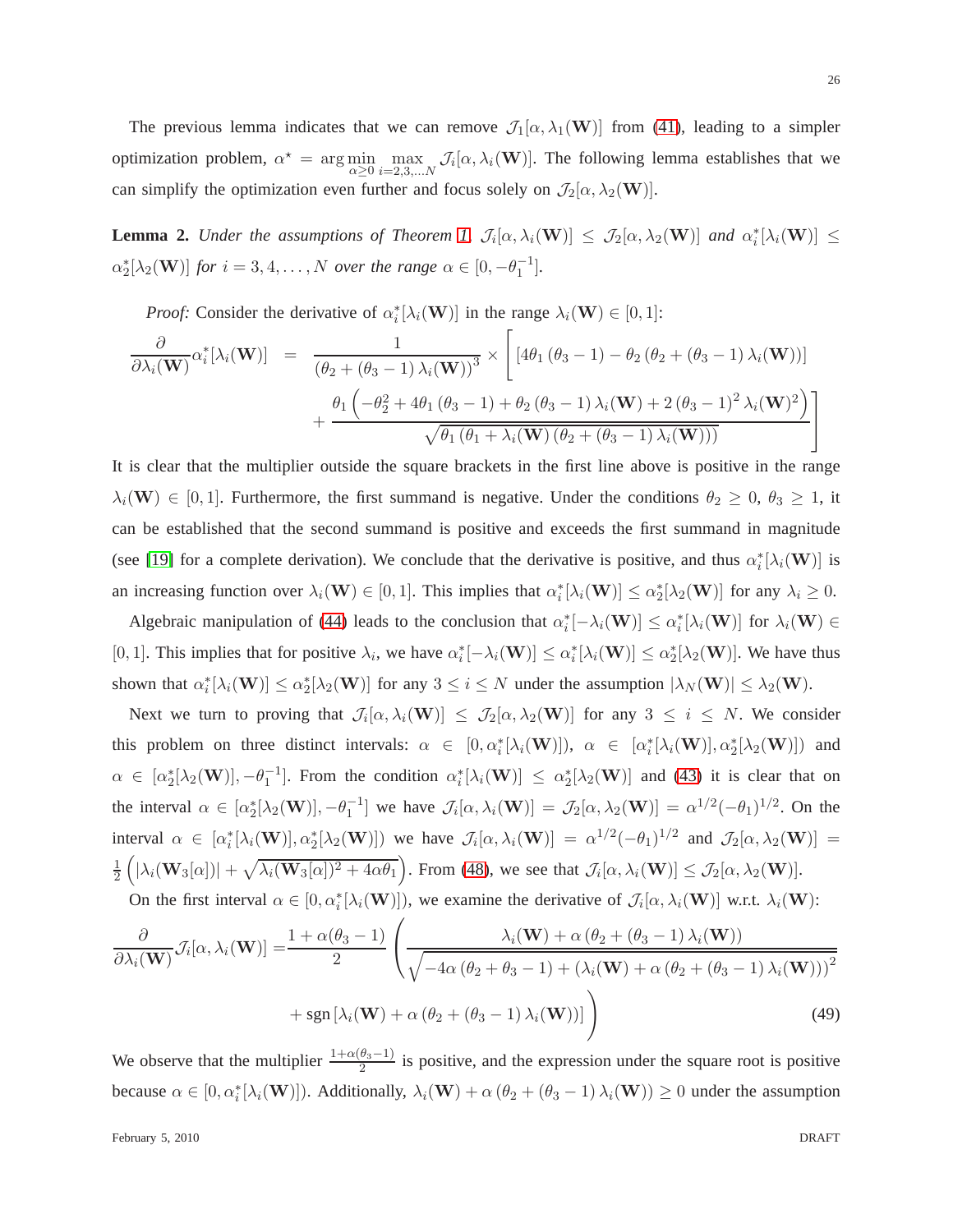$\lambda_i(\mathbf{W}) \ge 0$  and  $\theta_2 \ge 0$ ,  $\theta_3 \ge 1$ . Thus  $\frac{\partial}{\partial \lambda_i(\mathbf{W})} \mathcal{J}_i[\alpha, \lambda_i(\mathbf{W})] \ge 0$  for any  $\lambda_i(\mathbf{W}) \ge 0$  and we have  $\mathcal{J}_i[\alpha, \lambda_i(\mathbf{W})] \leq \mathcal{J}_2[\alpha, \lambda_2(\mathbf{W})]$  for any  $0 \leq \lambda_i(\mathbf{W}) \leq \lambda_2(\mathbf{W})$ . Finally, we note from [\(43\)](#page-23-3) that  $\mathcal{J}_i[\alpha, \lambda_i(\mathbf{W})]$  is an increasing function of  $|\lambda_i(\mathbf{W}_3[\alpha])| = |(1 + \alpha(\theta_3 - 1))\lambda_i(\mathbf{W}) + \alpha\theta_2|$ . Thus, to show that  $\mathcal{J}_i[\alpha,-\lambda_i(\mathbf{W})] \leq \mathcal{J}_i[\alpha,\lambda_i(\mathbf{W})]$  for  $0 \leq \lambda_i(\mathbf{W}) \leq \lambda_2(\mathbf{W})$  it is sufficient to show that  $| -(1 + \alpha(\theta_3 - 1))\lambda_i(\mathbf{W}) + \alpha \theta_2 | \le |(1 + \alpha(\theta_3 - 1))\lambda_i(\mathbf{W}) + \alpha \theta_2|$ . Under our assumptions, we have

$$
|(1 + \alpha(\theta_3 - 1))\lambda_i(\mathbf{W}) + \alpha\theta_2|^2 - | - (1 + \alpha(\theta_3 - 1))\lambda_i(\mathbf{W}) + \alpha\theta_2|^2
$$
  
= 4(1 + \alpha(\theta\_3 - 1))\lambda\_i(\mathbf{W})\alpha\theta\_2 \ge 0. (50)

This implies that  $\mathcal{J}_i[\alpha,\lambda_i(\mathbf{W})] \leq \mathcal{J}_2[\alpha,\lambda_2(\mathbf{W})]$  on the interval  $\alpha \in [0,\alpha_i^*[\lambda_i(\mathbf{W})])$ , indicating that the condition applies on the entire interval  $\alpha \in [0, -\theta_1^{-1}]$ , which is what we wanted to show. T.

The remainder of the proof of Theorem [1](#page-7-0) proceeds as follows. From Lemmas [1](#page-23-0) and [2,](#page-25-0) the optimization problem [\(12\)](#page-7-1) simplifies to:  $\alpha^* = \arg \min_{\alpha}$  $\min_{\alpha \geq 0} \mathcal{J}_2[\alpha, \lambda_2(\mathbf{W})].$  We shall now show that  $\alpha_2^*$  is a global minimizer of this function. Consider the derivative of  $\mathcal{J}_2[\alpha, \lambda_2(\mathbf{W})]$  w.r.t.  $\alpha$  on  $[0, \alpha_2^*)$ :

$$
\frac{\partial}{\partial \alpha} \mathcal{J}_2[\alpha, \lambda_2(\mathbf{W})] = \frac{2\theta_1 + (\theta_2 + (\theta_3 - 1) \lambda_2(\mathbf{W})) (\lambda_2(\mathbf{W}) + \alpha (\theta_2 + (\theta_3 - 1) \lambda_2(\mathbf{W})))}{\sqrt{4\alpha \theta_1 + (\lambda_2(\mathbf{W}) + \alpha (\theta_2 + (\theta_3 - 1) \lambda_2(\mathbf{W})))^2}}
$$
  
+  $(\theta_2 + (\theta_3 - 1) \lambda_2(\mathbf{W})) \text{sgn} [\lambda_2(\mathbf{W}) + \alpha (\theta_2 + (\theta_3 - 1) \lambda_2(\mathbf{W}))].$ 

Denote the first term in this sum by  $\varphi_1(\lambda_2(\mathbf{W}), \alpha)$  and the second by  $\varphi_2(\lambda_2(\mathbf{W}), \alpha)$ . It can be shown that  $|\varphi_1(\lambda_2(\mathbf{W}), \alpha)| \ge |\varphi_2(\lambda_2(\mathbf{W}), \alpha)|$  for any  $\lambda_2(\mathbf{W}) \in [-1, 1]$  and  $\alpha \in [0, \alpha_2^*)$  by directly solving the inequality. We conclude that the sign of the derivative on  $\alpha \in [0, \alpha_2^*)$  is completely determined by the sign of  $\varphi_1(\lambda_2(\mathbf{W}), \alpha)$  for  $\lambda_2(\mathbf{W}) \in [-1, 1]$ . On  $\alpha \in [0, \alpha_2^*)$ , the sign of  $\varphi_1(\lambda_2(\mathbf{W}), \alpha)$  is determined by the sign of its numerator. The transition point for the numerator's sign occurs at:

$$
\alpha^{+} = -\frac{2\theta_1 + \lambda_2(\mathbf{W})(\theta_2 + (\theta_3 - 1)\lambda_2(\mathbf{W}))}{(\theta_2 + (\theta_3 - 1)\lambda_2(\mathbf{W}))^2},
$$

and by showing that  $\alpha^+ \ge -\theta_1^{-1}$ , we can establish that this transition point is at or beyond  $\alpha_2^*$ . This indicates that  $\varphi_1(\lambda_2(\mathbf{W}), \alpha) \leq 0$  if  $\alpha \in [0, \alpha_2^*)$ . We observe that  $\mathcal{J}_2[\alpha, \lambda_2(\mathbf{W})]$  is nonincreasing on  $\alpha \in [0, \alpha_2^*)$  and nondecreasing on  $\alpha \in [\alpha_2^*, -\theta_1^{-1})$  (as established in Lemma [1\)](#page-23-0). We conclude that  $\alpha_2^*$  is a global minimum of the function  $\mathcal{J}_2[\alpha,\lambda_2(\mathbf{W})]$ , thereby proving Theorem [1](#page-7-0) and establishing  $\mathcal{J}_2[\alpha^*, \lambda_2(\mathbf{W})] = |\lambda_2^*(\Phi_3[\alpha^*])| = \sqrt{-\alpha^* \theta_1}.$ 

Note that the last argument also implies that  $\mathcal{J}_2[\alpha,\lambda_2(\mathbf{W})] \leq \lambda_2(\mathbf{W})$  on  $\alpha \in [0,\alpha_2^*]$  and  $\mathcal{J}_2[\alpha,\lambda_2(\mathbf{W})] <$ 1 on  $\alpha \in (\alpha_2^*, -\theta_1^{-1})$  since  $\mathcal{J}_2[\alpha, \lambda_2(\mathbf{W})]$  is non-increasing on the former interval, it is non-decreasing on the latter interval and  $\mathcal{J}_2[-\theta_1^{-1}, \lambda_2(\mathbf{W})] = 1$ . This fact demonstrates that the matrix  $\Phi_3[\alpha]$  is convergent if  $\alpha \in [0, -\theta_1^{-1})$  in the sense that we have  $\rho(\Phi_3[\alpha] - J) < 1$ .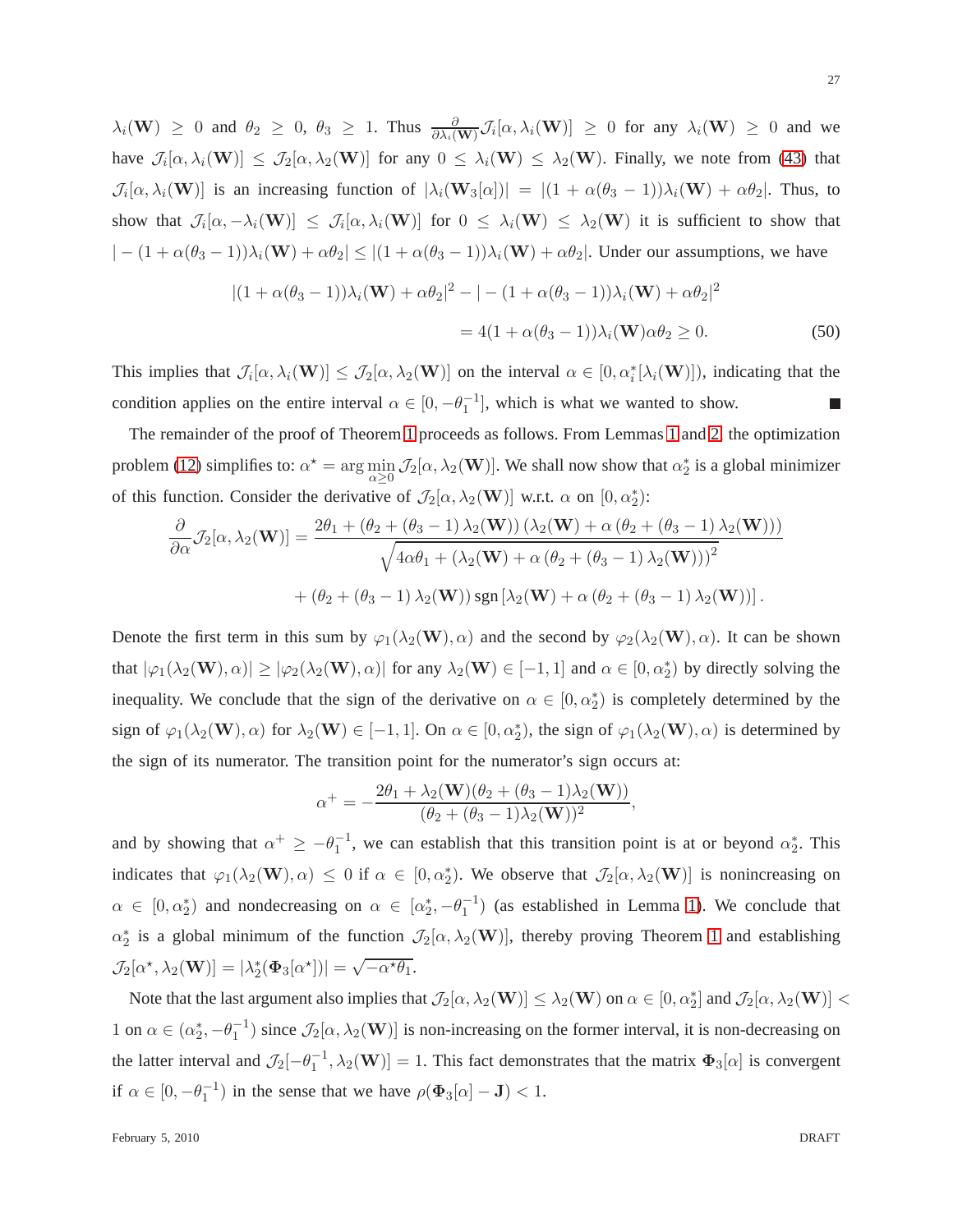## <span id="page-27-0"></span>*C. Proof of Theorem [2:](#page-8-1) Convergence Rate*

*Proof:* According to the discussion in Sections [III-A](#page-6-0) and [V-B](#page-22-0), we have

$$
\rho(\Phi_3[\alpha^*]-\mathbf{J}) = |\lambda_2^*(\Phi_3[\alpha^*])| = (\alpha^*|\theta_1|)^{1/2}
$$
  
= 
$$
\left[ \frac{-((\theta_3 - 1)\lambda_2^2 + \theta_2\lambda_2 + 2\theta_1) - 2\sqrt{\theta_1^2 + \theta_1\lambda_2(\theta_2 + (\theta_3 - 1)\lambda_2)}}{(\theta_2 + (\theta_3 - 1)\lambda_2)^2} |\theta_1| \right]^{1/2}.
$$

In order to prove the claim, we consider two cases:  $\lambda_2(\mathbf{W}) = 1 - \Psi(N)$ , and  $\lambda_2(\mathbf{W}) < 1 - \Psi(N)$ .

First, we suppose that  $\lambda_2(\mathbf{W}) = 1 - \Psi(N)$  and show that  $\rho(\Phi_3[\alpha^*]-\mathbf{J})^2 - (1 - \sqrt{\Psi(N)})^2 \leq 0$ . Denoting  $\Psi(N) = \delta$  and substituting  $\lambda_2(\mathbf{W}) = 1 - \delta$  and  $\theta_1 = 1 - \theta_2 - \theta_3$ , we obtain

$$
\rho(\Phi_3[\alpha^*]-\mathbf{J})^2 - (1-\sqrt{\Psi(N)})^2 = -(\sqrt{\delta}-1)^2
$$
  
\$\times \frac{(\theta\_3-1)(\delta^2-\delta)+2\sqrt{\delta}(\theta\_3+\theta\_2-1)-2\sqrt{\delta(\theta\_2+(2-\delta)(\theta\_3-1))(\theta\_3+\theta\_2-1)}}{[(2-\delta)\delta+1](1-\theta\_3)-(1+\delta)\theta\_2-2\sqrt{\delta(\theta\_3+\theta\_2-1)((\theta\_3-1)(2-\delta)+\theta\_2)}}.\$

It is clear from the assumptions that the expressions under square roots are non-negative. Furthermore, the denominator is negative since  $1 - \theta_3 < 0$ ,  $\theta_2 > 0$  and  $\delta \in (0, 1)$ . Finally, note that  $(\theta_3 - 1)(\delta^2 - \delta) \le 0$ and  $2\sqrt{\delta}(\theta_3 + \theta_2 - 1) \ge 0$ . Thus, to see that the numerator is non-positive, observe that

$$
[\sqrt{\delta} (\theta_3 + \theta_2 - 1)]^2 - [\sqrt{\delta (\theta_2 + (2 - \delta) (\theta_3 - 1)) (\theta_3 + \theta_2 - 1)}]^2
$$
  
=  $(\delta - 1)\delta(\theta_3 - 1)(\theta_3 + \theta_2 - 1) \le 0.$  (51)

Thus, we have  $\rho(\Phi_3[\alpha^*]-J)^2 - (1-\sqrt{\Psi(N)})^2 \le 0$ , implying that  $\rho(\Phi_3[\alpha^*]-J) \le 1-\sqrt{\Psi(N)}$  if  $\lambda_2(\mathbf{W}) = 1 - \Psi(N).$ 

Now suppose  $\lambda_2(\mathbf{W}) < 1 - \Psi(N)$ . We have seen in Lemma [2](#page-25-0) that  $\alpha_i^*[\lambda_i(\mathbf{W})]$  is an increasing function of  $\lambda_i(\mathbf{W})$ , implying  $\alpha_2^*[\lambda_2(\mathbf{W})] \leq \alpha_2^*[1 - \Psi(N)]$ . Since  $\rho(\mathbf{\Phi}_3[\alpha^*] - \mathbf{J}) = (\alpha^*|\theta_1|)^{1/2} =$  $(\alpha_2^*[\lambda_2(\mathbf{W})]|\theta_1|)^{1/2}$  is an increasing function of  $\alpha_2^*[\lambda_2(\mathbf{W})]$ , the claim of theorem follows.  $\overline{\phantom{a}}$ 

#### *D. Proof of Theorem [3:](#page-9-1) Expected Gain*

*Proof:* First, condition on a particular realization of the graph topology, and observe from the definition of  $\tau_{\text{asym}}(\cdot)$  that

$$
\frac{\tau_{\text{asym}}(\mathbf{W})}{\tau_{\text{asym}}(\Phi_3[\alpha^*])} = \frac{\log \rho(\Phi_3[\alpha^*]-\mathbf{J})}{\log \rho(\mathbf{W}-\mathbf{J})}.
$$
\n(52)

Next, fixing  $\rho(\mathbf{W} - \mathbf{J}) = 1 - \psi$ , where  $\Psi(N) = \mathbb{E}\{\psi\}$ , and using Theorem [2,](#page-8-1) we have

$$
\frac{\tau_{\text{asym}}(\mathbf{W})}{\tau_{\text{asym}}(\Phi_3[\alpha^*])} \ge \frac{\log(1-\sqrt{\psi})}{\log(1-\psi)}.
$$
\n(53)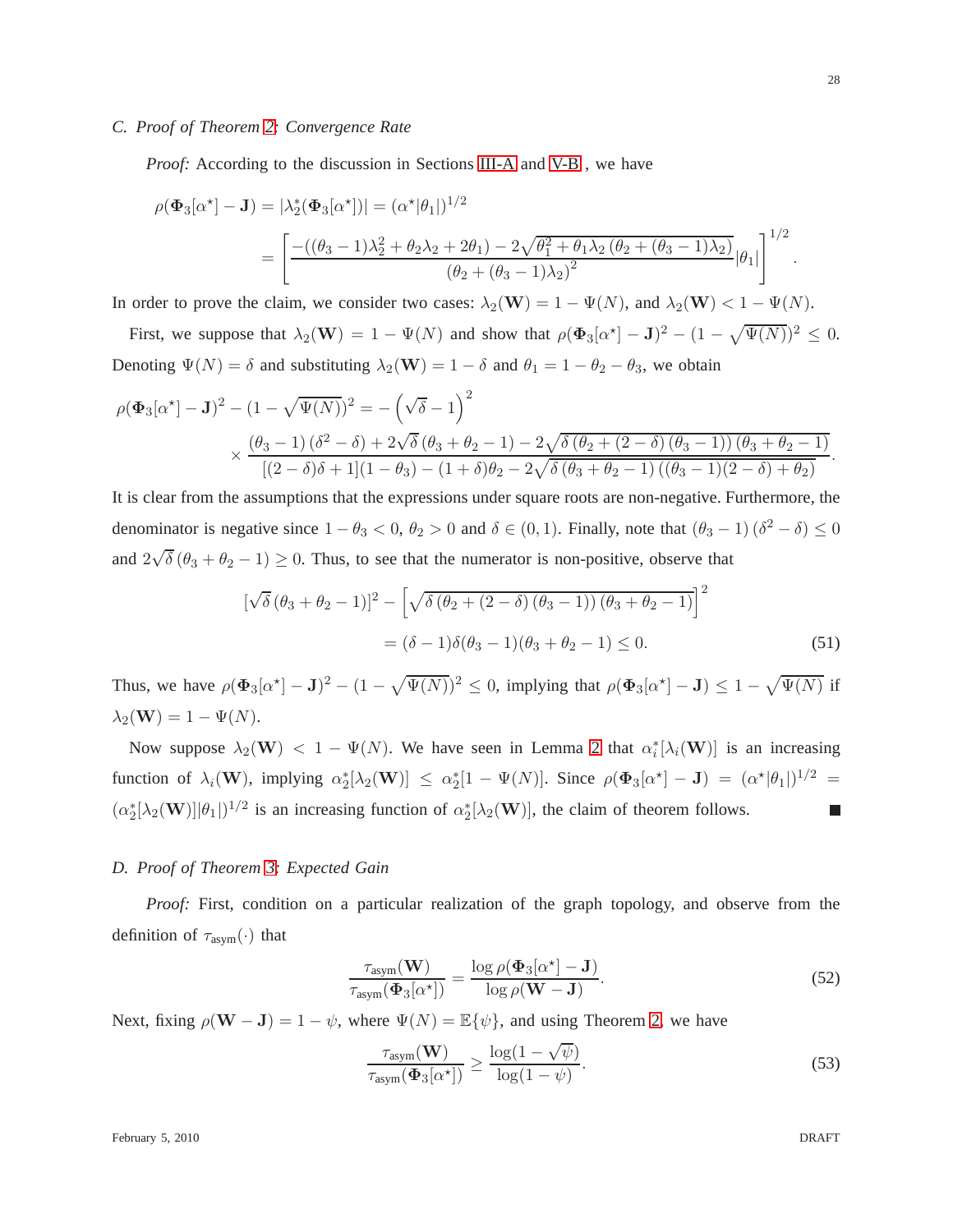Let  $f(x) = \log(1 - \sqrt{x})/\log(1 - x)$ . Taking the Taylor series expansion of  $f(x)$  at  $x = 0$ , we obtain

$$
f(x) = \frac{1}{\sqrt{x}} + \frac{1}{2} - \frac{1}{6}x^{1/2} - \frac{1}{20}x^{3/2} - \dots
$$
 (54)

Noting that  $x > 0$  we conclude that the following holds uniformly over  $x \in [0,1]$ :  $f(x) \leq \frac{1}{\sqrt{x}}$  $\frac{1}{x} + \frac{1}{2}$  $\frac{1}{2}$ . At the same time, taking the Taylor series expansions of the numerator and denominator of  $f(x)$ , we obtain

$$
f(x) = \frac{\sqrt{x} + \frac{x}{2} + \frac{x^{3/2}}{3} + \frac{x^2}{4} + \frac{x^{5/2}}{5} + \dots}{x + \frac{x^2}{2} + \frac{x^3}{3} + \dots}.
$$
 (55)

Noting that  $1/6 + 1/3 = 1/2$ ,  $2/15 + 1/5 = 1/3$ , we can express this as

$$
f(x) = \frac{1}{\sqrt{x}} \frac{\sqrt{x} + \frac{x}{2} + \frac{x^{3/2}}{3} + \frac{x^2}{4} + \frac{x^{5/2}}{5} + \dots}{\sqrt{x} + \frac{x^{3/2}}{6} + \frac{x^{3/2}}{3} + \frac{2x^{5/2}}{15} + \frac{x^{5/2}}{5} + \dots},
$$
(56)

and using the fact that  $1/2x \ge 1/6x^{3/2}$ ,  $1/4x^2 \ge 2/15x^{5/2}$ , ... uniformly over  $x \in [0,1]$ , we conclude that  $f(x) \geq \frac{1}{\sqrt{x}}$  $\frac{1}{x}$ . Thus,  $\frac{1}{\sqrt{x}}$  $\frac{1}{x} \leq f(x) \leq \frac{1}{\sqrt{x}}$  $\frac{1}{x} + \frac{1}{2}$  $\frac{1}{2}$ , where both bounds are tight. Finally, observe that  $\frac{\partial^2}{\partial x^2}x^{-1/2} = 3/4x^{-5/2} > 0$  if  $x > 0$ , implying that  $1/\sqrt{x}$  is convex. To complete the proof we take the expectation with respect to graph realizations and apply Jensen's inequality to obtain

$$
\mathbb{E}\left\{\frac{\tau_{\text{asym}}(\mathbf{W})}{\tau_{\text{asym}}(\Phi_3[\alpha^{\star}])}\right\} \geq \mathbb{E}\left\{\frac{1}{\sqrt{\psi}}\right\} \geq \frac{1}{\sqrt{\mathbb{E}\left\{\psi\right\}}}.\tag{57}
$$

#### VI. CONCLUDING REMARKS

<span id="page-28-0"></span>This paper provides theoretical performance guarantees for accelerated distributed averaging algorithms using node memory. We consider acceleration based on local linear prediction and focus on the setting where each node uses two memory taps. We derived the optimal value of the mixing parameter for the accelerated averaging algorithm and discuss a fully-decentralized scheme for estimating the spectral radius, which is then used to initialize the optimal mixing parameter. An important contribution of this paper is the derivation of upper bounds on the spectral radius of the accelerated consensus matrix. This bound relates the spectral radius growth rate of the original matrix with that of the accelerated consensus matrix. We believe that this result applies to the general class of distributed averaging algorithms using node state prediction, and shows that, even in its simplified form and even at the theoretical level, accelerated consensus may provide considerable processing gain. We conclude that this gain, measured as the ratio of the asymptotic averaging time of the non-accelerated and accelerated algorithms, grows with increasing network size. Numerical experiments confirm our theoretical conclusions and reveal the feasibility of online implementation of the accelerated algorithm with nearly optimal properties. Finding ways to analyze the proposed algorithm in more general instantiations and proposing simpler initialization schemes are the focus of ongoing investigation.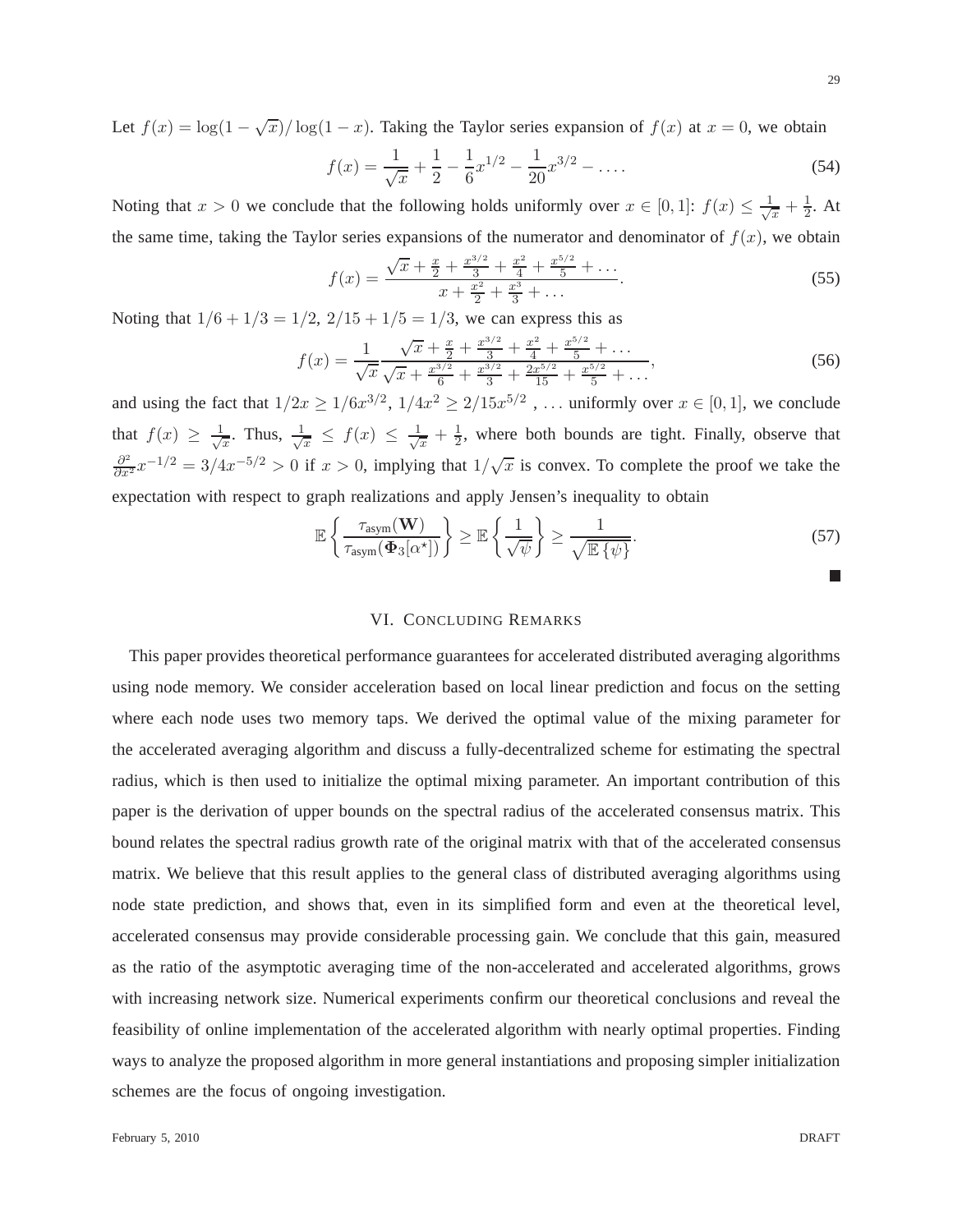#### **REFERENCES**

- <span id="page-29-0"></span>[1] L. Xiao, S. Boyd, and S. Lall, "A scheme for robust distributed sensor fusion based on average consensus," in *Proc. IEEE/ACM Int. Symp. on Information Processing in Sensor Networks*, Los Angeles, CA, Apr. 2005.
- [2] C. Moallemi and B. Roy, "Consensus propagation," *IEEE Trans. Inf. Theory*, vol. 52, no. 11, pp. 4753–4766, Nov. 2006.
- <span id="page-29-6"></span>[3] D. Spanos, R. Olfati-Saber, and R. Murray, "Distributed sensor fusion using dynamic consensus," in *Proc. 16th IFAC World Congress*, Prague, Czech Republic, July 2005.
- <span id="page-29-9"></span>[4] D. Scherber and H. Papadopoulos, "Locally constructed algorithms for distributed computations in ad-hoc networks," in *Proc. ACM/IEEE Int. Symp. Information Processing in Sensor Networks*, Berkeley, CA, USA, Apr. 2004.
- [5] R. Olfati-Saber and R. Murray, "Consensus problems in networks of agents with switching topology and time-delays," *IEEE Trans. Automatic Control*, vol. 49, no. 9, pp. 1520–1533, Sept. 2004.
- <span id="page-29-1"></span>[6] G. Tang and L. Guo, "Convergence of a class of multi-agent systems in probabilistic framework," *Jnl of Syst. Science and Complexity*, vol. 20, no. 2, pp. 173–197, Jun. 2007.
- <span id="page-29-2"></span>[7] W. Ren and R. Beard, "Consensus seeking in multiagent systems under dynamically changing interaction topologies," *IEEE Trans. Autom. Control*, vol. 50, no. 5, pp. 655–661, May 2005.
- <span id="page-29-3"></span>[8] R. Olfati-Saber, J. Fax, and R. Murray, "Consensus and cooperation in networked multi-agent systems," *Proceedings of the IEEE*, vol. 95, no. 1, pp. 215–233, Jan. 2007.
- <span id="page-29-4"></span>[9] J. Tsitsiklis, "Problems in decentralized decision making and computation," Ph.D. dissertation, Massachusetts Institute of Technology, Nov. 1984.
- <span id="page-29-5"></span>[10] L. Xiao and S. Boyd, "Fast linear iterations for distributed averaging." *Sys. and Control Letters*, vol. 53, no. 1, pp. 65–78, Sep. 2004.
- <span id="page-29-7"></span>[11] S. Boyd, A. Ghosh, B. Prabhakar, and D. Shah, "Randomized gossip algorithms." *IEEE Trans. Inf. Theory*, vol. 52, no. 6, pp. 2508–2530, Jun. 2006.
- <span id="page-29-12"></span>[12] M. Cao, D. A. Spielman, and E. M. Yeh, "Accelerated gossip algorithms for distributed computation," in *Proc. 44th Annual Allerton Conf. Communication, Control, and Computation*, Monticello, IL, USA, Sep. 2006.
- <span id="page-29-11"></span>[13] T. Aysal, B. Oreshkin, and M. Coates, "Accelerated distributed average consensus via localized node state prediction," *IEEE Trans. Sig. Proc.*, vol. 57, no. 4, pp. 1563–76, Apr. 2009.
- <span id="page-29-8"></span>[14] E. Kokiopoulou and P. Frossard, "Polynomial filtering for fast convergence in distributed consensus," *IEEE Trans. Sig. Process.*, vol. 57, no. 1, pp. 342–354, Jan. 2009.
- <span id="page-29-10"></span>[15] B. Johansson and M. Johansson, "Faster linear iterations for distributed averaging," in *Proc. IFAC World Congress*, Seoul, South Korea, Jul. 2008.
- <span id="page-29-13"></span>[16] S. Sundaram and C. Hadjicostis, "Distributed consensus and linear function calculation in networks: An observability perspective," in *Proc. IEEE/ACM Int. Symp. Information Proc. in Sensor Networks*, Cambridge, MA, USA, Apr. 2007.
- <span id="page-29-14"></span>[17] L. Xiao, S. Boyd, and S.-J. Kim, "Distributed average consensus with least–mean–square deviation," *Journal of Parallel and Distributed Computing*, vol. 67, no. 1, pp. 33–46, Jan. 2007.
- <span id="page-29-15"></span>[18] A. Olshevsky and J. N. Tsitsiklis, "Convergence speed in distributed consensus and averaging," *SIAM J. Control and Optimization*, vol. 48, no. 1, pp. 33–55, 2009.
- [19] B. Oreshkin, M. Coates, and M. Rabbat, "Optimization and analysis of distributed averaging with short node memory," Department of Electrical and Computer Engineering, McGill University, Montreal, QC, Canada, Tech. Rep., Mar. 2009, available at [http://www.tsp.ece.mcgill.ca/Networks/publications-techreport.html.](http://www.tsp.ece.mcgill.ca/Networks/publications-techreport.html)
- <span id="page-29-16"></span>[20] W.-C. Yueh, "Eigenvalues of several tridiagonal matrices," *Appl. math. E-notes*, no. 5, pp. 66–74, 2005.